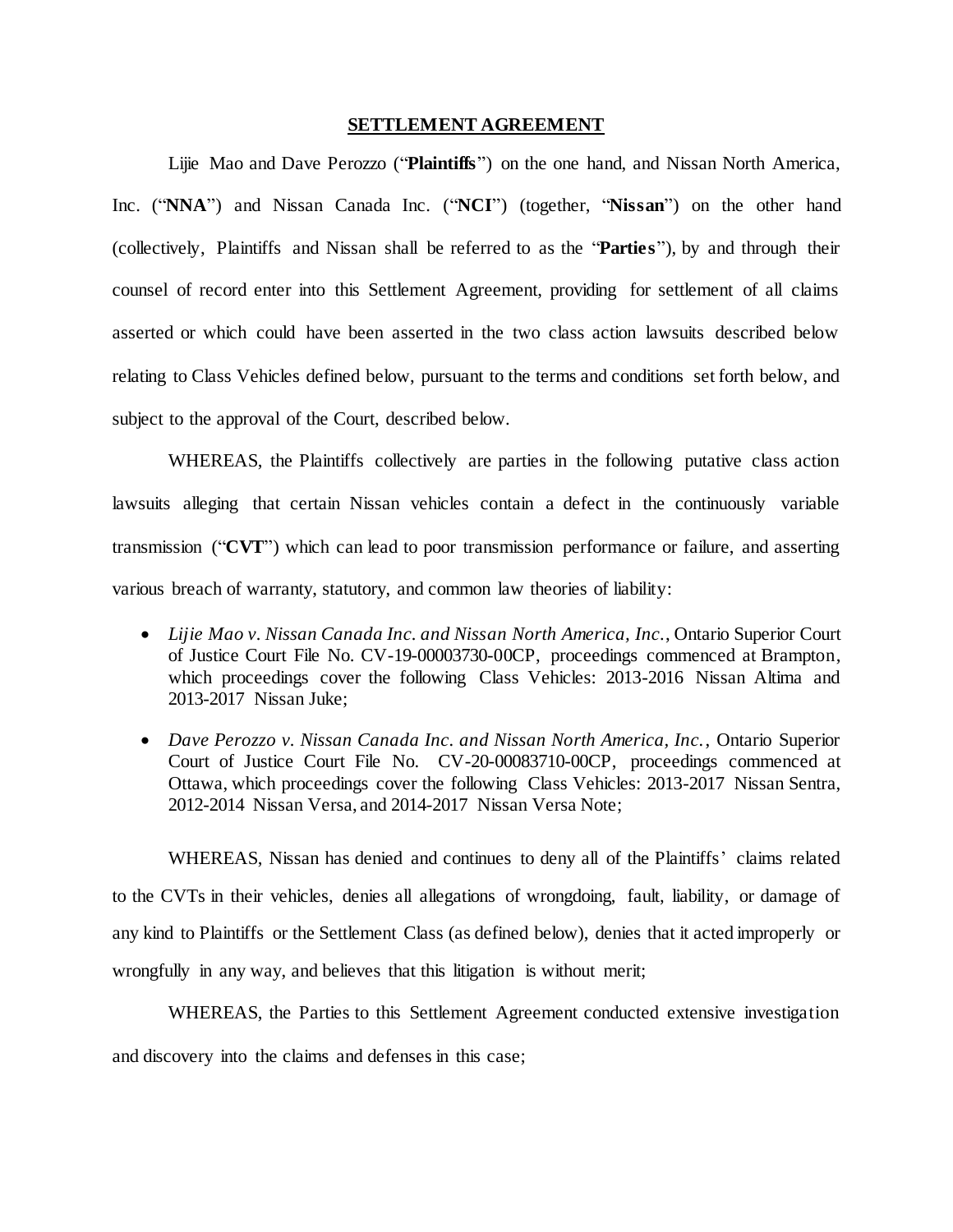WHEREAS, while the Plaintiffs and their counsel believe that the claims asserted in the Actions have merit, and that such claims could have been successful at trial, they recognize the costs and risks of prosecuting this litigation and believe that it is in the interest of all members of the Settlement Class to resolve finally and completely the pending and potential claims of the Plaintiffs and the Settlement Class against Nissan on the terms as agreed;

WHEREAS, although Nissan believes those lawsuits have no merit, it has concluded that settlement is desirable as a further commitment to its customers, to ensure the satisfaction of its customers, to preserve and enhance goodwill with its customers, including the Plaintiffs, and to end further litigation of the claims in the lawsuits related to Class Vehicles, which could be protracted, burdensome and expensive for both the Plaintiffs and Nissan;

WHEREAS, Plaintiffs' counsel and Nissan's Counsel conducted arm's length settlement negotiations;

WHEREAS, Nissan has agreed to class treatment of the claims alleged in the Actions, solely for the purpose of effectuating a compromise and settlement of those claims on a class basis, and denies that the Actions could properly proceed on a class basis for purposes of certification or trial.

NOW, THEREFORE, the undersigned Parties stipulate and agree, subject to the approval of the Court, that all claims of the Plaintiffs and Class Members against Nissan shall be finally settled, discharged, and resolved on the terms and conditions as set forth below.

#### **DEFINITIONS**

1. As used in this Settlement Agreement, the following terms shall have the defined meanings set forth below. Where appropriate, terms used in the singular shall be deemed to include the plural and vice versa.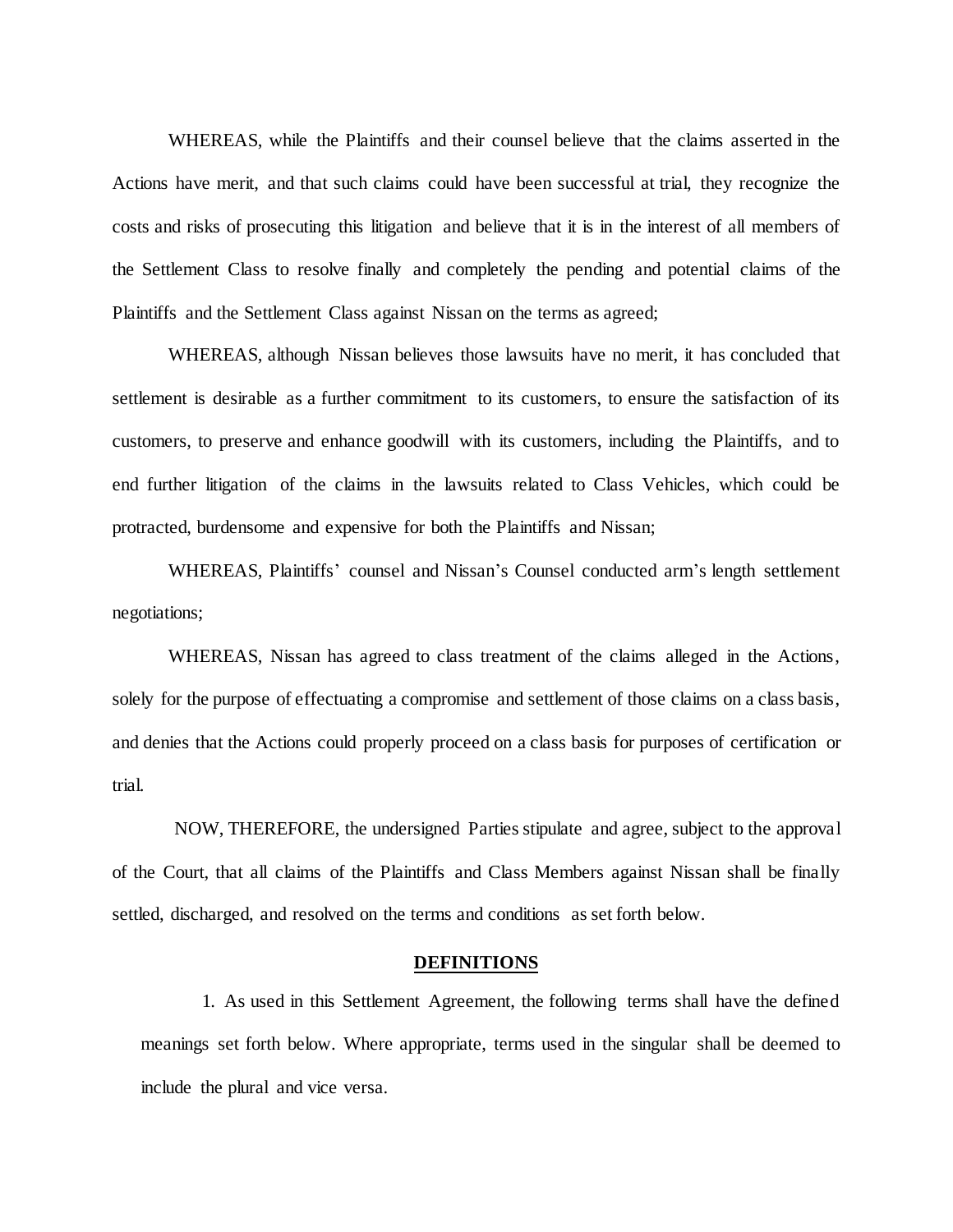A. "**Actions**" means, collectively, the *Mao* Action and the *Perozzo* Action.

B. "**Appropriate Contemporaneous Documentation of Nissan Diagnosis** " means the original, or a true and correct copy, of written documentation created by an Authorized Nissan Dealer at or near the time of the Nissan dealer's diagnosis and recommendation, within the Warranty Extension Period, establishing that such diagnosis and recommendation occurred on a specific date and at a specific mileage.

C. "**Appropriate Contemporaneous Documentation of Qualifying Repair**" means the original, or a true and correct copy, of written documentation created by an Authorized Nissan Dealer or other non-Nissan automotive repair facility at or near the time of a Qualifying Repair and as part of the same transaction, establishing that a Class Vehicle had a Qualifying Repair on a specific date and at a specific mileage.

D. "**Approval Hearing**" means the approval hearing(s) scheduled by the Court to determine whether to approve this Settlement Agreement, and to award Lawyers' Fees and Expenses.

E. "**Approval Notice**" means the English and French notices of the Approval Order published and disseminated to the Settlement Class, in a form to be approved by the Court. The Approval Notice shall state the Claims Period Deadline.

F. "**Approval Notice Date**" means the date on which the Settlement Administrator completes mailing and emailing of the Approval Notice or other such Court required notice to the Settlement Class, which the Parties and Settlement Administrator will use best efforts to effect no later than ninety (90) days from the Court's Approval Order.

G. "**Approval Order**" means the Court's order(s) and/or judgment(s) approving the Settlement Agreement and approving the Lawyers' Fees and Expenses.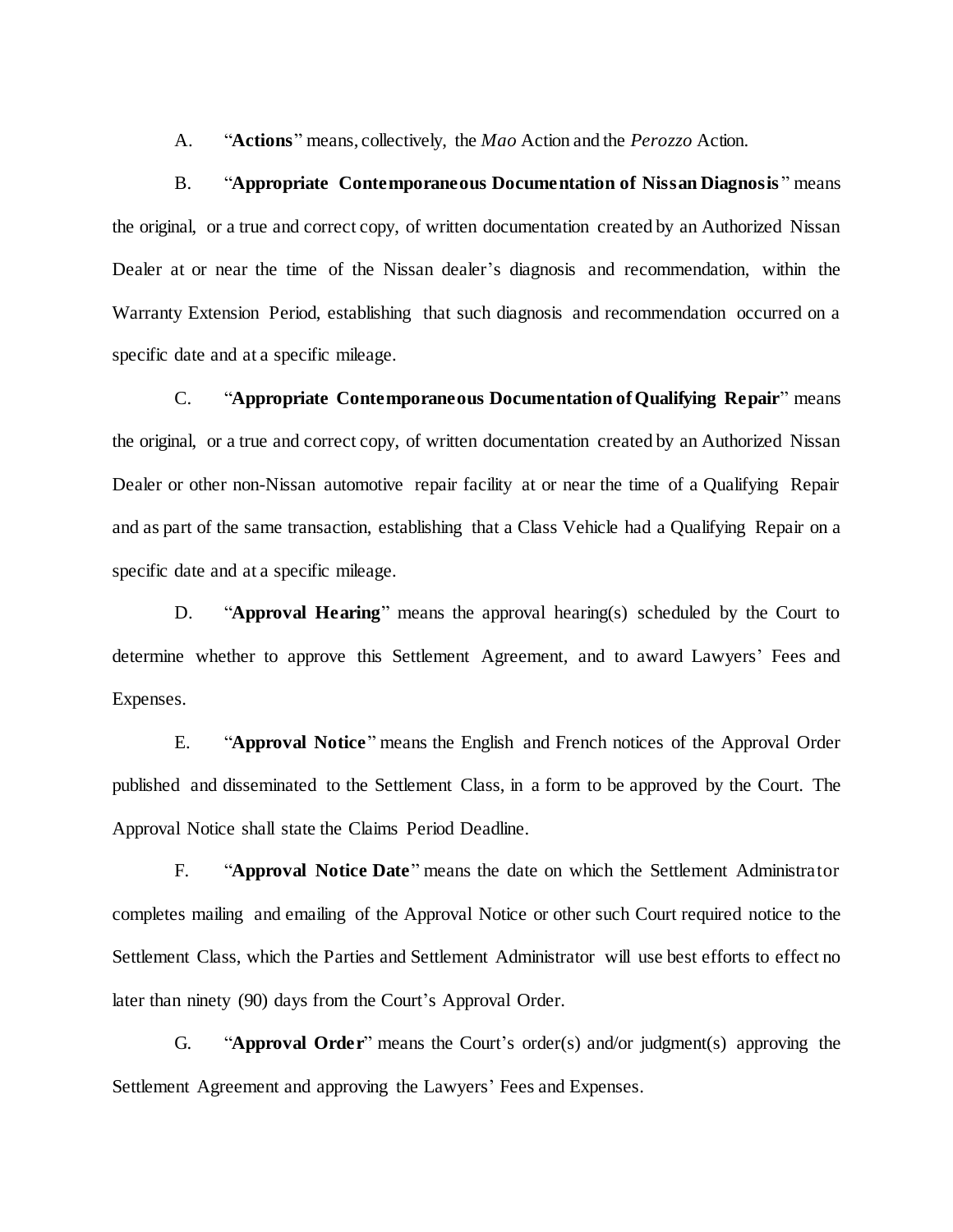H. "**Arbitrator**" means one or more persons appointed to serve as an arbitrator for purposes of paragraphs 1.Z and [41.](#page-23-0)

I. "**Authorized Nissan Dealer**" means any authorized Nissan brand dealer located in Canada as evidenced by a valid dealer sales and service agreement.

J. "**Authorized Reimbursement Participant**" means any Class Member who has satisfied the Criteria for Reimbursement and, if the Class Member is a former owner who also meets the Criteria for a Voucher for the same Class Vehicle, has elected to receive reimbursement of a Qualifying Repair instead of a Voucher. Status or rights as an Authorized Reimbursement Participant are not transferable.

K. "**Authorized Voucher Participant**" means any Class Member who has satisfied the Criteria for a Voucher and, if the Class Member also meets the Criteria for Reimbursement for the same Class Vehicle, has not elected to be an Authorized Reimbursement Participant. Status or rights as an Authorized Voucher Participant are not transferable.

L. "**Claiman**t" means a Class Member, or a Class Member's estate or legal representative, who completes and submits a timely Claim Form.

M. "**Claim Form**" means the claim form, substantially in the form set forth in Exhibit "B" to this Settlement Agreement, which must be timely completed and submitted by a Claimant in order to meet, in part, the Criteria for Reimbursement under the terms of this Settlement Agreement.

N. "**Claims Period**" means the time within which a Class Member must submit a Claim Form. The Claims Period shall commence on the Approval Notice Date and end at a date certain ninety (90) days after the Approval Notice Date or thirty (30) days after a Qualifying Repair, whichever is later.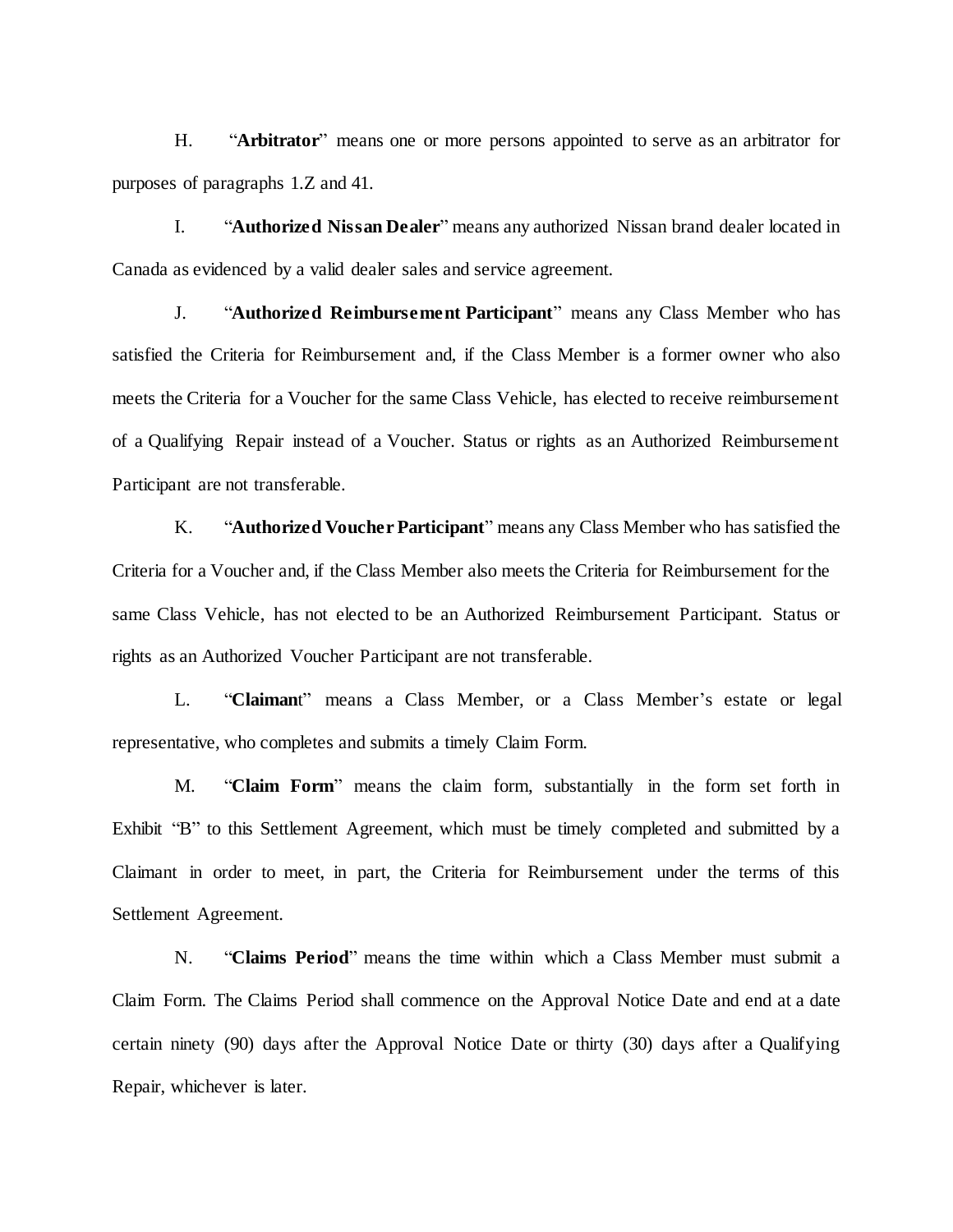O. "**Claims Period Deadline"** means the deadline for a Claim Form to be sent via mail or an online claims portal hosted by the Settlement Administrator by a Claimant, which shall be ninety (90) days after the Approval Notice Date.

P. "**Class Counsel**" means Investigation Counsel P.C. with respect to the following Class Vehicles: 2013-2016 Nissan Altima and 2013-2017 Nissan Juke, and means Merchant Law Group LLP with respect to the following Class Vehicles: 2013-2017 Nissan Sentra, 2012-2014 Nissan Versa, and 2014-2017 Nissan Versa Note, being the listed solicitors of record in the Actions.

Q. "**Class Members**" means all persons who are members of the Settlement Class, except those who validly and timely request to opt out from the Settlement Class pursuant to Paragraphs [50](#page-27-0) to [512](#page-27-1).

R. "**Class Vehicles**" means 2013-2016 Nissan Altima, 2013-2017 Nissan Sentra, 2014-2017 Nissan Versa Note, 2012-2014 Nissan Versa or 2013-2017 Nissan Juke vehicles originally sold or leased in Canada equipped with a CVT, and that were at any time registered in Canada with a provincial ministry of transportation or an equivalent agency, excluding Quebec, prior to the date the Actions are certified.

S. "**Court**" means the Superior Court of Justice in Ontario.

T. "**Criteria for a Voucher**" means the criteria that a Class Member must satisfy in order to be eligible to receive a Voucher pursuant to the terms of this Settlement Agreement, which are: (1) the Class Member must be a former owner of a Class Vehicle as of the Approval Notice Date; and (2) NCI warranty records reflect that, during the time that the Class Member owned the Class Vehicle, the Class Vehicle had two or more replacements or repairs to the transmission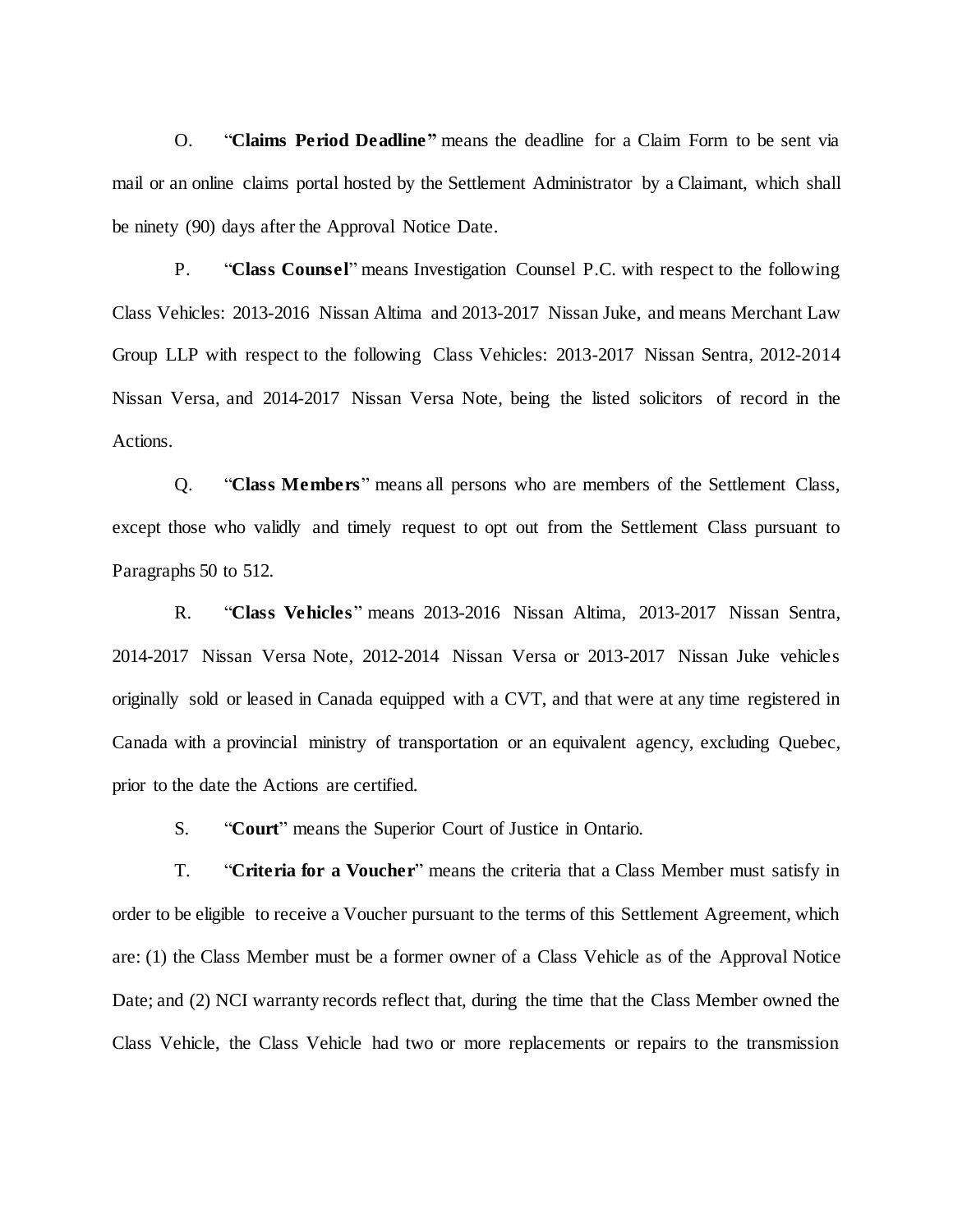assembly (including torque converter and/or valve body) and/or Automatic Transmission Control Unit ("**ATCU**"). Prior software updates and/or reprogramming do not count as a prior repair.

U. "**Criteria for Reimbursement**" means the criteria that a Class Member must satisfy in order to be eligible to receive a reimbursement for a Qualifying Repair pursuant to the terms of this Settlement Agreement, which are: (1) the Class Member must be a current or former owner or lessee of a Class Vehicle as of the Approval Notice Date; (2) the Class Member actually paid for a Qualifying Repair; and (3) the Class Member must submit to the Settlement Administrator within the applicable Claims Period (a) a properly completed Claim Form with a proper Vehicle Identification Number ("**VIN**"); (b) an affirmation that the Class Member (i) is a current or former owner or lessee of the Class Vehicle identified on the Claim Form and (ii) is not seeking reimbursement for any portion of the Qualifying Repairs previously paid for by Nissan or by an extended warranty or service contract provider; and (c) all necessary supporting documentation which is:

- A. Appropriate Contemporaneous Documentation of Qualifying Repair establishing that (i) a Qualifying Repair was made; (ii) the Class Member paid for the Qualifying Repair; (iii) the amount paid for the Qualifying Repair; (iv) the vehicle's mileage at the time of the Qualifying Repair; and (v) the date of the Qualifying Repair.
- B. Additionally, for a Qualifying Repair made after expiration of the Warranty Extension but within the time frame described in Paragrap[h 13,](#page-14-0) Appropriate Contemporaneous Documentation of Nissan Diagnosis establishing that (i) an Authorized Nissan Dealer diagnosed and recommended a repair to the transmission assembly or ATCU; (ii) the vehicle's mileage at the time of the diagnosis and recommendation was within the Warranty Extension Period; and (iii) the date on which the diagnosis and recommendation was made which was within the Warranty Extension Period.

V. "**Effective Date of Settlement**" means thirty (30) days after the date of the Approval Order, unless any appeals are taken from any Approval Order, in which case it is the date upon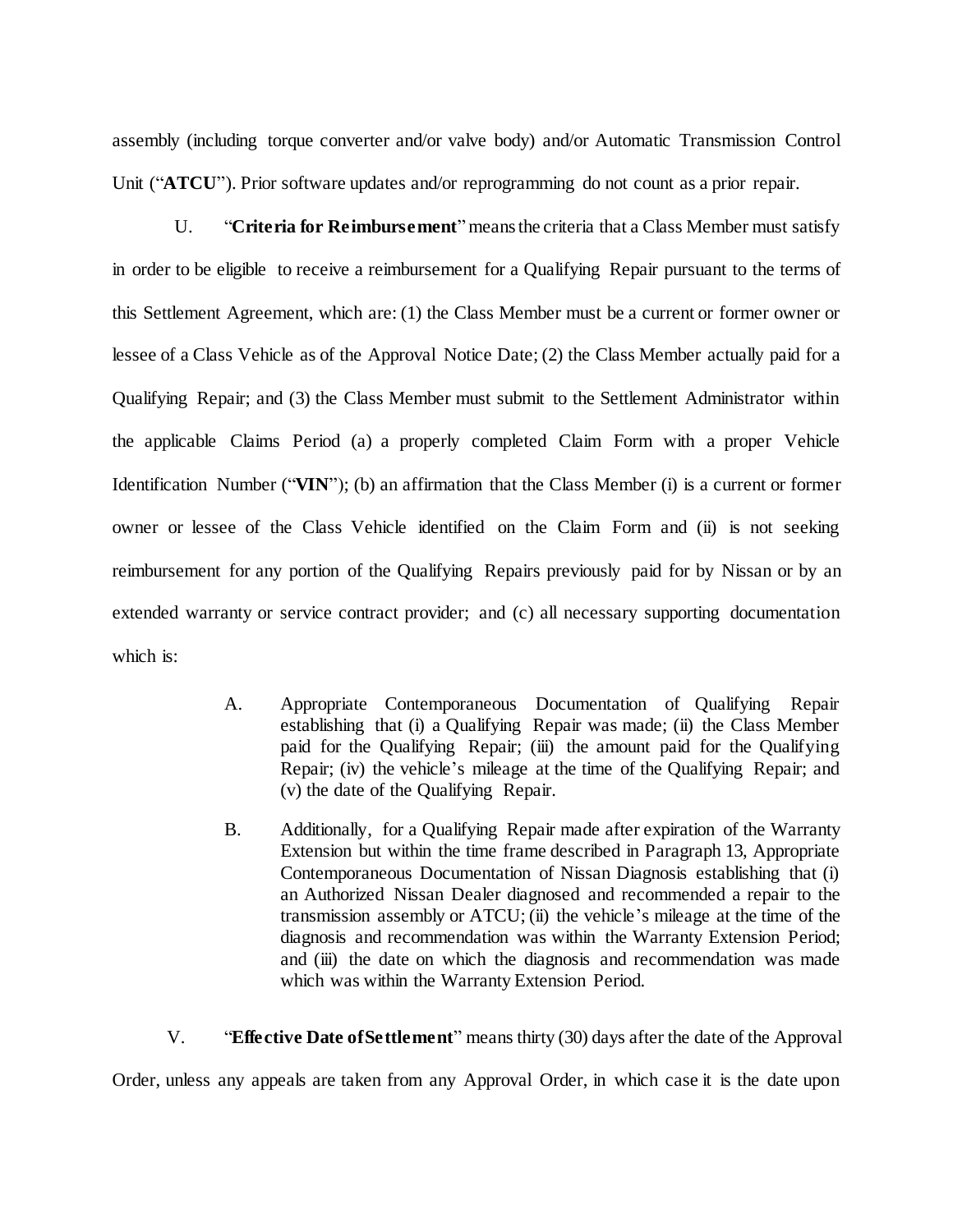which all appeals have been fully disposed of on the merits in a manner that affirms the subject Approval Order, or a date after the settlement approval date that is agreed to in writing by the Parties.

W. **"Event of Termination**" means any event terminating the Settlement Agreement, including but not limited to: (1) mutual written agreement of the Parties to terminate the Settlement Agreement; (2) the Court denying any motion for approval of the Settlement Agreement; (3) any reviewing Court reversing the Court's Approval Order; or (4) any other event set forth in this Settlement Agreement according to which the Settlement Agreement would be terminated.

X. "**Excluded Claims**" means (1) claims for personal injury, wrongful death, or physical damage to property other than a Class Vehicle or its component parts and (2) Future Transmission Claims.

Y. "**Excluded Persons**"means Nissan and their officers, directors and their respective heirs, successors and assigns; residents of the Province of Quebec; and, Federal and Provincial Governments who purchased Class Vehicles directly from NCI.

Z. "**Expedited Resolution Process**" means the required process for addressing any Future Transmission Claims, as well as any warranty claims or disputes relating to or involving, in whole or in part, allegations related to the transmission in a Class Vehicle, which process is described in more detail in Exhibit "A" to this Settlement Agreement. No Class Member may participate as a class representative or class member in any class claim against Nissan or any of the Released Parties related to claims covered by the Expedited Resolution Process.

AA. "**Future Transmission Claims**" means claims for breach of the New Vehicle Limited Warranty, as modified by the Warranty Extension, related to transmission design, manufacturing or performance based solely on events that occur after the Approval Notice Date. No such claim will be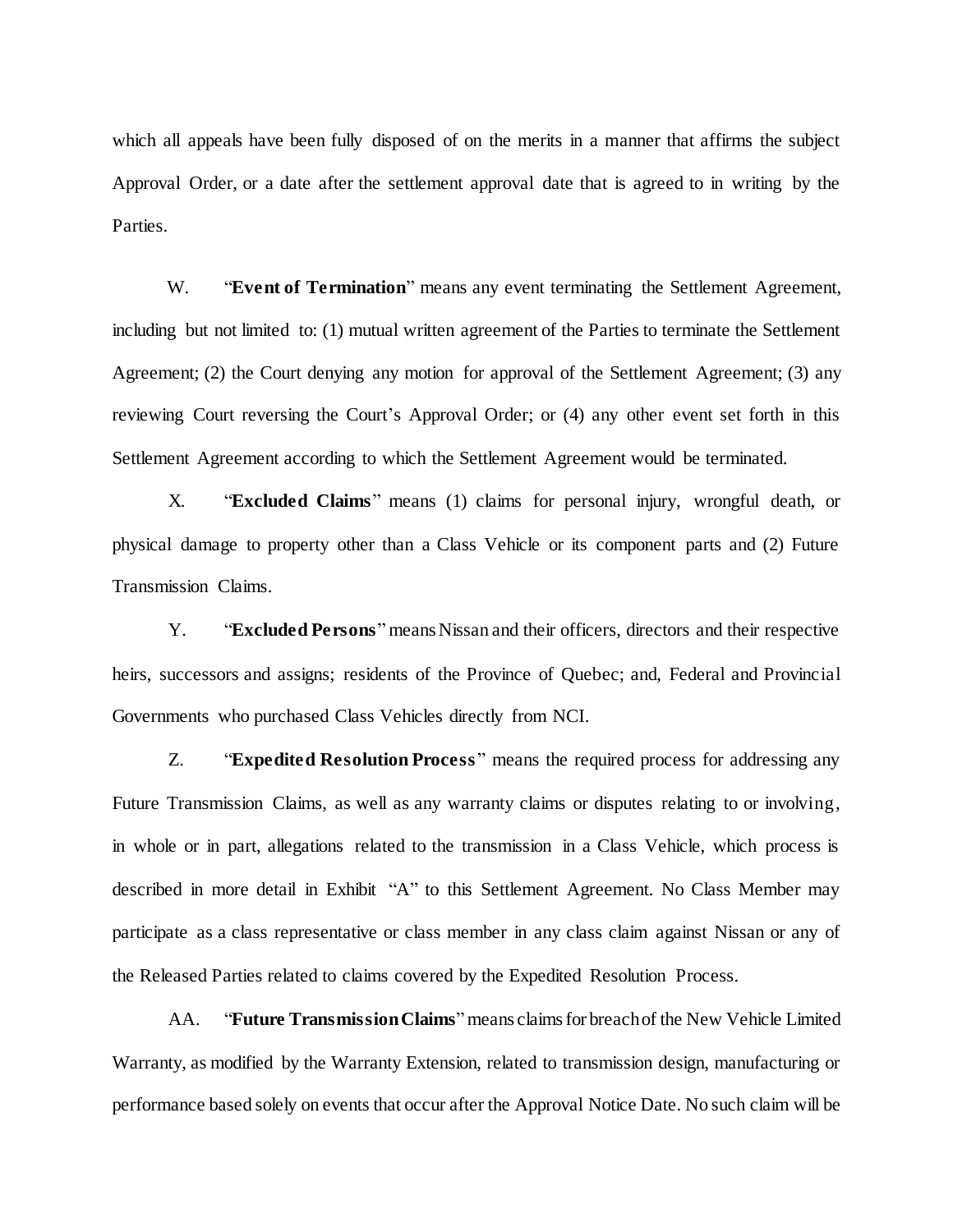deemed to have accrued after the Approval Notice Date, and a Class Member shall not have standing to assert any claim against Nissan for breach of the New Vehicle Limited Warranty as modified by the Warranty Extension, unless the Class Member, after the Approval Notice Date, takes his or her Class Vehicle to an Authorized Nissan Dealer and requests warranty coverage for a claimed defect in the transmission under the New Vehicle Limited Warranty and NCI fails to comply with the terms of the New Vehicle Limited Warranty. A claim based, in whole or in part, on any transmission performance problem, repair or repair attempt, or any other conduct or event before the Approval Notice Date is not a Future Transmission Claim but is a Released Claim. Future Transmission Claims must be based entirely upon transmission performance issues, repairs or repair attempts, or any other conduct or events that occur after the Approval Notice Date. However, the fact that a Class Member experienced a transmission problem before the Approval Notice Date shall not preclude such Class Member from making a Future Transmission Claim based solely on events that occur after the Approval Notice Date.

BB. "**Lawyers' Fees and Expenses**" means the reasonable legal fees and disbursements of Class Counsel, plus applicable taxes, approved by the Court or on any appeal therefrom, incurred in connection with this Settlement Agreement and prosecuting the claims in the Actions, for payment to Class Counsel.

CC. "*Mao* **Action**" means *Lijie Mao v. Nissan Canada Inc. and Nissan North America, Inc.*, Ontario Superior Court of Justice Court File No. CV-19-00003730-00CP, proceedings commenced at Brampton.

DD. "**NCI**" means Nissan Canada Inc.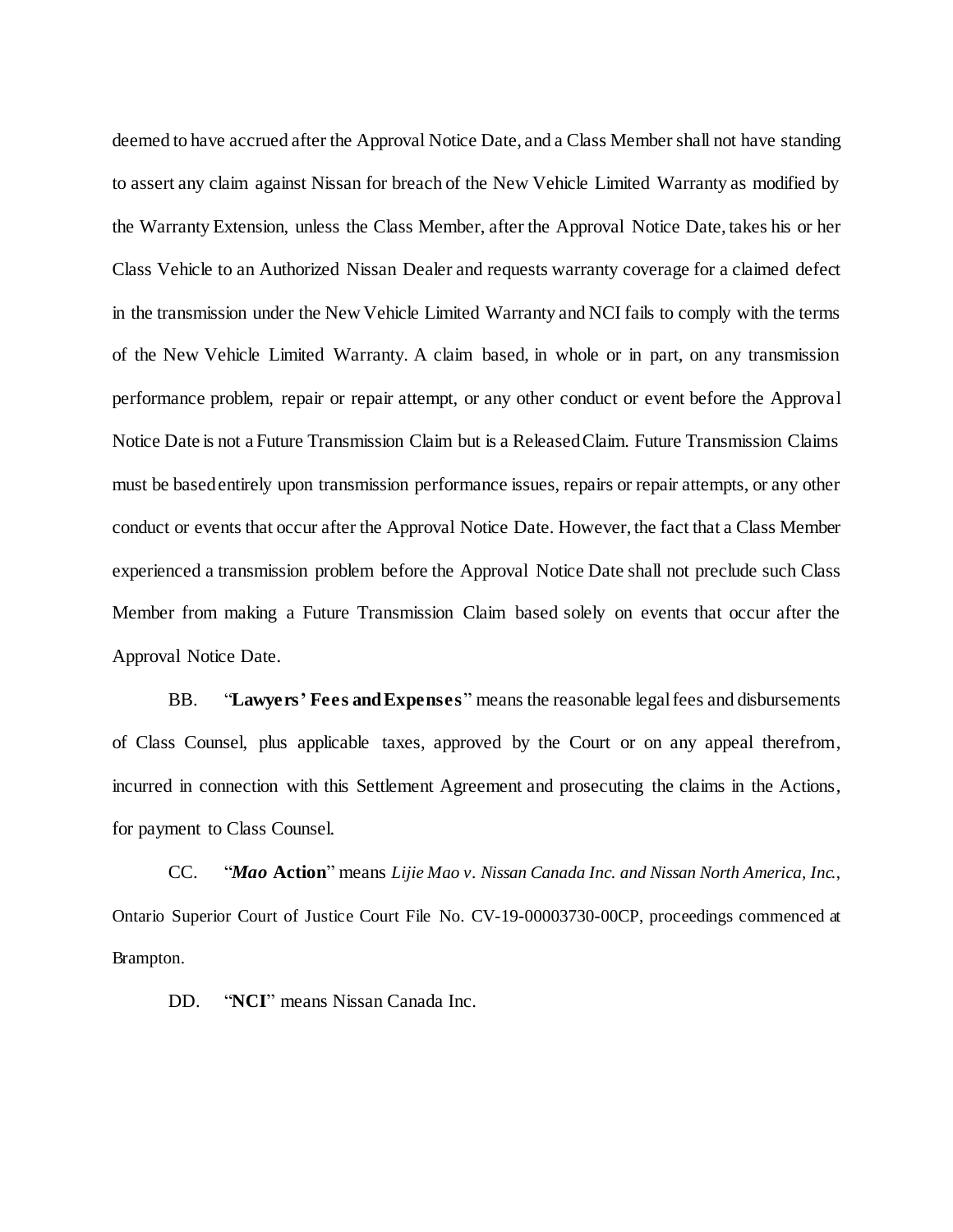EE. "**New Vehicle Limited Warranty**" means the written limited warranty described in the Warranty Information Booklet applicable to the Class Vehicles, and all of its terms and conditions, including applicable limitations and exclusions.

FF. "**Nissan**" means Nissan Canada Inc. and Nissan North America, Inc.

GG. "**Nissan's Counsel**" means:

**Borden Ladner Gervais LLP** East Tower, Bay Adelaide Centre 22 Adelaide Street West, Suite 3400 Toronto, ON M5H 4E3

Glenn Zakaib (LSO No. 23320F) Tel: 416.367.6664 Fax: 416.367.6749 Email: [GZakaib@blg.com](mailto:GZakaib@blg.com)

Robert L. Love (LSO No. 35979A) Tel: 416.367.6132 Fax: 416.367.6749 Email: [RLove@blg.com](mailto:RLove@blg.com)

HH. "**NNA**" means Nissan North America, Inc.

II. "**Notice and Settlement Administration Expenses**" means all reasonable costs and expenses incurred, as satisfactory to Nissan, plus applicable taxes, in connection with preparing, printing, and mailing the Pre-Approval Notice, Approval Notice and any costs incurred in administering the settlement.

JJ. "**Parties**" means Nissan and Plaintiffs.

KK. "**Perozzo Action**" means *Dave Perozzo v. Nissan Canada Inc. and Nissan North America, Inc.*, Ontario Superior Court of Justice Court File No. CV-20-00083710-00CP, proceedings commenced at Ottawa.

LL. "**Plaintiffs**" means Lijie Mao and Dave Perozzo.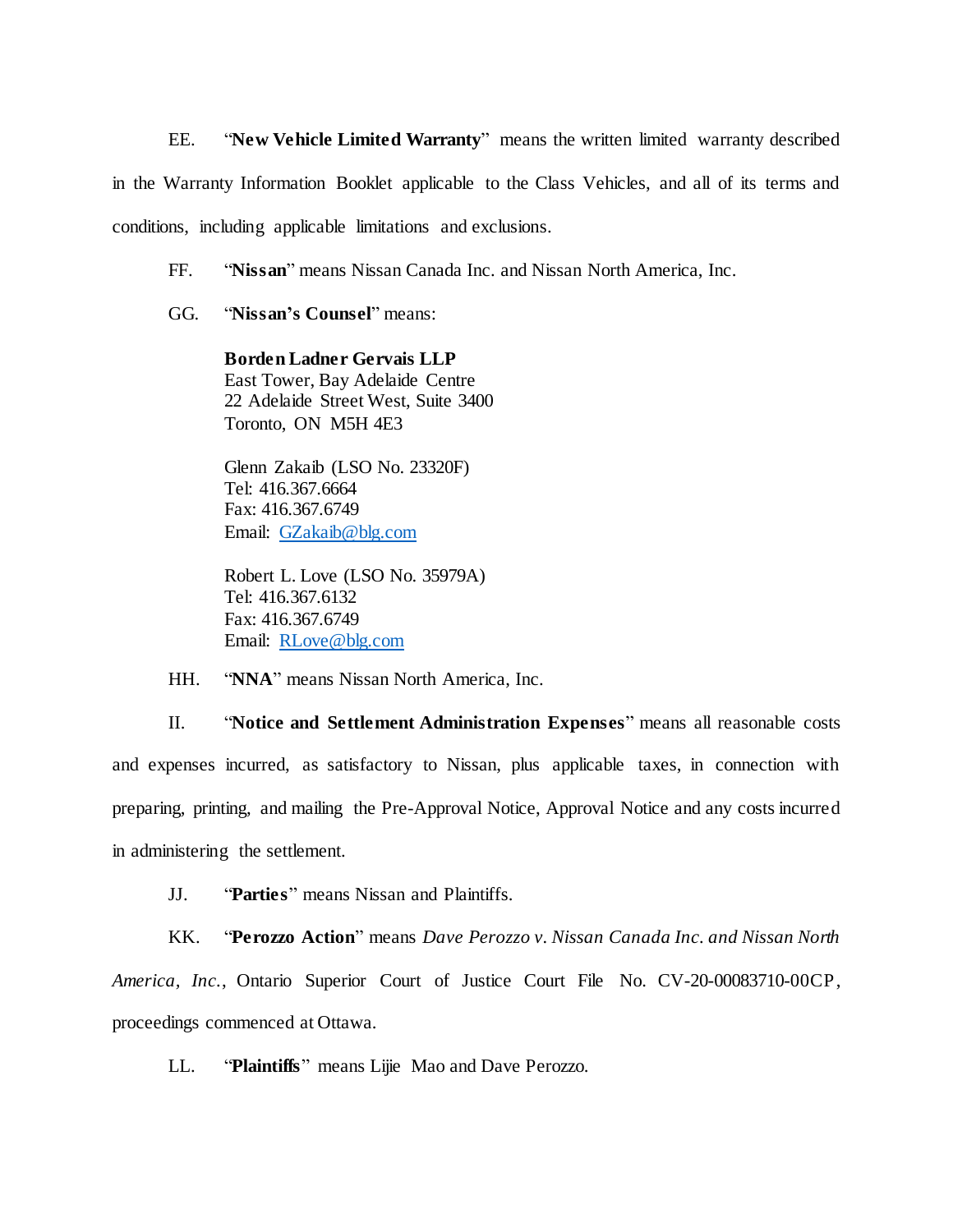MM. "**Pre-Approval Hearing**" means the pre-approval hearing(s) scheduled by the Court to determine whether to certify the Settlement Class for settlement purposes, approve the Pre-Approval Notice and appoint the Settlement Administrator.

NN. "**Pre-Approval Notice**" means the English and French versions of the summary and long-form notices published and disseminated to the Settlement Class in accordance with the Pre-Approval Order.

OO. "**Pre-Approval Notice Date**" means the date on which the Settlement Administrator completes mailing or emailing of the summary form of the Pre-Approval Notice or other such Court required Pre-Approval Notice to the Settlement Class.

PP. "**Pre-Approval Order**" means the Court's order and/or judgment certifying the class proceedings for settlement purposes only, approving the Pre-Approval Notice and appointing the Settlement Administrator.

QQ. "**Qualifying Repair**" means the portion of the cost for parts and labor actually paid by a Class Member for replacement of or repair to the transmission assembly (including valve body and torque converter) and/or ATCU by an Authorized Nissan Dealer or other non-Nissan automotive repair facility which were completed, other than in the circumstances contemplated by paragraph 13, prior to the Approval Notice Date, and within the applicable time and mileage limits specified by Paragraph[s 12](#page-14-1) and [13.](#page-14-0)

RR. "**Related Parties**" means NNA, NCI, Nissan Motor Co., Ltd., JATCO, Ltd., and, for each of such corporations, all of their past and present officers, directors, agents, designees, servants, sureties, lawyers, employees, parents, associates, shareholders, general or limited partners or partnerships, subsidiaries, divisions, affiliates, insurers, franchises, suppliers, dealers, and all of their predecessors or successors in interest, assigns, or legal representatives, as well as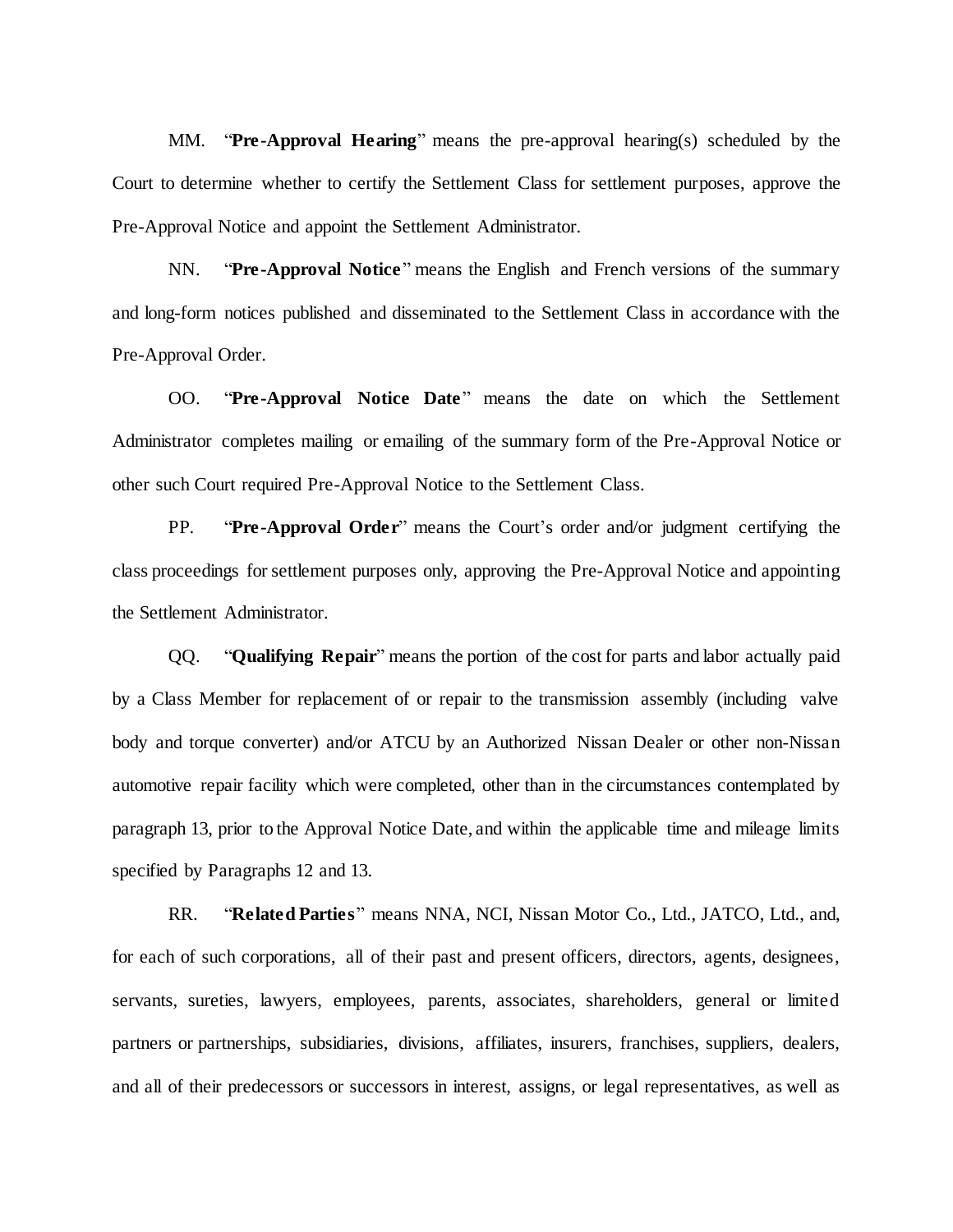any other person, company, or entity in the chain of distribution of a Class Vehicle, transmission components of such Class Vehicle, or repair of the transmission in such Class Vehicle.

SS. "**Released Claims**" means and includes any and all claims, demands, rights, damages, obligations, suits, debts, liens, contracts, agreements, actions or causes of action of every nature and description whatsoever, ascertained or unascertained, suspected or unsuspected, accrued or unaccrued, existing or claiming to exist, including those unknown, both at law and equity which have been brought, which might have been brought, and which might be brought in the future upon the happening of certain events, against the Released Parties, or any of them, based upon or in any way related to transmission design, manufacturing, performance, or repair of Class Vehicles, including but not limited to all claims asserted in the Actions, whether based upon breach of contract, violation of a duty sounding in tort, violation of any provincial or federal statute or regulation, violation of any provincial or federal consumer protection statute or regulation, fraud, unjust enrichment, money had and received, restitution, equitable relief, punitive or exemplary damages and civil penalties and fines or any other claims whatsoever under federal or provincial law. The Released Claims shall explicitly extend to and include any claim for lawyers' fees, expenses, and costs. The Released Claims do not include Excluded Claims. Notwithstanding the foregoing, this Settlement Agreement does not release any claims for wrongful death or personal injury.

TT. "**Released Parties**" means Nissan and all Related Parties.

UU. "**Settlement Administrator**" means RicePoint Administration Inc. or such other third party administrator to which the Parties shall mutually agree, to handle the notice program, opt-out and objections, and claims administration process.

VV. "**Settlement Agreement**" means the agreement between the Parties, as embodied in this Settlement Agreement, including all exhibits attached to the Settlement Agreement.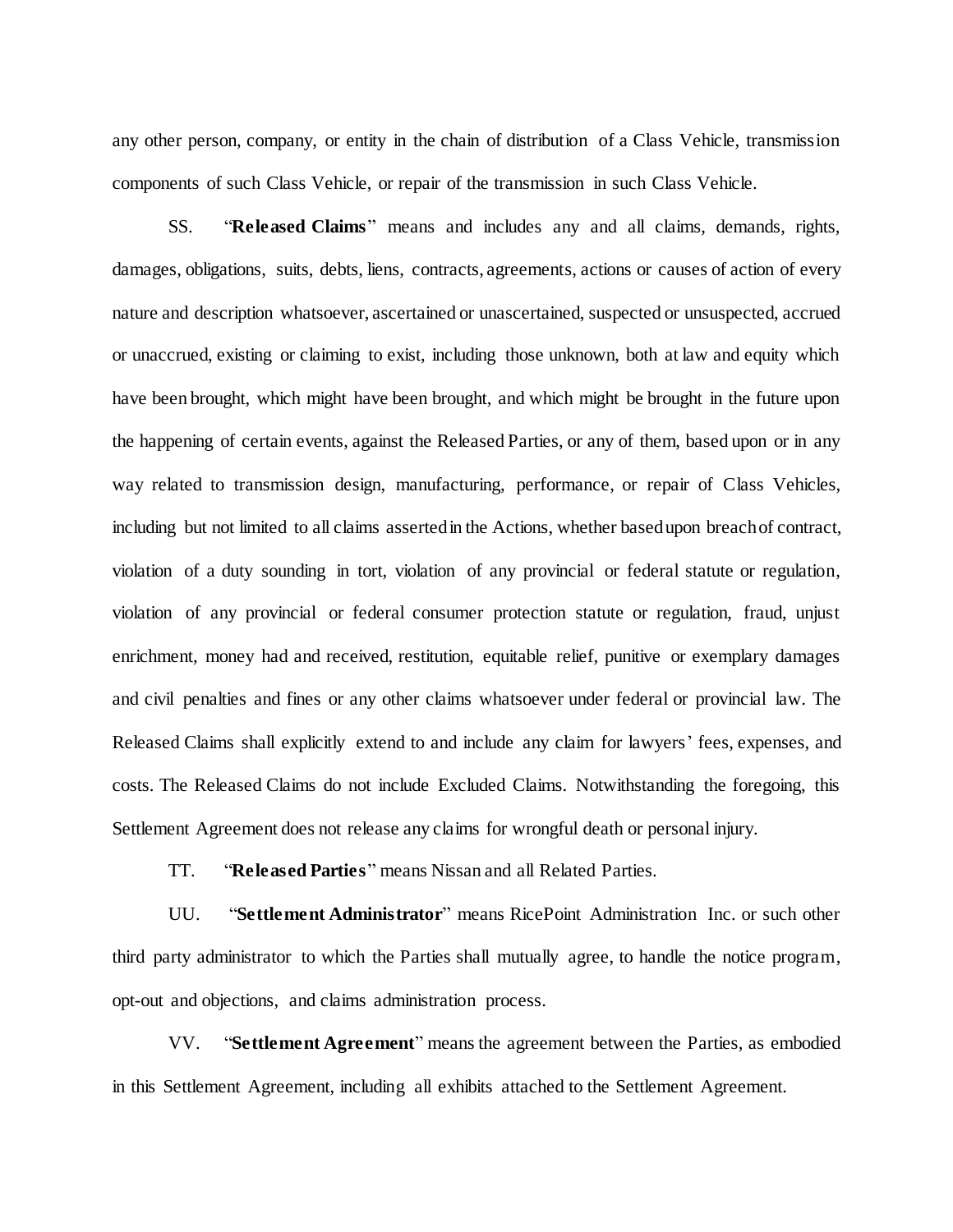WW. "**Settlement Class**" means all persons in Canada (except Excluded Persons) who own, owned, lease or leased a Class Vehicle.

XX. "**Settlement Website**" means, collectively, the bilingual public Internet websites described in paragraph [267](#page-17-0), to which the Pre-Approval Notice and/or Approval Notice may be posted.

<span id="page-11-1"></span>YY. "**Voucher**" is a certificate in the amount as described in Paragraph [15](#page-15-0) that may be used by an Authorized Voucher Participant towards the purchase or lease of a single new Nissan or Infiniti vehicle at an Authorized Nissan Dealer within nine (9) months of the Effective Date of Settlement. The Voucher is not transferrable. The Voucher may be used in combination with other types of valid discount offers, rebates, and incentives.

ZZ. "**Warranty Extension**" means extension of the time and mileage durational limits applicable to powertrain coverage under the applicable New Vehicle Limited Warranty, but only as to the transmission assembly (including the valve body and torque converter) and ATCU on Class Vehicles, by twenty-four (24) months or forty thousand (40,000) kilometers, whichever occurs first as set out in paragraphs [10](#page-13-0) to [11.](#page-13-1)

<span id="page-11-0"></span>AAA. "**Warranty Extension Period**" means that period of twenty-four (24) months or forty thousand (40,000) kilometers after the original powertrain coverage in the New Vehicle Limited Warranty (sixty (60) months or one-hundred thousand (100,000) kilometres, whichever occurs first), has expired.

#### **REQUIRED EVENTS**

Promptly after the execution of this Settlement Agreement:

2. Plaintiffs will take no further action in the Actions pending settlement approval, but will inform the Court of the pending settlement on behalf of a class for which approval will be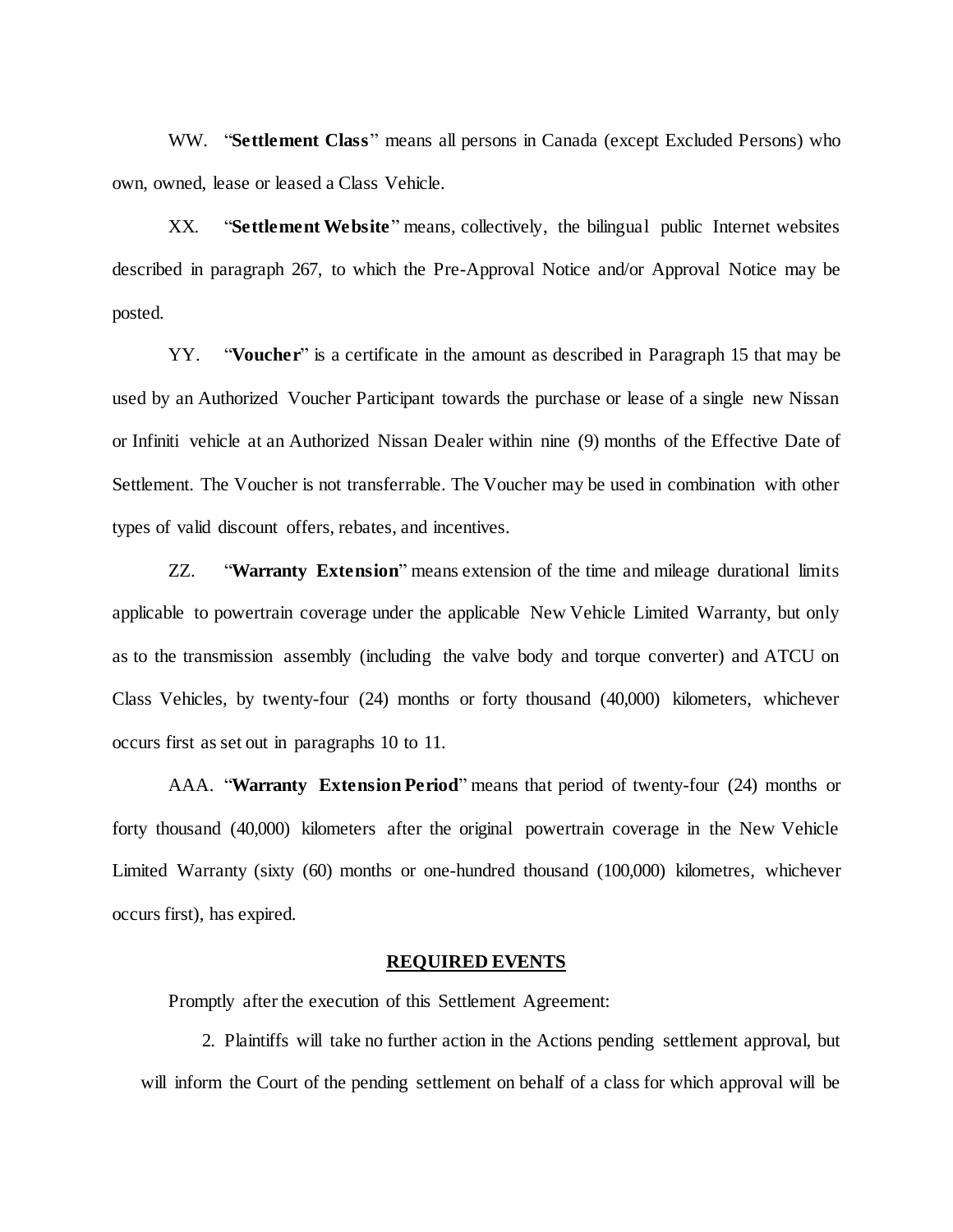sought that would include resolution of their cases, and may seek a formal stay or similar administrative relief if necessary or required by the Court.

3. In advance of a motion for settlement approval, Class Counsel shall bring a motion for Pre-Approval in their respective Action and shall request that the Court:

A. Certify the Settlement Class for settlement purposes only;

- B. Appoint a Settlement Administrator; and
- C. Approve the Pre-Approval Notice to be given to the Settlement Class advising them of the settlement and of the Approval Hearing.

4. Class Counsel shall make best efforts to file a motion for settlement approval in their respective Action by February 18, 2022. In their motion for settlement approval, Plaintiffs will submit the Settlement Agreement to the Court and shall request that the Court:

- A. Approve the terms of the Settlement Agreement; and
- B. Approve the Approval Notice; and receive and review for approval the proposed Lawyers' Fees and Expenses for their respective Action.

5. No later than fourteen (14) days before the date for the Approval Hearing, Class Counsel will file its motion material for the Approval Hearing requesting that the Court enter an Order, in substantially the same form attached to this Settlement Agreement as Exhibit "E," which will, among other things, dismiss the Actions with prejudice as to Nissan, subject to the continuing jurisdiction of the Court as set forth in Paragraph [62,](#page-30-0) approve the Settlement Agreement and render an award of Lawyers' Fees and Expenses and representative plaintiff awards. Class Counsel and Nissan's Counsel shall also be entitled to file responses to any objections that have been filed, which responses shall be filed fourteen (14) days prior to the date set in the Pre-Approval Notice.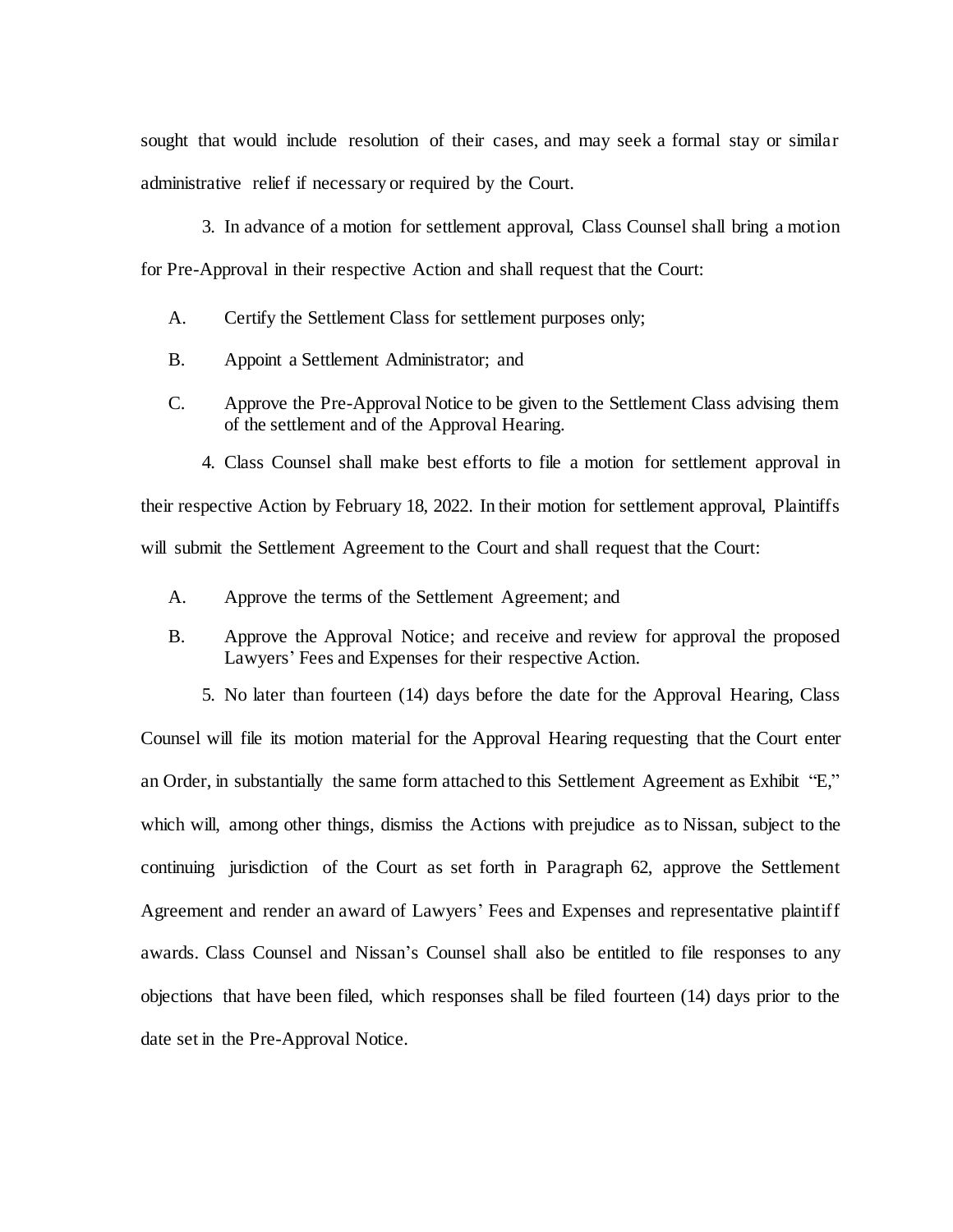6. Five (5) days after the Effective Date of Settlement, Plaintiffs in the Actions will take all further necessary actions to have those cases and any associated appeals dismissed with prejudice.

7. The Parties acknowledge that prompt approval, consummation, and implementation of the Settlement Agreement are essential. The Parties shall cooperate with each other in good faith to carry out the purposes of and effectuate this Settlement Agreement, shall promptly perform their respective obligations hereunder, and shall promptly take all actions and execute and deliver all additional documents and all other materials and/or information reasonably necessary or appropriate to carry out the terms of this Settlement Agreement and the transactions contemplated hereby.

8. This Settlement Agreement shall be null and void and of no force and effect unless an Approval Order is granted by the Court and the Effective Date of Settlement occurs.

9. In the event that the Court fails to grant approval or fails to issue an Approval Order, Class Counsel and Nissan's Counsel agree to use all reasonable efforts, consistent with this Settlement Agreement, to address and resolve any concerns identified by the Court.

#### **RELIEF TO CLASS MEMBERS**

<span id="page-13-0"></span>10. As of the Approval Notice Date, NCI agrees to extend the time and mileage durational limits for powertrain coverage under the applicable New Vehicle Limited Warranty for Class Vehicles to the extent it applies to the transmission assembly (including the valve body and torque converter) and ATCU by 24 months or 40,000 kilometres whichever occurs first.

<span id="page-13-1"></span>11. The Warranty Extension will be subject to the terms and conditions of the original New Vehicle Limited Warranty applicable to the Class Vehicle, which excludes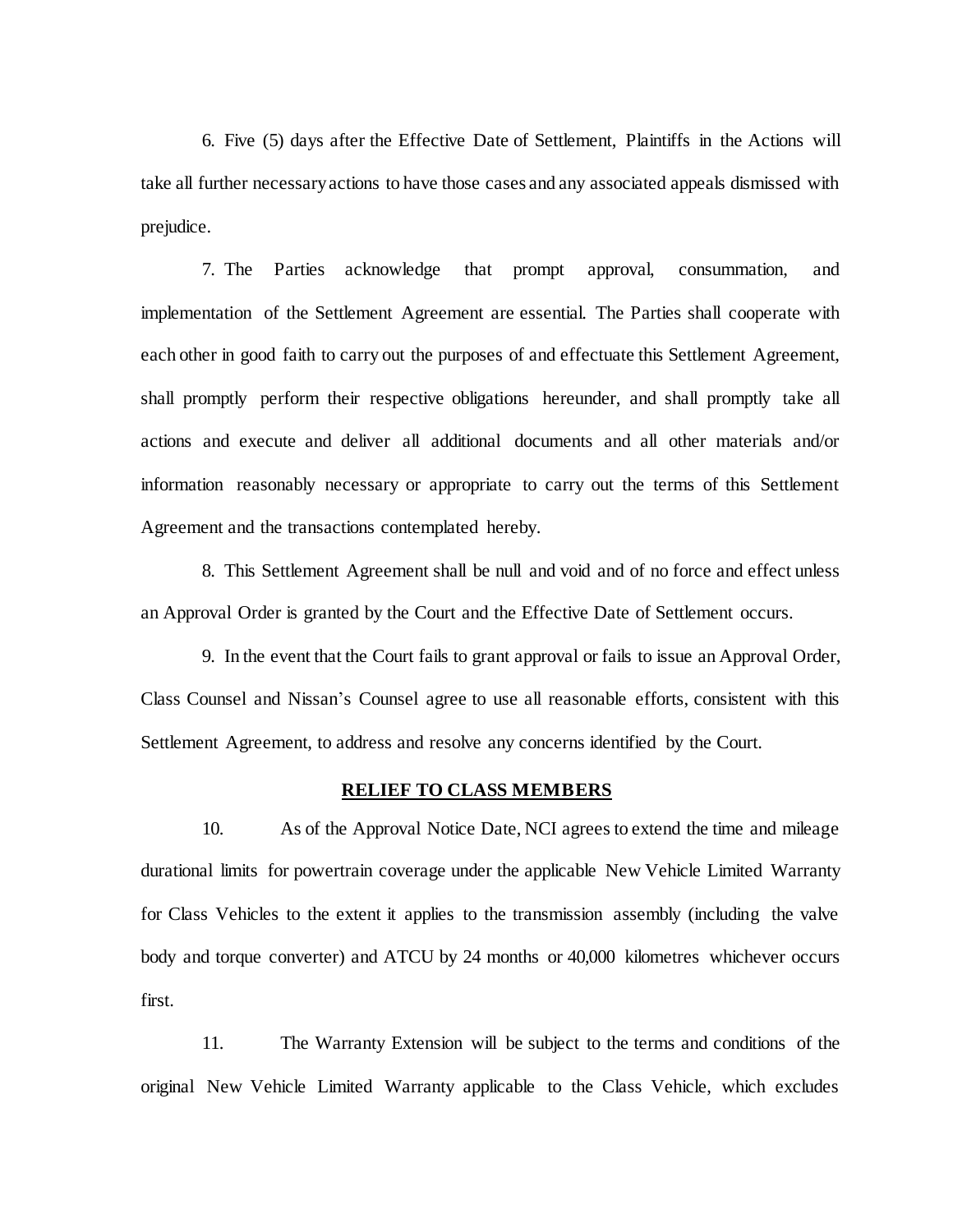coverage for, among other things, damage resulting from alteration, tampering, improper repair, misuse, environmental conditions, and lack of or improper maintenance.

<span id="page-14-1"></span>12. Reimbursement for all Class Members who are Authorized Reimbursement Participants for Qualifying Repairs made after expiration of the powertrain coverage under the Nissan New Vehicle Limited Warranty but within the durational limits of the Warranty Extension Period as described in Paragraph 1[.AAA](#page-11-0) shall be made as follows:

- A. For Qualifying Repairs on Class Vehicles that were performed by an Authorized Nissan Dealer, reimbursement of 100% of the parts and labor actually paid by the Class Member.
- B. For Qualifying Repairs on Class Vehicles that were performed by a non-Nissan automotive repair facility, reimbursement up to a cap of \$6,000 of the parts and labor actually paid by the Class Member.
- 13. Class Members who present Appropriate Contemporaneous Documentation

<span id="page-14-0"></span>of Nissan Diagnosis to the Settlement Administrator establishing that a Nissan dealer, within the Warranty Extension Period, diagnosed and recommended a repair to the transmission assembly or ATCU, will be entitled to submit a claim for reimbursement for the Qualifying Repair diagnosed and recommended by the Nissan Dealer during the Warranty Extension Period under Paragraph [33,](#page-20-0) subject to the limitations in Paragraph [12,](#page-14-1) but only if the Class Member obtains the recommended transmission repair prior to the Class Vehicle exceeding 155,000 kilometers or within ninety (90) days of the Approval Notice Date, whichever occurs first.

14. The mileage on the Class Vehicle as it relates to the Criteria for Reimbursement shall be determined as of the date of the Qualifying Repair as reflected in the Appropriate Contemporaneous Documentation of Qualifying Repair. A Class Member may make only a single claim for reimbursement per VIN, but the claim for reimbursement may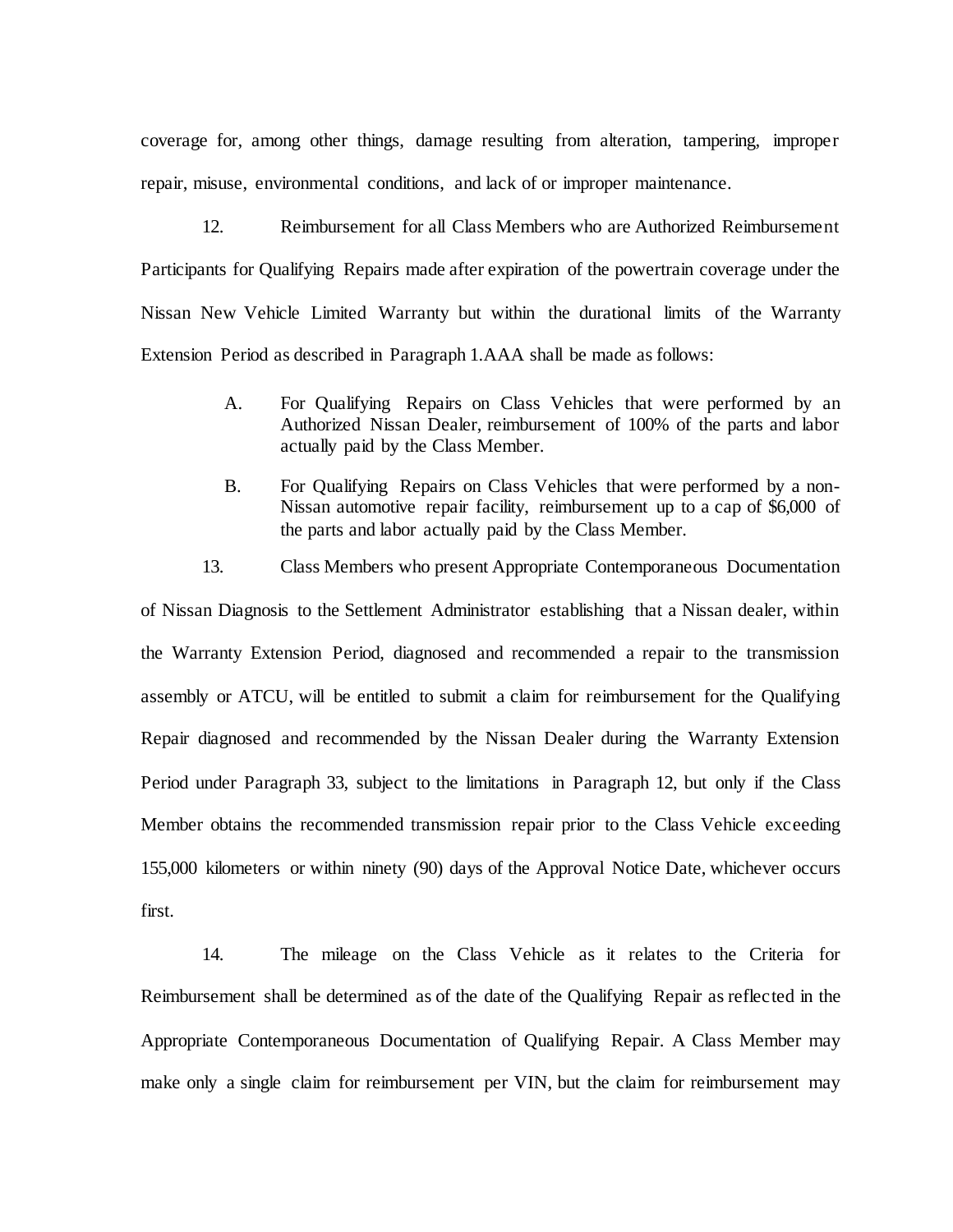include both diagnosis and repair costs, if applicable, and may include multiple Qualifying Repairs.

<span id="page-15-0"></span>15. For former owners of Class Vehicles who meet the Criteria for a Voucher, NCI agrees to provide a Voucher in the amount of \$1,300 for either a purchase or lease of a single new Nissan or Infiniti vehicle so long as the Authorized Voucher Participant purchases or leases a new Nissan or Infiniti vehicle within nine (9) months of the Effective Date of Settlement. The Voucher may be used in combination with other types of valid discount offers, rebates, and incentives.

16. No single Class Member will be entitled to more than an aggregate of five Vouchers regardless of the total number of eligible vehicles purchased by that Class Member.

17. If a former owner of a Class Vehicle is also eligible for reimbursement of a Qualifying Repair on the same vehicle, the former owner must elect either the Voucher or reimbursement, but may not receive both benefits.

# **NOTICE TO THE SETTLEMENT CLASS**

18. The Settlement Administrator shall be responsible for implementing the Pre-Approval Notice and Approval Notice to the Settlement Class in the manner described in this Settlement Agreement.

19. Dissemination of the Pre-Approval Notice and Approval Notice to the Settlement Class shall be accomplished as described in Paragraphs [24](#page-16-0)[-267](#page-17-0). The Settlement Administrator shall be responsible for: (i) mailing and/or emailing of the summary Pre-Approval Notice, and (ii) responding to requests for the Pre-Approval Notice. All Notice and Settlement Administration Expenses shall be paid by NCI.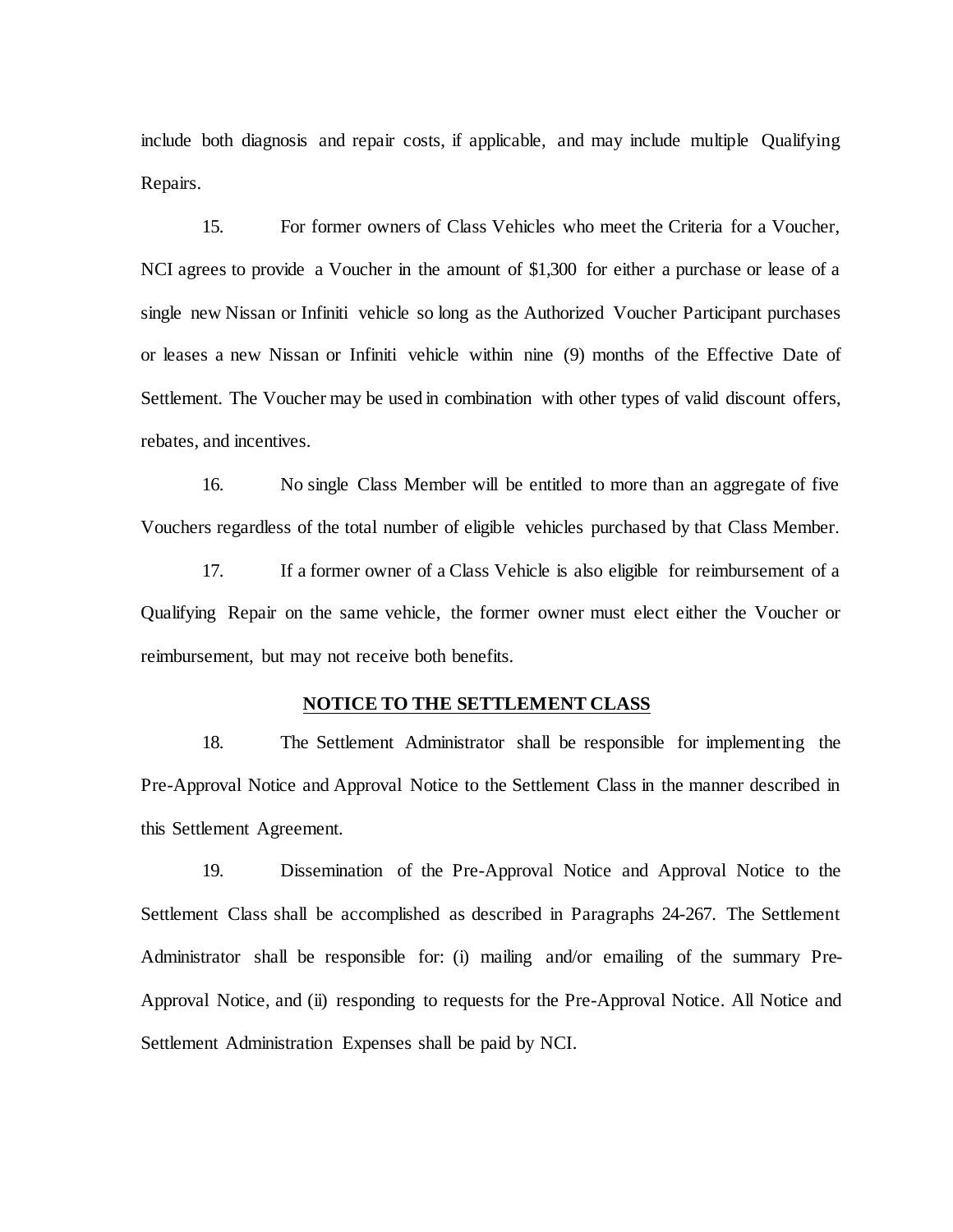20. The Settlement Administrator shall sign a confidentiality agreement in a form agreed to by Class Counsel and Nissan's Counsel, which shall provide that the names, addresses and other information about specific Class Members provided by either Class Counsel, NCI or by individual Class Members, shall all be treated as confidential and shall be used by the Settlement Administrator only as required by this Settlement Agreement.

<span id="page-16-1"></span>21. The Parties agree the names and addresses, or other identifying information, of Class Members shall not be provided to Class Counsel by NCI, Nissan's Counsel, or the Settlement Administrator, except that, in order to allow Class Counsel to respond effectively and efficiently to inquiries to Class Counsel from specific Class Members. The Settlement Administrator shall upon request provide Class Counsel with the Claim Form submitted by the inquiring Class Member, supporting documentation submitted by the inquiring Class Member, and communications between the Settlement Administrator and the inquiring Class Member.

22. Notwithstanding Paragraph [21,](#page-16-1) information concerning the claims for reimbursement of a Qualifying Repair made pursuant to Paragrap[h 33](#page-20-0) may be provided by the Settlement Administrator to Class Counsel or Nissan's Counsel to the extent it is necessary and as provided in Paragraph[s 40](#page-22-0) and [41.](#page-23-0)

23. NCI will provide the Settlement Administrator with VIN and in-service date information for all Class Vehicles.

<span id="page-16-0"></span>24. The Settlement Administrator shall send a summary form of the Pre-Approval Notice by email and pre-paid regular mail to all potential Class Members (i) for whom NCI has an email or valid mailing address, and (ii) who have contacted Class Counsel and provided an email or mailing address. The summary form and long-form of the Pre-Approval Notice shall be substantially in the same form as the exemplars submitted as Exhibits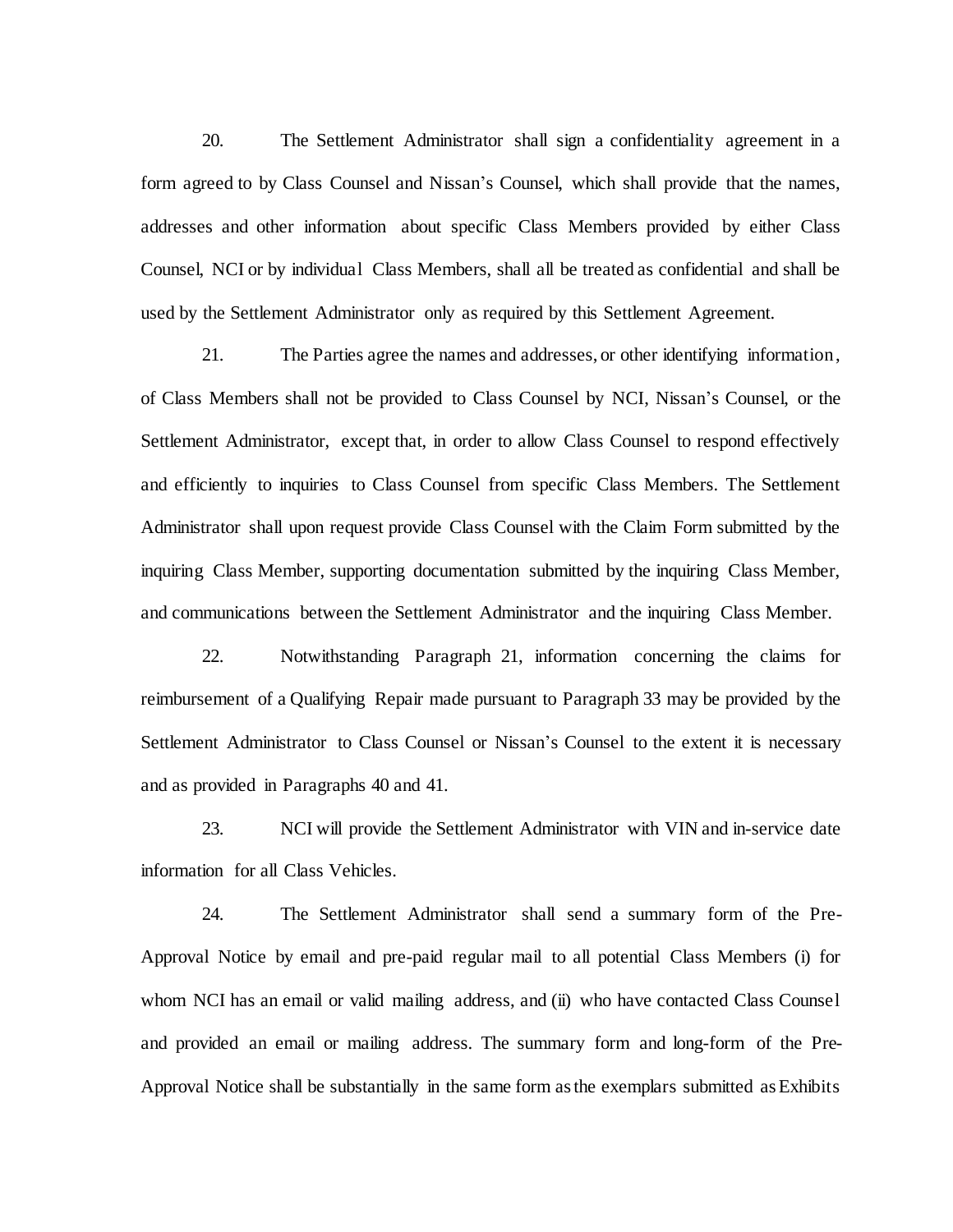"C" and "D" to this Settlement Agreement, as approved by the Court. The Settlement Administrator shall also cause any other elements of the Pre-Approval Notice (including activation of the Settlement Website) to take place on or about the Pre-Approval Notice Date.

25. On the Approval Notice Date, the Settlement Administrator shall send a summary form of the Approval Notice by email and pre-paid regular mail to all potential Class Members (i) for whom NCI has an email or valid mailing address, and (ii) who have contacted Class Counsel and provided an email or mailing address.

<span id="page-17-0"></span>26. The Settlement Administrator shall disseminate the Pre-Approval Notice and the Approval Notice as follows:

1) National press release in English and French (400 words in English / 600 words in French), distributed nationally and regionally in Canada (excluding Quebec);

2) Online news publications, including:

- a) NationalPost.com;
- b) GlobeandMail.com;
- c) TorontoStar.com;
- d) VancouverSun.com;
- 3) Print news publications, consisting of quarter-page ads in the Front/News section on a Saturday of the following papers:
	- a) National Post;
	- b) Globe and Mail;
	- c) Toronto Star;
	- d) Vancouver Sun.

27. The Settlement Administrator shall create and maintain the dedicated bilingual Settlement Website for information about this Settlement Agreement, on which the Settlement Administrator will make available for download in portable document format (1) the summary and long-form Pre-Approval Notice and Approval Notice as approved by the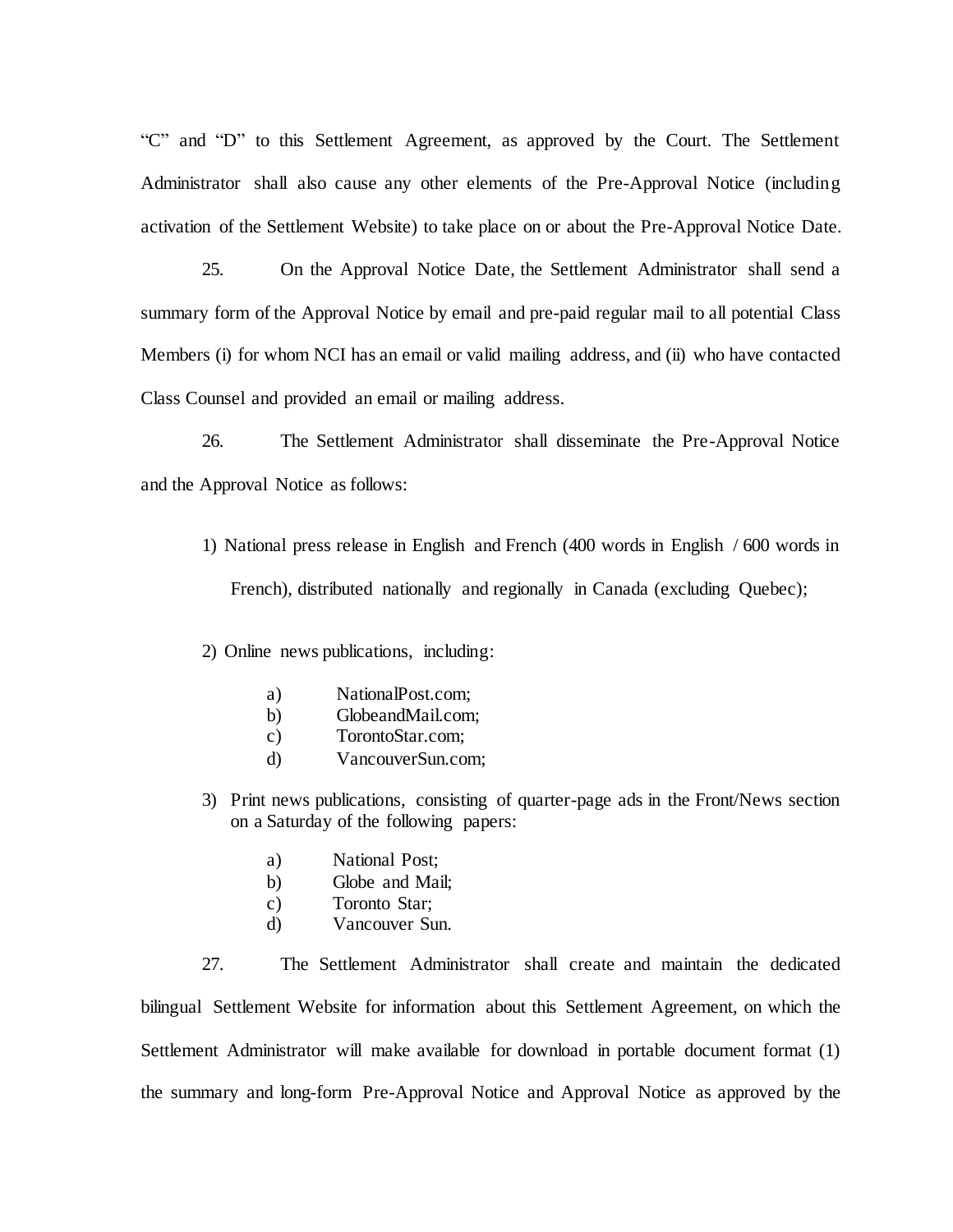Court and (2) other documents and pleadings filed by the Parties in connection with the Settlement. The Settlement Administrator will also provide the address of the Settlement Website in the Pre-Approval Notice and Approval Notice, maintain a toll-free number and an email address for Class Members to seek answers to questions about the Settlement, and provide a reference to the toll-free number and email address in the Pre-Approval Notice and Approval Notice.

28. No later than thirty (30) days prior to the date of the Approval Hearing in the Pre-Approval Notice, the Settlement Administrator shall provide Class Counsel and Nissan's Counsel with an affidavit (which Class Counsel will then provide to the Court), affirming that the Pre-Approval Notice was disseminated in a manner consistent with the terms of this Settlement Agreement, or those otherwise required by the Court.

29. The Pre-Approval Notice and Approval Notice, the Settlement Website, and the permitted response to inquiries in Paragraph 30, will be the only type of notice to the public or Class Members about the Settlement, and Plaintiffs may not advertise or publicize the Settlement by any other means, with the exception that Class Counsel will be permitted to communicate with those Class Members already known to their respective firms, and may put notification on their firms' websites (a) advising of the settlement and (b) directing potential class members to the Settlement Website.

30. Class Counsel and Nissan's Counsel will be permitted to respond to inquiries from reporters regarding this matter but only with a jointly prepared or coordinated response. In any such jointly prepared or coordinated response or any other communication with reporters or media resources, Class Counsel may not suggest that the Actions caused or forced the settlement, or make any other similar statements suggesting that the settlement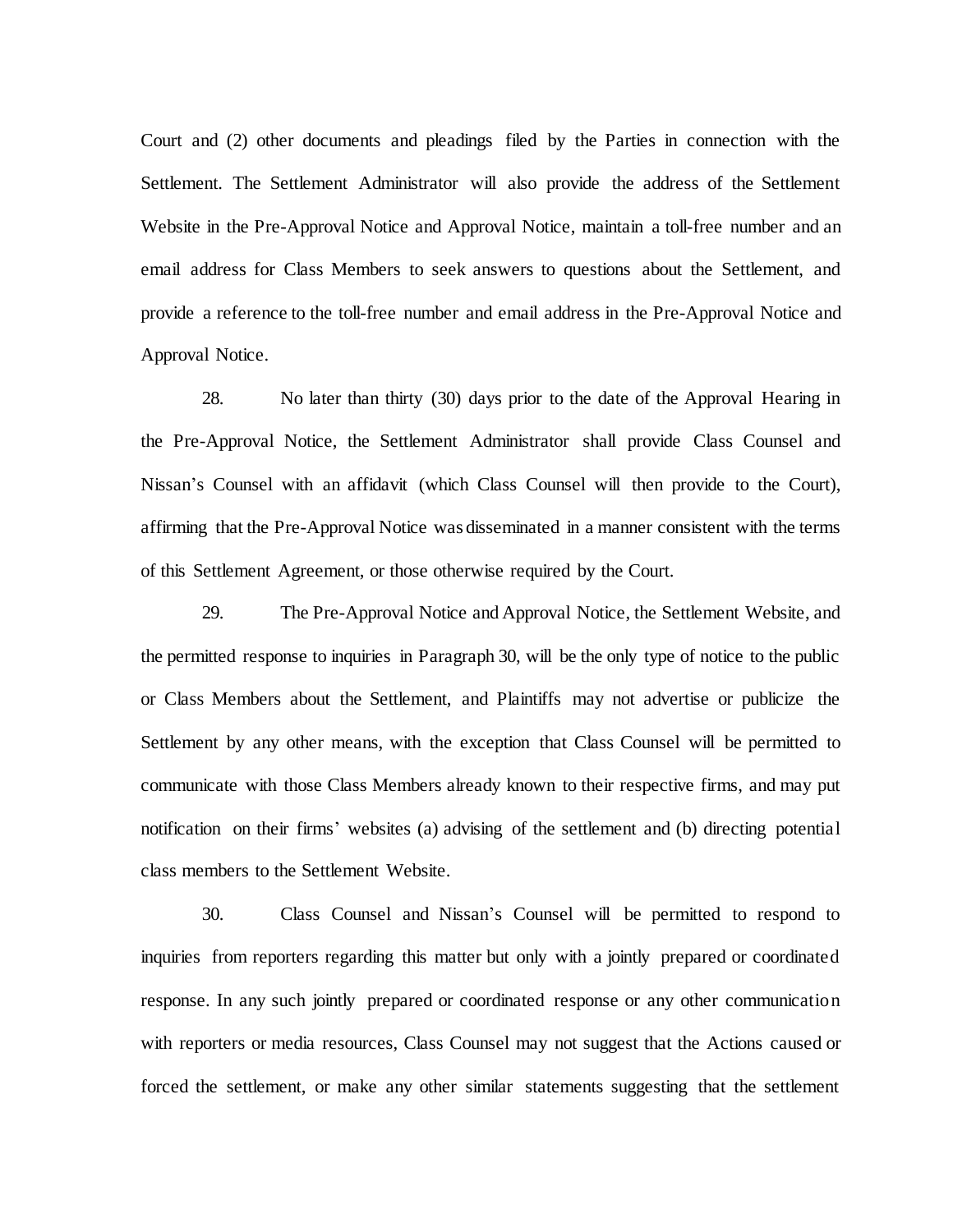indicates that the Actions had merit or did not have merit, or that the settlement is an admission or indication of liability or a concession of lack of merit. In no event may Plaintiffs, Class Counsel, or their agents or representatives initiate communication with reporters or any other media sources.

31. Nothing in this Settlement Agreement shall prevent (1) Nissan from communicating with its dealers and/or customers (including owners or lessees of Class Vehicles) at any time for purposes of customer satisfaction, as Nissan generally communicates with its dealers and/or owners/lessees in the ordinary course of its business, or (2) Class Counsel from responding to inquiries from Class Members.

32. Nothing in this Settlement Agreement shall prevent Nissan from communicating, and it is contemplated that Nissan may communicate, with its dealers and customers (including owners and lessees of Class Vehicles) advising them of the Warranty Extension, and NCI may indicate the Warranty Extension is being provided as a customer satisfaction effort to address customer concerns, including those expressed by the named Plaintiffs in the Actions. NCI's official communications to its dealers and owners/lessees will explain that the provision of the Warranty Extension is subject to final approval of the Settlement Agreement. Prior to final approval, NCI may at its option in the interim provide Warranty Extension coverage to its customers, and pay dealers for making repairs that would be covered by the Warranty Extension. In the event settlement approval does not occur, Class Members will not be obligated to reimburse NCI for the costs of repairs made and NCI will not be obligated to provide the Warranty Extension regardless of providing the benefit to customers in the interim. In its communication notifying Class Members of the Warranty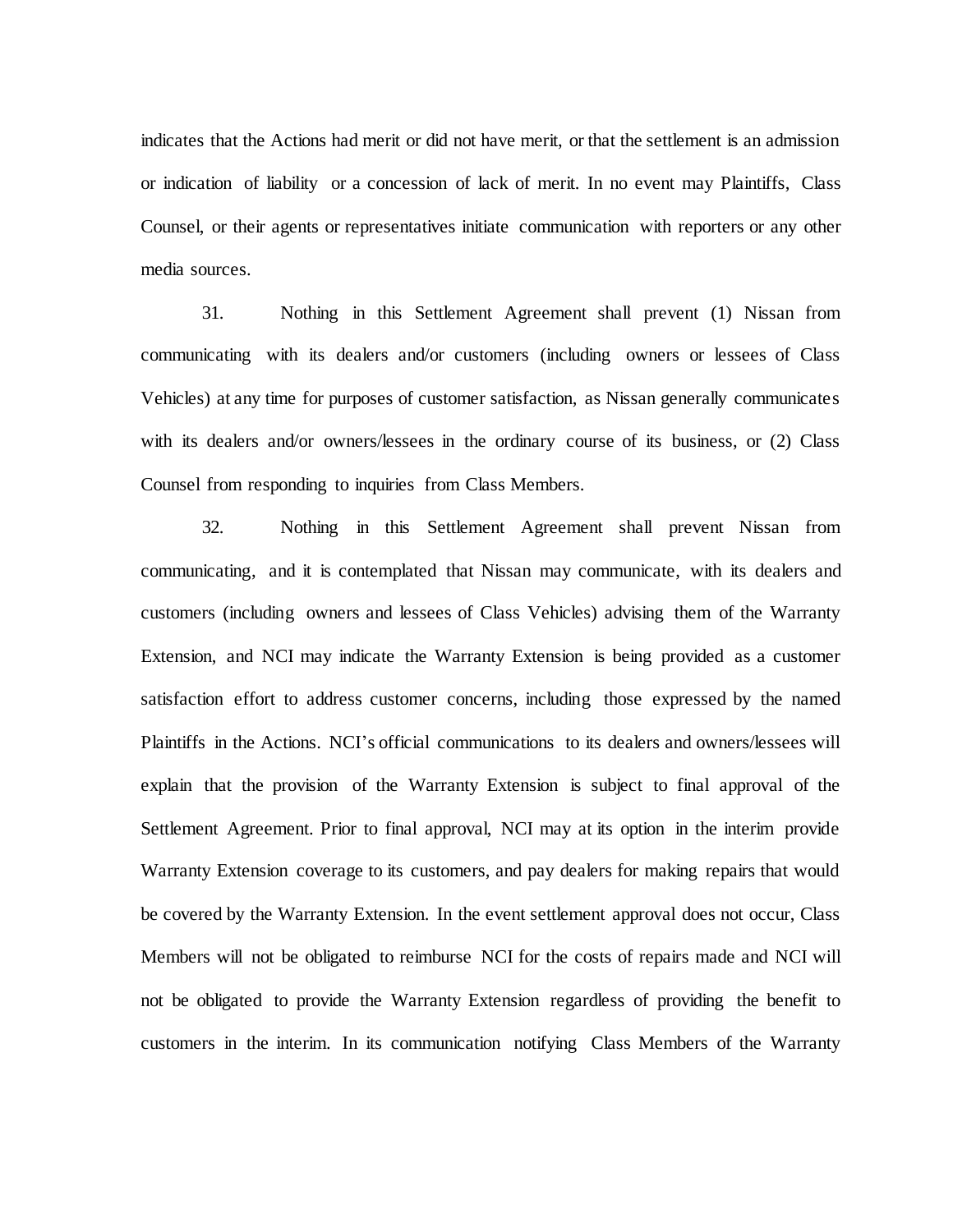Extension, NCI will include a statement advising owners that if they have concerns about the diagnosis of their vehicle, they can request the dealer to contact NCI.

# **REIMBURSEMENT CLAIMS ADMINISTRATION AND PROCEDURE**

<span id="page-20-0"></span>33. Class Members who believe they are eligible to receive reimbursement for a Qualifying Repair or receive a Voucher will be directed to fill out and send to the Settlement Administrator the Claim Form, in substantially the form attached to this Settlement Agreement as Exhibit "B", or in another form as proposed by the Settlement Administrator and agreed to by Class Counsel and Nissan, and all necessary supporting documentation to qualify as an Authorized Reimbursement Participant or Authorized Voucher Participant. Qualifying Class Members will receive payment via cheque by mail.

34. Non-contemporaneous documentation, such as post hoc statements by mechanics or Claimants shall not be considered to augment Appropriate Contemporaneous Documentation of Qualifying Repair or Appropriate Contemporaneous Documentation of Nissan Diagnosis.

35. The Claim Form and supporting documentation may be sent to the Settlement Administrator via mail or an online claims portal hosted by the Settlement Administrator on the Settlement Website, as provided in Paragrap[h 37,](#page-21-0) or any other form as proposed by the Settlement Administrator and agreed by Class Counsel and Nissan. Upon receiving a Claim Form from a Claimant, the Settlement Administrator will review the documentation and confirm or deny the Class Member's eligibility as an Authorized Reimbursement Participant or Authorized Voucher Participant.

36. The Claim Form, in substantially the form attached to this Settlement Agreement as Exhibit "B," will be presented to the Court for approval.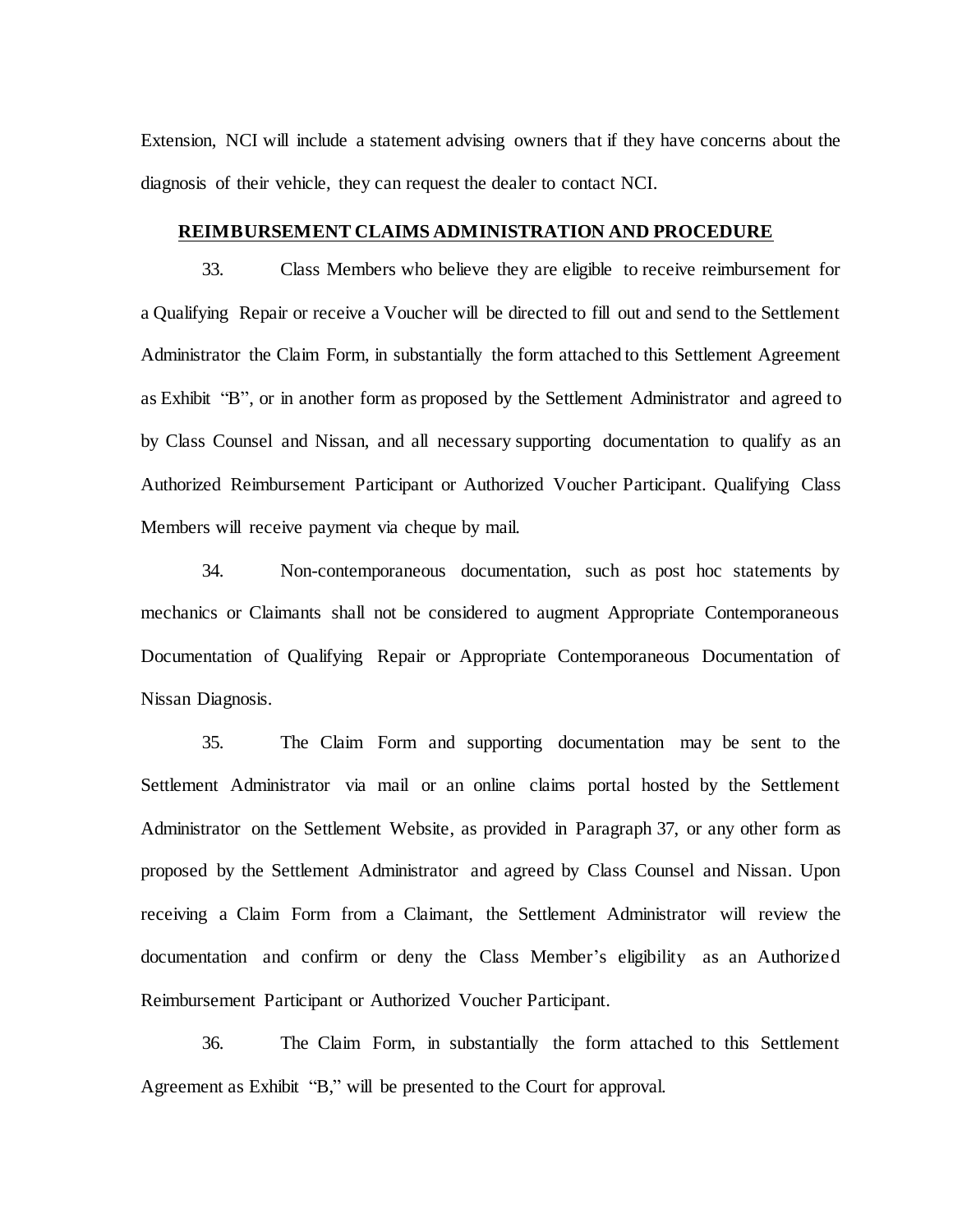<span id="page-21-0"></span>37. All Claim Forms must be submitted by the Claims Period Deadline. Any Class Member who fails to submit a Claim Form by the Claims Period Deadline shall be forever barred from receiving any payment pursuant to this Settlement Agreement, and shall in all other respects be bound by the terms of this Settlement Agreement and by the Approval Order entered in the Actions. Class Members may not submit on appeal any new Claim Form or necessary supporting documentation described in Paragrap[h 33.](#page-20-0) If a Claim Form is mailed and received with a postmark or other evidence of the date of mailing indicated on the envelope by the postal service or other independent carrier, the Claim Form shall be deemed to have been submitted on the date of the postmark. If a Claim Form is transmitted via the online claims portal hosted by the Settlement Administrator, it shall be deemed to have been submitted on the date it was uploaded to the portal. In all other cases, the Claim Form shall be deemed to have been submitted when actually received by the Settlement Administrator or its designee.

<span id="page-21-1"></span>38. The Settlement Administrator shall contact a Class Member via mail or email one time to advise the Class Member that their claim is deficient and to request additional information or supporting documentation if a Claim Form is incomplete. The Settlement Administrator has no further affirmative obligation to request additional information or supporting documentation from or on behalf of the Class Member. The deficiency process will take place in a timely fashion after the close of the Claims Period and upon the Settlement Administrator's determination that all timely-filed claims are likely to have been received. Within thirty (30) days of that determination, the Settlement Administrator shall analyze the claims submitted and send deficiency notices. Class Members shall have thirty (30) days to provide additional information and supporting documentation. If, after expiration of the thirty (30) day period, a Claim Form still does not meet the requirements set forth in this Settlement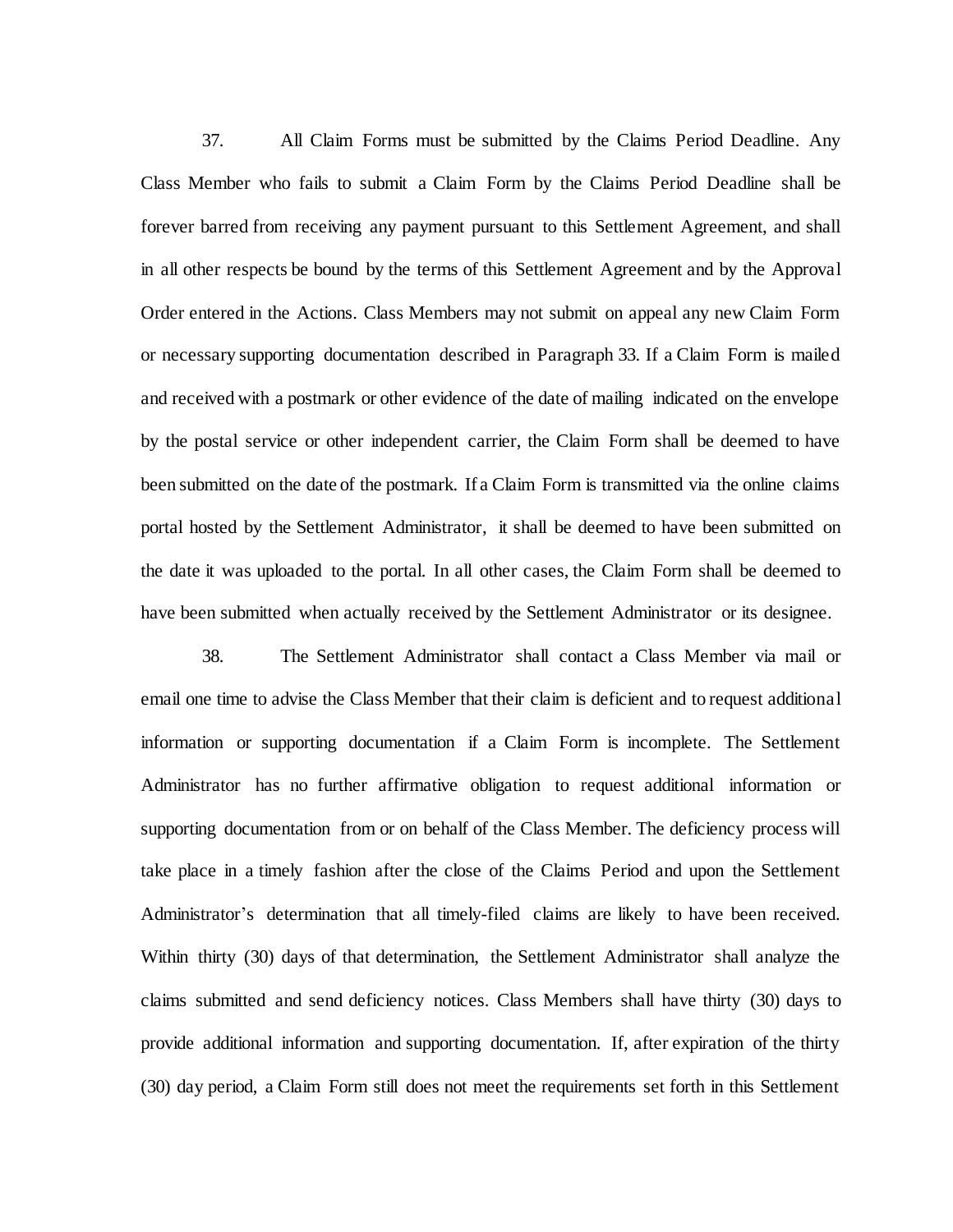Agreement and in the Claim Form instructions, or fails to include all required supporting documentation, such Claim Form shall be rejected. The Settlement Administrator shall reject a Class Member's Claim Form if: (a) the Class Member seeks payment for repairs that are not covered by the terms of this Settlement Agreement; (b) the Class Member fails to provide Appropriate Contemporaneous Documentation of Qualifying Repair and, if applicable, Appropriate Contemporaneous Documentation of Nissan Diagnosis; (c) the Claim Form is duplicative of another Claim Form; (d) the person submitting the Claim Form is not a Class Member, a Class Member's estate or legal representative; (e) the Claim Form was not submitted by the end of the applicable Claims Period; or (f) the Claim Form otherwise does not meet the requirements of this Settlement Agreement.

39. Each Claim Form shall be submitted to and reviewed by the Settlement Administrator, who shall determine in good faith in accordance with the terms and conditions of this Settlement Agreement the extent, if any, to which each claim shall be allowed. The Settlement Administrator shall use all reasonable efforts and means to identify and reject duplicate and/or fraudulent claims, including, without limitation, maintaining a record of every payment made to a Class Member.

<span id="page-22-0"></span>40. Claim Forms that do not meet the terms and conditions of this Settlement Agreement, absent submission of additional information by the Class Member as described in Paragraph [38](#page-21-1) shall be rejected by the Settlement Administrator. Upon determination that a Claim Form should be rejected after the close of the Claims Period, the Settlement Administrator shall notify the Class Member by mail or email, within thirty (30) days of the determination of the rejection, and inform the Class Member of the appeal procedure including a clear indication of the deadline within which an appeal must be initiated. Notwithstanding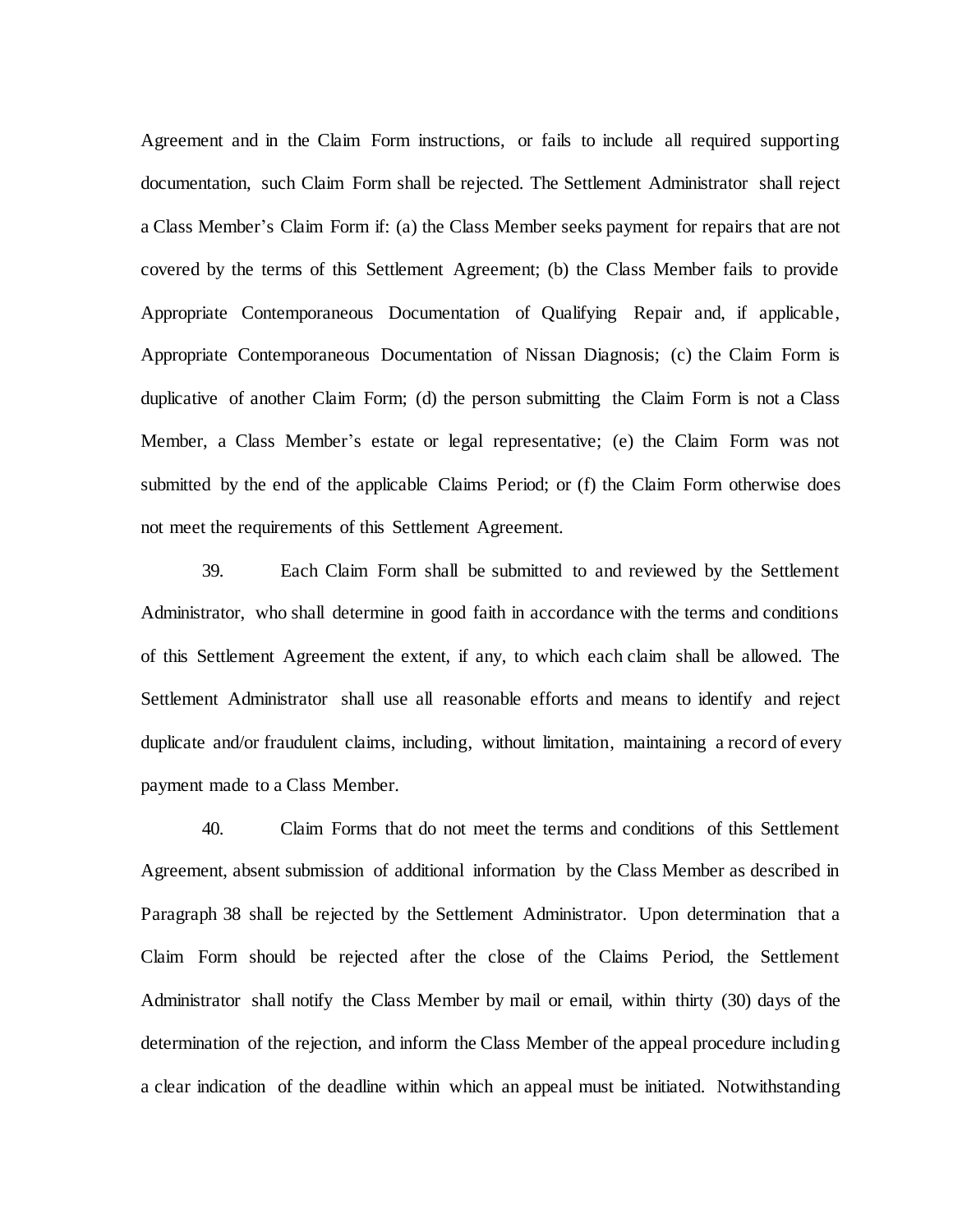Paragraph 21, Class Counsel and Nissan's Counsel shall be provided with copies of all such notifications to Class Members.

<span id="page-23-0"></span>41. If any person whose Claim Form has been rejected, in whole or in part, desires to contest such rejection, the person must, within thirty (30) days after the date of mailing of the notice of the rejection described in Paragraph [40](#page-22-0) serve upon the Settlement Administrator by mail or email a notice and statement of reasons indicating the Claimant's grounds for contesting the rejection along with any supporting documentation and requesting review (the "**Dispute Package**"). Notwithstanding Paragrap[h 21,](#page-16-1) the Settlement Administrator shall provide to Nissan's Counsel and Class Counsel a copy of any Claimant's Dispute Package within seven (7) days of the Settlement Administrator's receipt of same. If the dispute concerning a claim cannot otherwise be resolved by Nissan's Counsel, Class Counsel and the Settlement Administrator, within forty-five (45) calendar days of the request for review, the Dispute Package shall be submitted to the Arbitrator by the Settlement Administrator. The Arbitrator shall have no responsibility for determining, adjudicating or resolving claims until after a rejected claim has been contested. Prior to a claim being contested, the Settlement Administrator shall have the sole responsibility for evaluating whether a claim meets the Criteria for Reimbursement. The following procedures will govern the consideration of these disputes by the Arbitrator:

41.1. For purposes of this Section, references to a Claimant may include Class Counsel if acting on behalf of the Claimant.

41.2. Nissan must submit to the Settlement Administrator its written response to the Dispute Package within fifteen (15) days after the Dispute Package was delivered to the Arbitrator.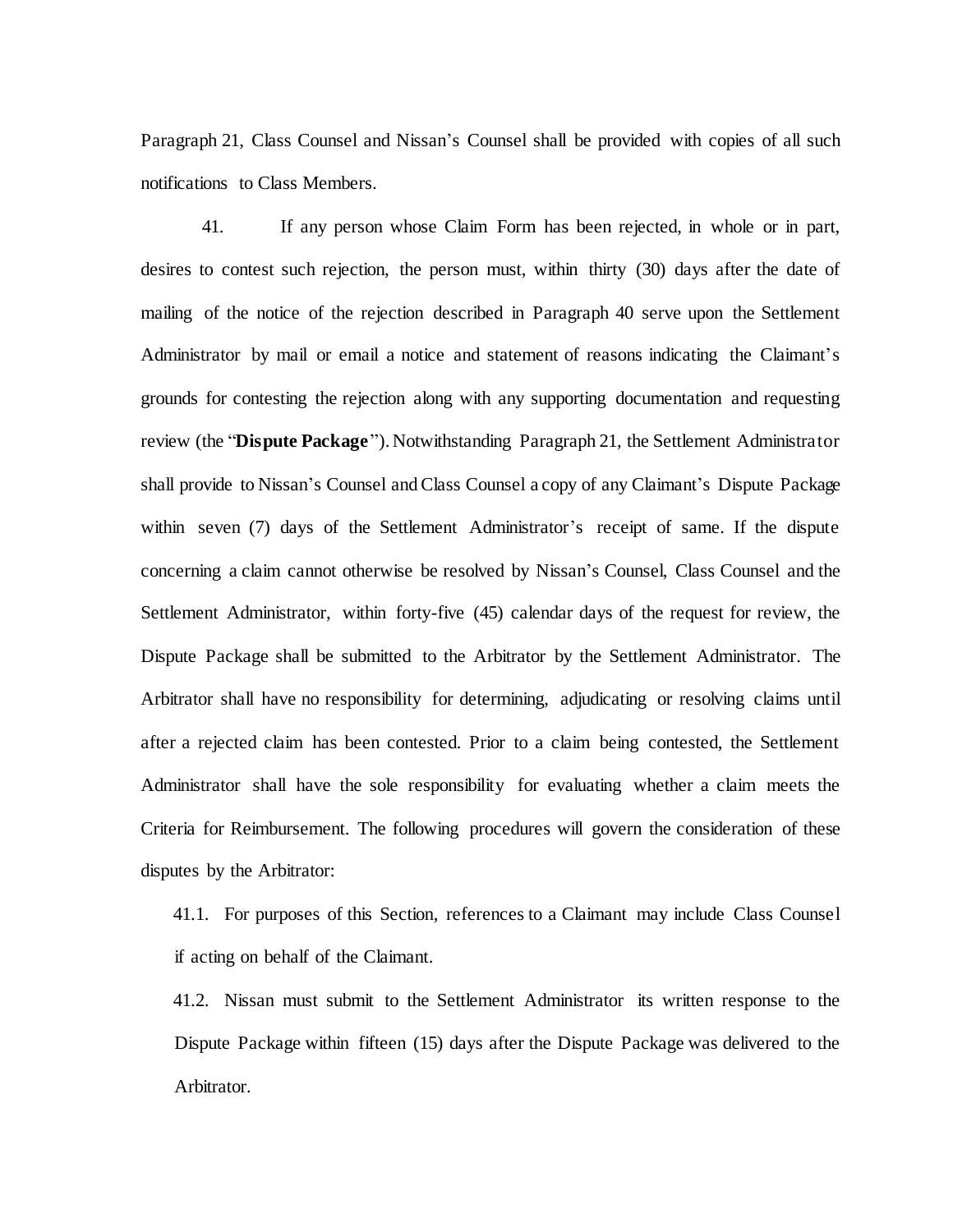41.3. Class Counsel may submit to the Settlement Administrator a written reply within ten (10) days after receipt of Nissan's written response from the Settlement Administrator. 41.4. The Settlement Administrator shall transmit to the Arbitrator all received documents with copies to Nissan's Counsel, Class Counsel, and the Claimant. The Arbitrator's decision will be based on the written dispute record provided by the Settlement Administrator.

41.5. The Arbitrator's written decision shall be delivered in writing within thirty (30) days after the Arbitrator's receipt of the dispute record from the Settlement Administrator. The Arbitrator's decision is final. No costs shall be awarded.

42. No person shall have any claim against Nissan or any of the Related Parties, Nissan's Counsel, the Plaintiffs, the Settlement Class, Class Counsel, or the Settlement Administrator based on any eligibility determinations, distributions or payments made in accordance with this Settlement Agreement. This provision does not affect or limit in any way the right of review by the Court of any disputed Claim Forms or determinations regarding the amount of any monetary benefits, to the extent provided above.

<span id="page-24-0"></span>43. Within sixty days (60) of the Settlement Administrator determining a Class Member's Claim Form is valid and that the Class Member has satisfied the Criteria for Reimbursement, the Settlement Administrator will mail a cheque to each Authorized Reimbursement Participant, a payment for reimbursement of the costs of a Qualifying Repair for which the Authorized Reimbursement Participant has submitted Appropriate Contemporaneous Documentation of Qualifying Repair, as determined by the Settlement Administrator.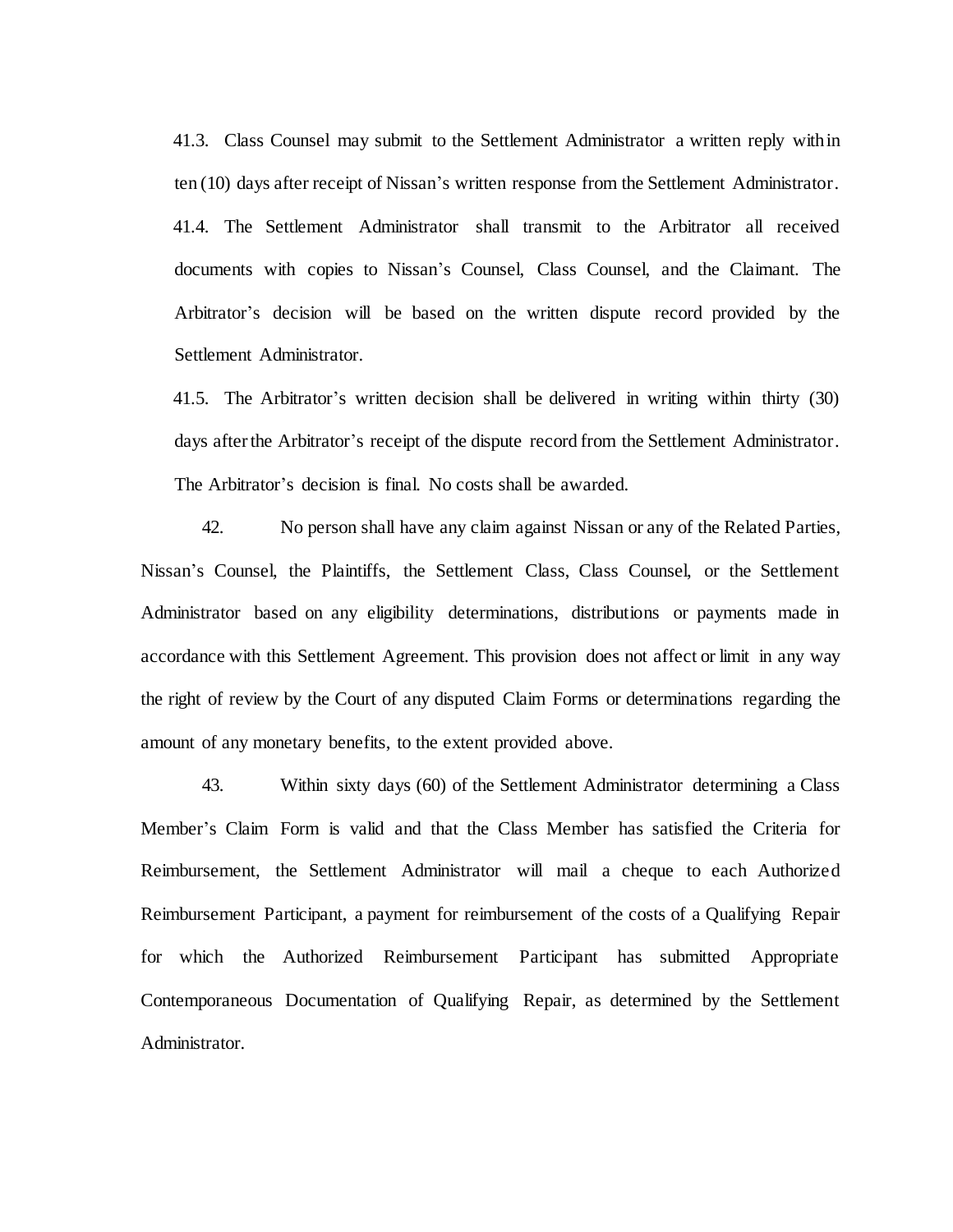44. Within sixty days (60) of the Settlement Administrator determining a Class Member's Claim Form is valid and that the Class Member has satisfied the Criteria for a Voucher, the Settlement Administrator will mail to each Authorized Voucher Participant a Voucher in the amount set forth in Paragraph [15](#page-15-0) towards the purchase or lease of a single new Nissan or Infiniti vehicle within nine (9) months of the Effective Date of Settlement, as described in Paragraphs [1.YY](#page-11-1) an[d 15](#page-15-0) of this Settlement Agreement.

45. If this Settlement Agreement is not approved or for any reason the Effective Date of Settlement does not occur, no benefits or distributions of any kind shall be made pursuant to this Settlement Agreement, except for the cost of Notice and Settlement Administration Expenses incurred and the value of any reimbursements paid pursuant to Paragraph [43,](#page-24-0) if already provided to a Class Member. In such event, any funds deposited by NCI into any account opened for the purpose of this Settlement shall revert to NCI, together with all interest on the deposited funds.

# **OBJECTIONS AND REQUESTS FOR OPT OUT BY CLASS MEMBERS**

46. Any Class Member who intends to object to the fairness, reasonableness, and/or adequacy of the Settlement (an "**Objection**") must send a written Objection to the Settlement Administrator at the addresses set forth in Paragraph [49.](#page-26-0) The Pre-Approval Order will provide a specific date by which the Objection must be received by the Settlement Administrator, which date will be twenty-eight (28) days prior to the date of the Approval Hearing specified in the Pre-Approval Notice.

47. To state a valid Objection to the Settlement, a Class Member making an Objection must provide the following information in his or her written Objection: (i) the Class Member's full name and current address; (ii) the model year and make of his or her vehicle(s)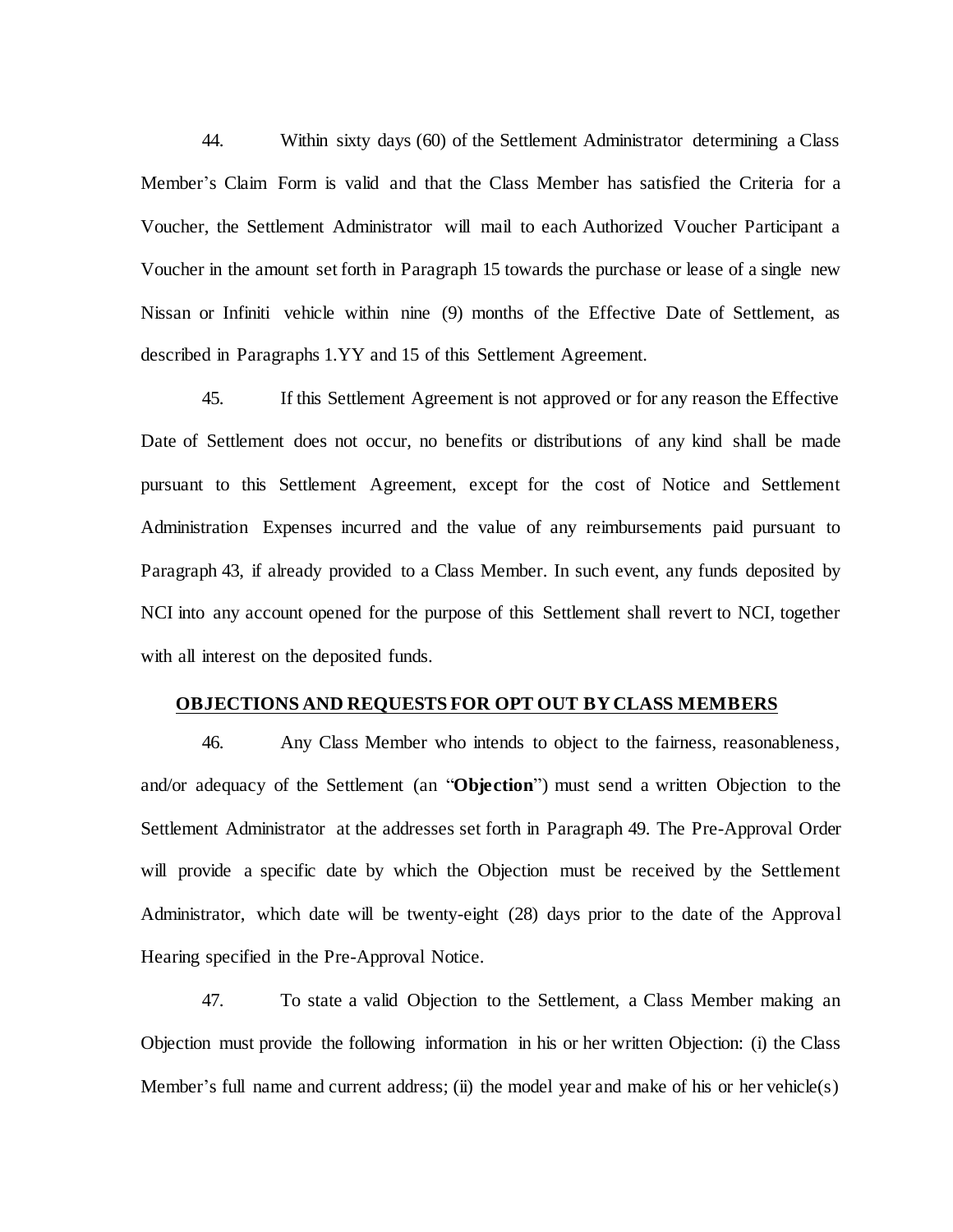and approximate date(s) of purchase; (iii) whether the Class Member still owns the vehicle(s); (iv) the VIN of the vehicle(s); (v) current odometer mileage of the vehicle(s) currently owned; (vi) a specific statement of the Class Member's reasons for objecting to the Settlement, including the factual and legal grounds for his or her position; (vii) whether the Objection applies only to the objector, to a specific subset of the class, or to the entire class; (viii) whether the Class Member intends to appear at the Approval Hearing and whether the Class Member will be represented by separate counsel; and (ix) the Class Member's signature (or electronic acknowledgment in lieu of a signature) with the date of signature or electronic acknowledgement.

48. Other than with leave of the Court, no Class Member shall be entitled to be heard at the Approval Hearing (whether individually or through separate counsel) unless written notice of the Class Member's intention to appear at the Approval Hearing and copies of any written Objections and briefs have been received by the Settlement Administrator by the date specified in the Pre-Approval Order. Class Members who fail to timely send a written Objection in the manner specified above shall be deemed to have waived any objections and shall be foreclosed from making any objection (whether by appeal or otherwise) to the Settlement Agreement.

49. Objections and written elections to opt out must be sent to:

<span id="page-26-0"></span>By mail or courier to:

Mail: CVT Settlement Administrator c/o RicePoint Administration Inc. P.O. Box 4454, Toronto Station A 25 The Esplanade Toronto, ON M5W 4B1

Courier: CVT Settlement Administrator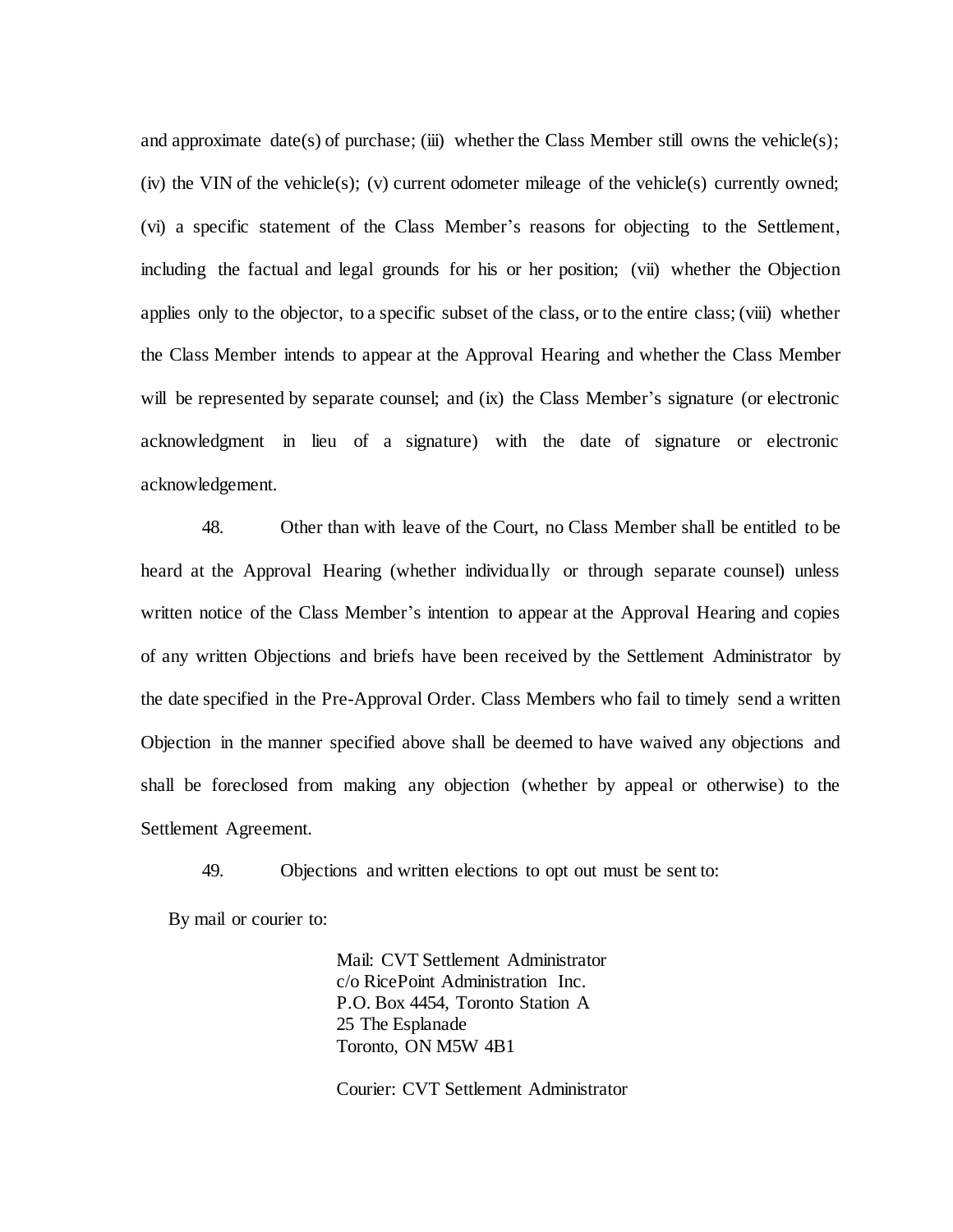c/o RicePoint Administration Inc. 100 University Ave. 8th Floor Toronto, ON M5J 2Y1

Via email at cvtsettlement@ricepoint.com.

<span id="page-27-0"></span>50. Class Members may elect to exclude themselves from this Settlement Agreement, relinquishing their rights to benefits under this Settlement Agreement ("**opt out**"). A Class Member wishing to opt out from the Settlement must send to the Settlement Administrator via the contact methods set forth in Paragrap[h 49](#page-26-0) his or her own personally, or electronically, signed opt-out election including (i) his/her name, (ii) address, (iii) telephone number, (iv) model and year of vehicle, (v) the VIN of the vehicle(s); and (vi) a clear statement communicating that he/she elects to opt out from the Settlement Class. An opt out election signed only by a representative or lawyer for the Class Member is not valid. A single opt out election submitted on behalf of more than one Class Member will be deemed invalid; provided, however, that a request to opt out received from one Class Member will be deemed and construed as a request to opt out by all co-owners or co-lessees of the vehicle. Mass or class opt outs shall not be allowed. No Class Member shall be deemed opted out of the Settlement Class through any purported "mass" or "class" opt outs.

<span id="page-27-1"></span>51. Any election to opt out must be received by the Settlement Administrator by the date specified in the Pre-Approval Order. Class Members who fail to submit a valid and timely election to opt out to the Settlement Administrator that is received on or before the date specified in the Pre-Approval Order, shall be bound by all terms of the Settlement Agreement and the Approval Order, regardless of whether they have elected to opt out from the Settlement.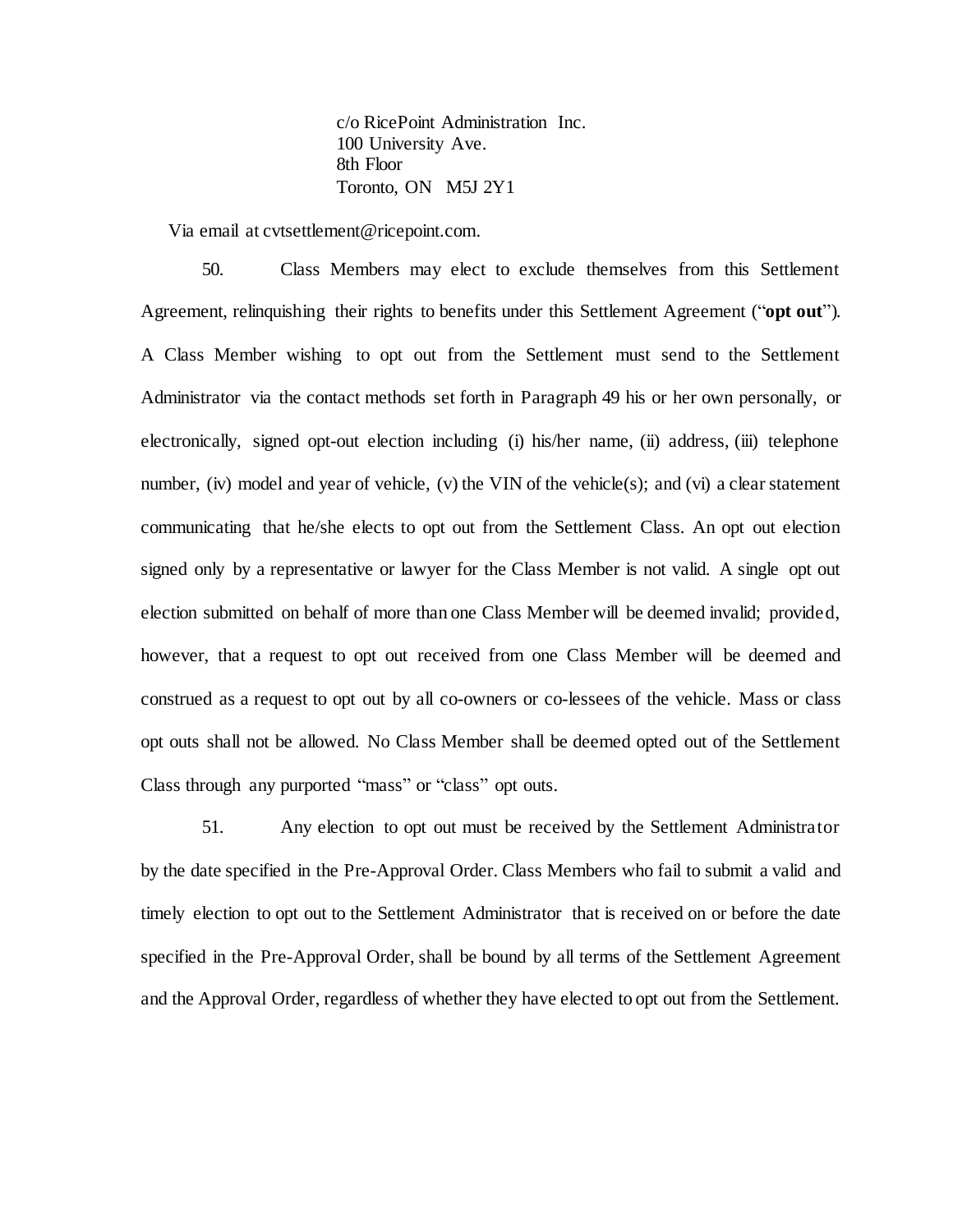52. Any Class Member who submits a timely election to opt out may not file an Objection to the Settlement Agreement and shall be deemed to have waived any rights or benefits under the Settlement Agreement.

53. The Settlement Administrator will provide copies of all opt-out elections and Objections to Nissan and Class Counsel within three (3) days of the deadline specified in the Pre-Approval Order. Wherever reasonably possible, such copies shall be provided in electronic form and in a manner that minimizes the Opt-Out / Objection expenses. In the event that any deficiencies in opt-out elections or Objections are identified by the Settlement Administrator, the Settlement Administrator will contact the Parties to address any such issues.

54. Not later than seven (7) business days before the scheduled Approval Hearing, the Settlement Administrator shall serve on Nissan and Class Counsel and file with the Court an affidavit reporting on the number of opt-out elections received on or before the opt-out deadline, and compiling all of the written Objections received on or before the Objection deadline.

<span id="page-28-0"></span>55. Notwithstanding any other provision of this Settlement Agreement, if the number of Class Members who opt out from the Settlement is in excess of two hundred fifty (250) as of the date set forth in the Pre-Approval Notice, Nissan, in its sole discretion, may rescind and revoke the entire Settlement and this Settlement Agreement, thus rendering the Settlement Agreement void in its entirety. To do so, Nissan shall send written notice that Nissan revokes the Settlement pursuant to this paragraph to Class Counsel within fourteen (14) days following the date the Settlement Administrator informs Nissan of the number of Class Members who have requested to opt out from the Settlement pursuant to Paragraph [50.](#page-27-0)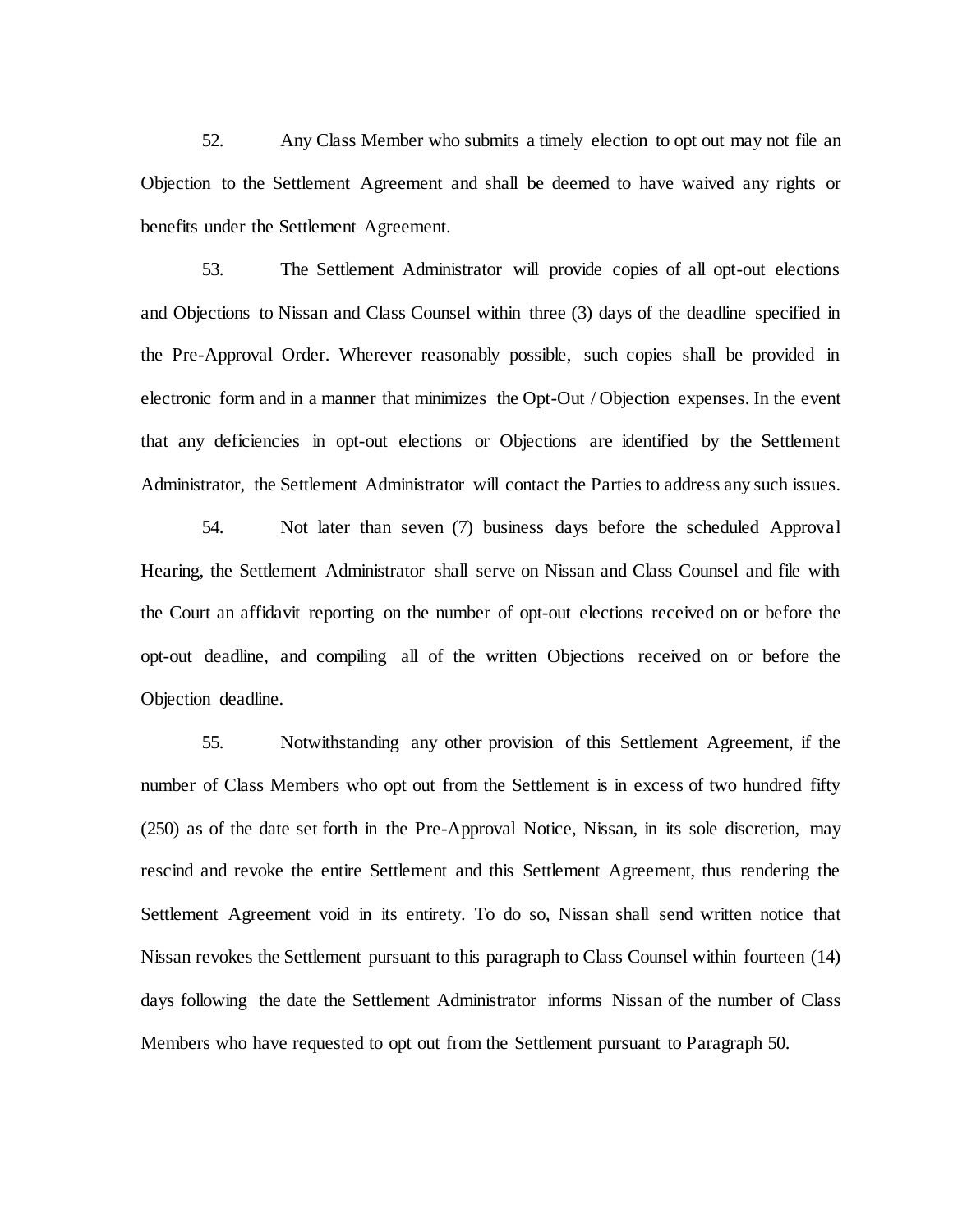56. Upon expiration of the deadlines for filing Objections and elections to opt out from the Settlement as set forth in the Pre-Approval Notice, and on the date set forth in the Pre-Approval Notice, the Approval Hearing shall be conducted to determine approval of the Settlement along with the amount properly payable for Lawyers' Fees and Expenses.

# **RELEASES, DISMISSAL OF THE ACTIONS AND FUTURE CLAIMS**

57. It is agreed that upon the Effective Date of Settlement, all Class Members and their heirs, executors, estates, predecessors, successors, assigns, agents and representatives (the "**Releasing Parties**") shall be deemed to have jointly and severally released and forever discharged Nissan and the Related Parties from any and all Released Claims, whether known or unknown, and shall be fully and forever barred and enjoined from instituting or prosecuting in any court or tribunal, either directly or indirectly, individually or representatively, any and all Released Claims against Nissan or the Related Parties.

58. Class Members who have validly and timely elected to opt out from the settlement by the date set by the Court do not release their claims and will not obtain any of the benefits of the Settlement.

59. The claims released, settled, and compromised by this Settlement Agreement include known and unknown claims relating to the Class Vehicles in the Actions, and this Settlement Agreement is expressly intended to cover and include all such injuries or damages relating to such claims in the Actions, including all rights of action thereunder. The Class Members and Plaintiffs acknowledge that they are aware that they or their lawyers may hereafter discover claims or facts in addition to or different from those which they now know or believe to exist with respect to the Released Claims, but that it is their intention to fully, finally, and forever settle and release all of the Released Claims known or unknown, suspected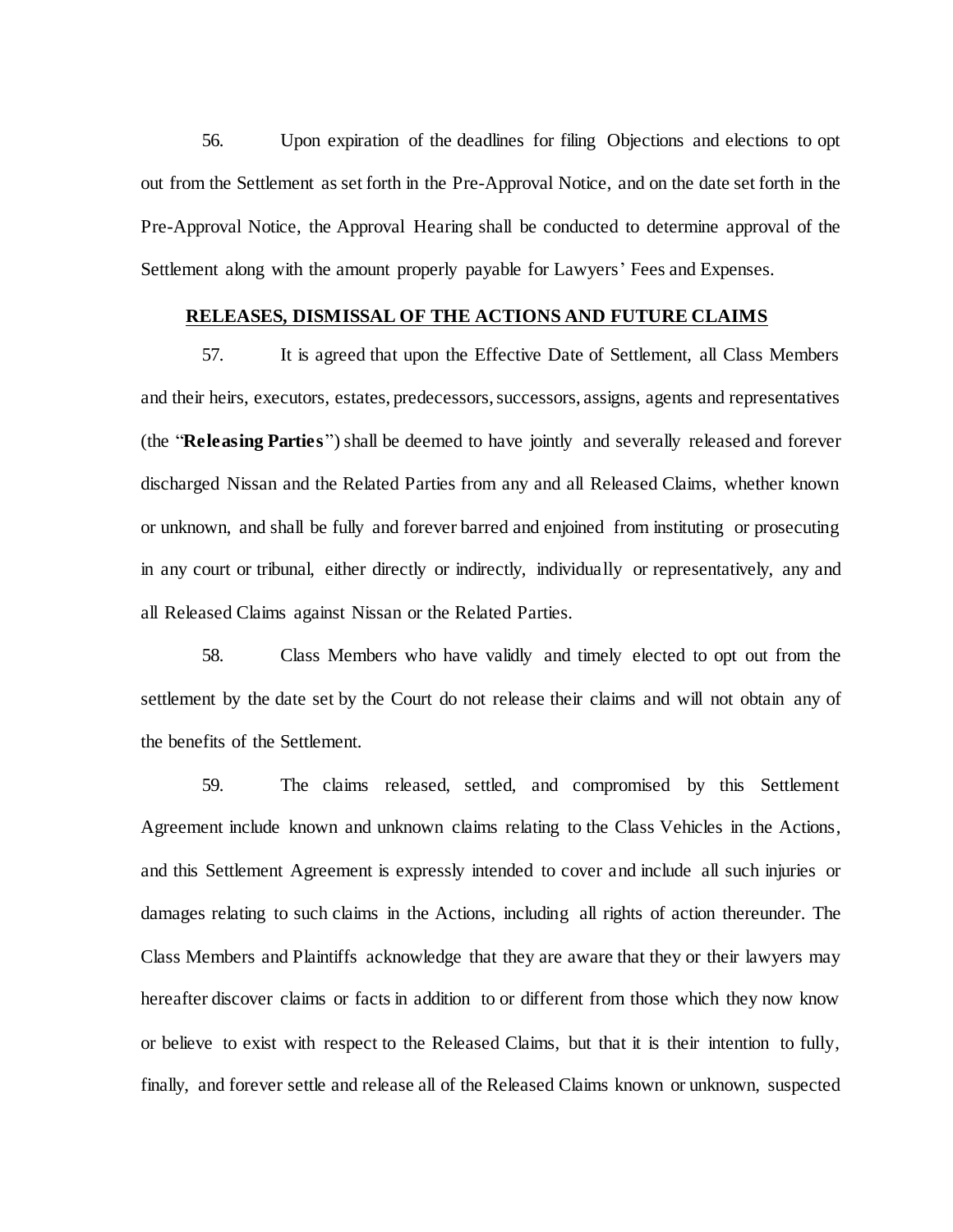or unsuspected, which they have against Nissan or Related Parties. In furtherance of such intention, the release herein given by the Class Members and Plaintiffs to Nissan and Related Parties shall be and remain in effect as a full and complete general release of the Released Claims notwithstanding the discovery or existence of any such additional different claims or facts.

60. All Future Transmission Claims, as well as any warranty claim or dispute relating to or involving, in whole or in part, allegations related to the transmission in a Class Vehicle will be governed exclusively by the Expedited Resolution Process, which is described in more detail in Exhibit "A" to this Settlement Agreement.

61. Within five (5) days of the Effective Date of Settlement, the claims in the Actions shall be dismissed with prejudice, to the extent they involve claims and causes of action relating to the Class Vehicles. Within five (5) days of the Effective Date of Settlement, Plaintiffs in the Actions agree to dismiss, with prejudice, all claims and causes of action as asserted in the Actions relating to the Class Vehicles.

<span id="page-30-0"></span>62. With the exception of Future Transmission Claims which are subject to the Expedited Resolution Process, and notwithstanding the dismissal of all claims and causes of action relating to the Class Vehicles in the Actions, the Court shall retain jurisdiction over the Parties to the Settlement Agreement with respect to the future performance of the terms of the Settlement Agreement including, but not limited to, whether any claim being asserted in any Court or forum is released by the terms of the Settlement Agreement. Any dispute about whether the Expedited Resolution Process applies to a claim or dispute must be presented to the Court unless both parties to that dispute agree to have another court or person decide the issue.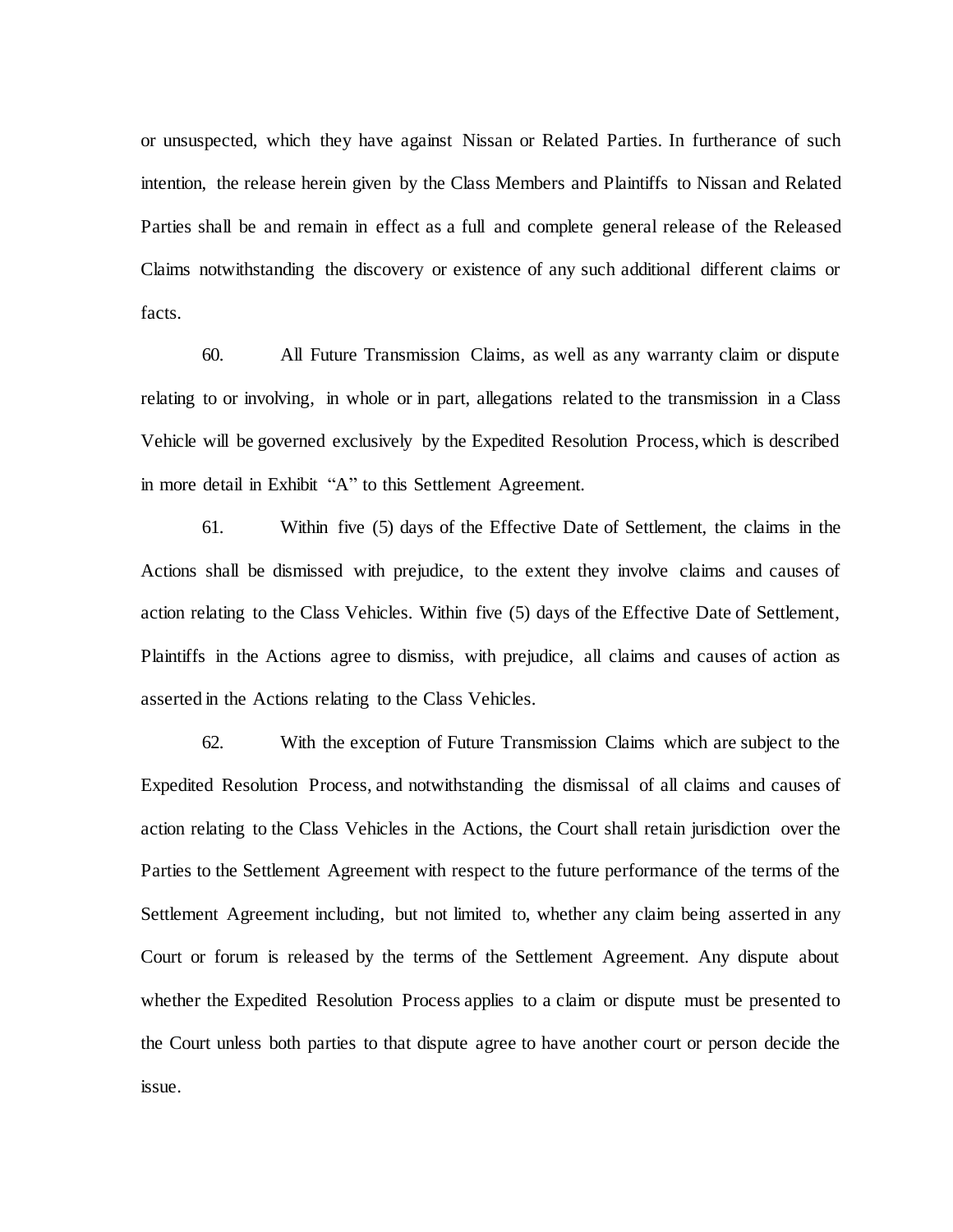63. Upon the Effective Date of Settlement: (a) the Settlement Agreement shall be the exclusive remedy for any and all Released Claims of Class Members; (b) the Released Parties shall not be subject to liability or expense of any kind other than obligations under this Settlement Agreement to any Class Members; and (c) Class Members shall be permanently barred and enjoined from initiating, asserting, or prosecuting any Released Claim against the Released Parties in any federal or provincial court or tribunal.

# **NO ADMISSION OF LIABILITY**

64. The class representatives in the *Mao* Action and *Perozzo* Action (the "**Class Representatives**"), Class Counsel, the Class Members and the Releasing Parties agree, whether or not this Settlement Agreement is approved, terminated or otherwise fails to take effect for any reason, that this Settlement Agreement and anything contained herein, and any and all negotiations, documents, discussions and proceedings associated with this Settlement Agreement, and any action taken to carry out this Settlement Agreement, shall not be deemed, construed or interpreted to be an admission of any violation of any statute or law, or liability by any of the Released Parties, or of the truth of any of the claims or allegations contained in the Actions or any other pleading filed against Nissan by, or on behalf of, the Class Representatives, Class Members or any class that may be certified or authorized in the Actions.

# **EFFECT OF CERTIFICATION AND DISAPPROVAL, CANCELLATION OR TERMINATION OF THE SETTLEMENT**

65. Nissan does not consent to certification of the Settlement Class for any purpose other than to effectuate the settlement of the Actions. If this Settlement Agreement is terminated for any reason, or the Effective Date of Settlement for any reason does not occur, the order certifying the Settlement Class for purposes of effectuating this Settlement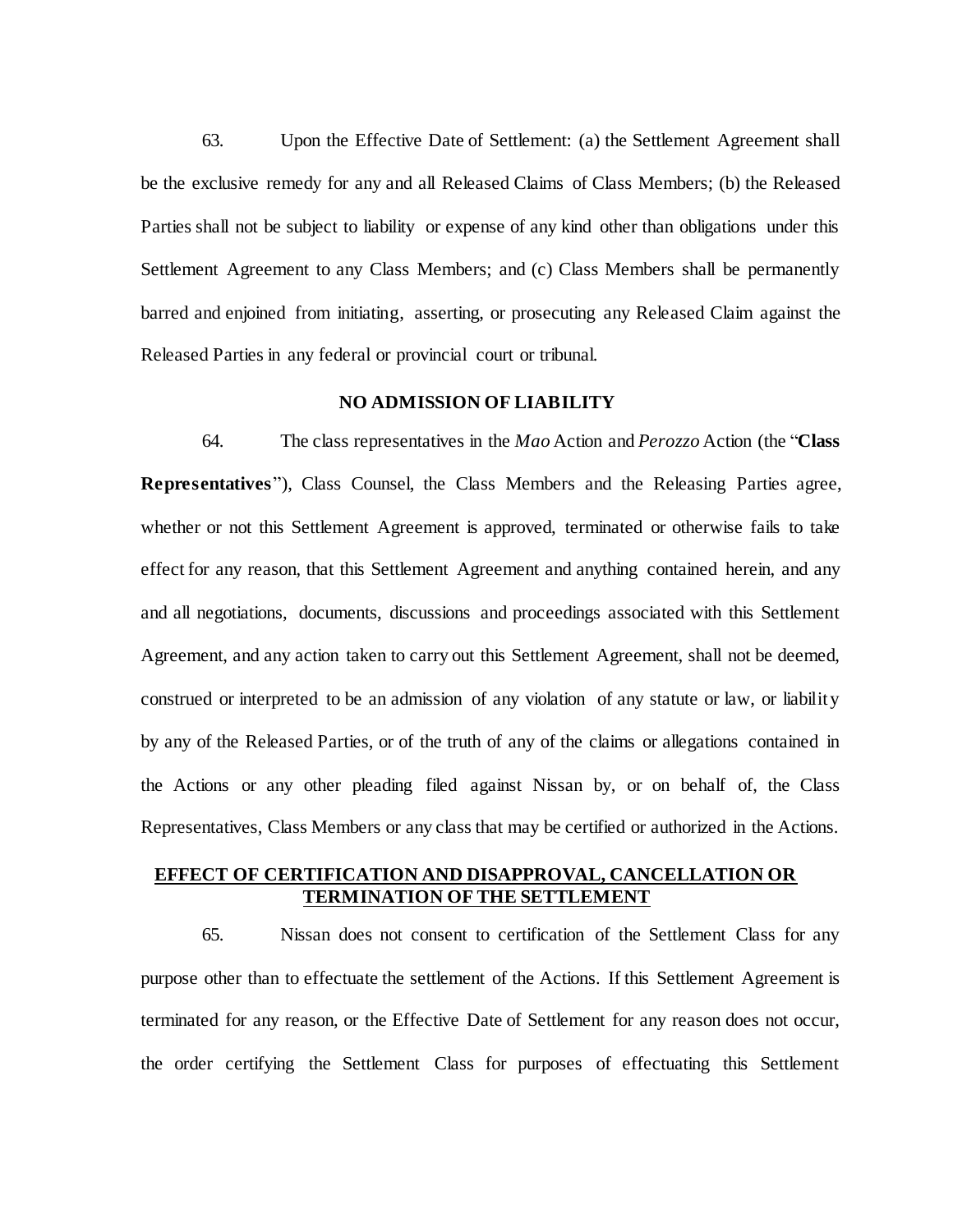Agreement, and all findings regarding that class certification order, shall be automatically vacated upon notice of the same to the Court, the Actions shall proceed as though the Settlement Class had never been certified pursuant to this Settlement Agreement and such findings had never been made, the Actions shall return to the procedural status quo in accordance with this paragraph, and Nissan shall have the right to object to certification of the Settlement Class or any other class at any future time.

66. In the event an appeal is filed from the Court's Approval Order, or any other appellate review is sought prior to the Effective Date of Settlement, administration of the Settlement Agreement shall be stayed pending final resolution of the appeal or other appellate review unless the Parties agree otherwise.

# **SETTLEMENT NOT EVIDENCE AGAINST PARTIES**

67. The Released Parties deny any and all allegations set forth in the Actions and deny all wrongdoing. This Settlement Agreement is not a concession or admission, and shall not be used against any of the Released Parties as an admission or indication with respect to any claim of any fault, concession, or omission by any of the Released Parties. Whether or not the Settlement Agreement is finally approved, neither the Settlement Agreement, nor any document, statement, proceeding, or conduct related to this Settlement Agreement, nor any reports or accounts thereof, shall be: (i) construed as, offered or admitted in evidence as, received as, or deemed to be evidence for any purpose, including, but not limited to, evidence of a presumption, concession, indication or admission by any of the Released Parties of any liability, fault, wrongdoing, omission, concession or damage; or (ii) disclosed or referred to for any purpose, or offered or received in evidence, in any further proceeding in the Actions, or any other civil, criminal, or administrative action or proceeding against any of the Released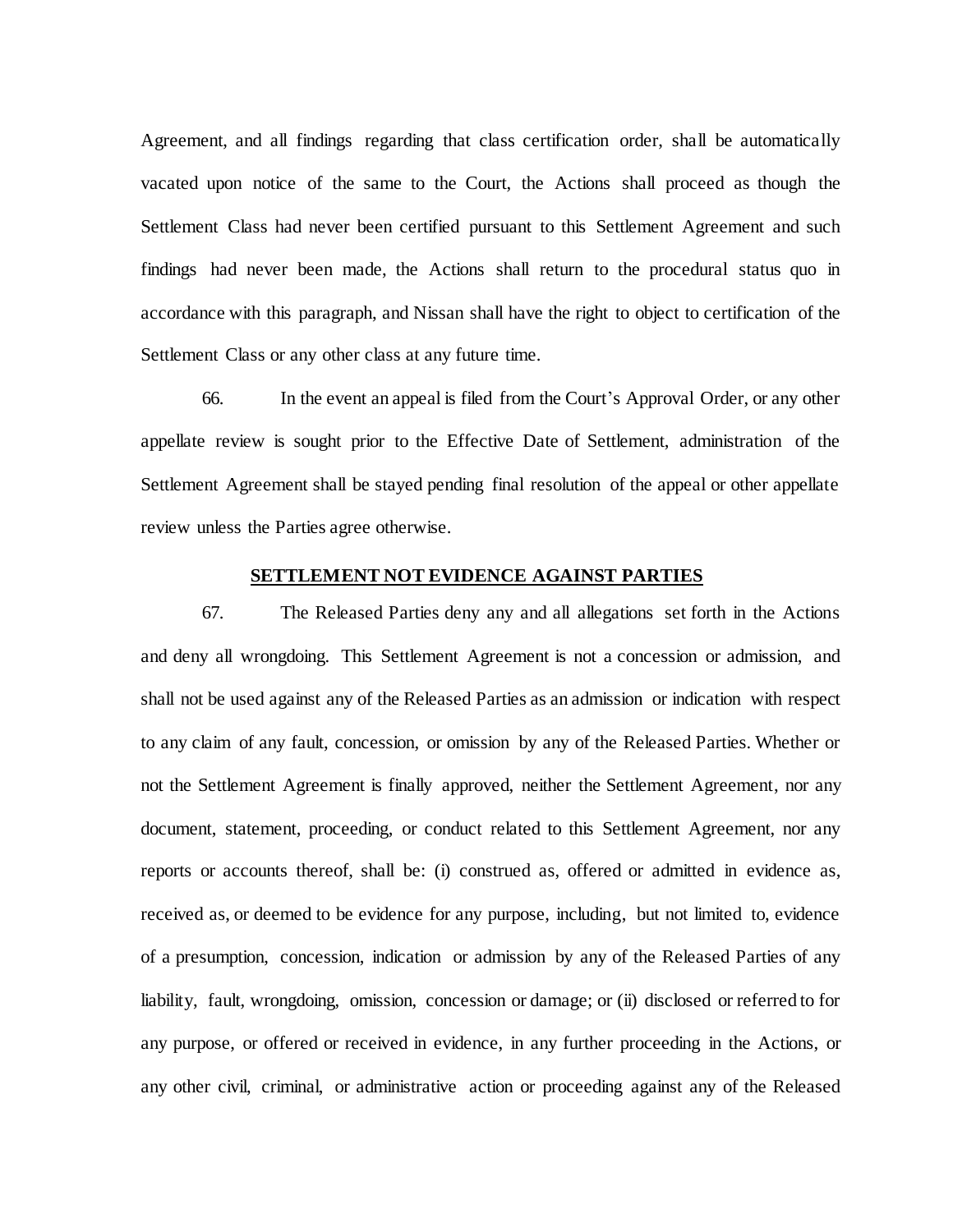Parties except for purposes of settling the claims relating to the Class Vehicles in the Actions pursuant to this Settlement Agreement. The limitations set forth in this paragraph do not apply to use and/or disclosure by any of the Released Parties against Class Members or third parties, including, without limitation, for purposes of supporting a defense or counterclaim of res judicata, collateral estoppel, release, good faith settlement, judgment bar, offset, reduction, or any other theory or claim of issue preclusion or similar defense or counterclaim.

68. Whether or not this Settlement Agreement is finally approved by the Court, the Parties agree that the Settlement Agreement shall not constitute evidence of the propriety of class certification for the purpose of litigation or for trial in the Actions or any other case.

#### **LAWYERS' FEES AND EXPENSES**

69. Class Counsel in the *Mao* Action shall be entitled to apply to the Court for an award of reasonable Lawyers' Fees and Expenses in a total amount up to, but not to exceed, \$500,000 plus HST for fees and \$34,037.59 (inclusive of HST) for expenses. Class Counsel in the *Perozzo* Action shall be entitled to apply to the Court for an award of reasonable Lawyers' Fees and Expenses. Class Counsel in the *Mao* Action may also apply to the Court for an award to class representative Lijie Mao of an honorarium of \$5,000. Class Counsel in the *Perozzo*  Action may also apply to the Court for an award to class representative Dave Perozzo of an honorarium of \$5,000. The award of Lawyers' Fees and Expenses will include all fees, expenses, and costs for Class Counsel in connection with the claims relating to the Class Vehicles in the Actions.

70. Nissan agrees not to oppose any applications for Lawyers' Fees and Expenses of \$500,000 plus HST for fees and \$34,037.59 (inclusive of HST) for expenses or less in the *Mao* Action by Class Counsel and the class representatives Lijie Mao, so long as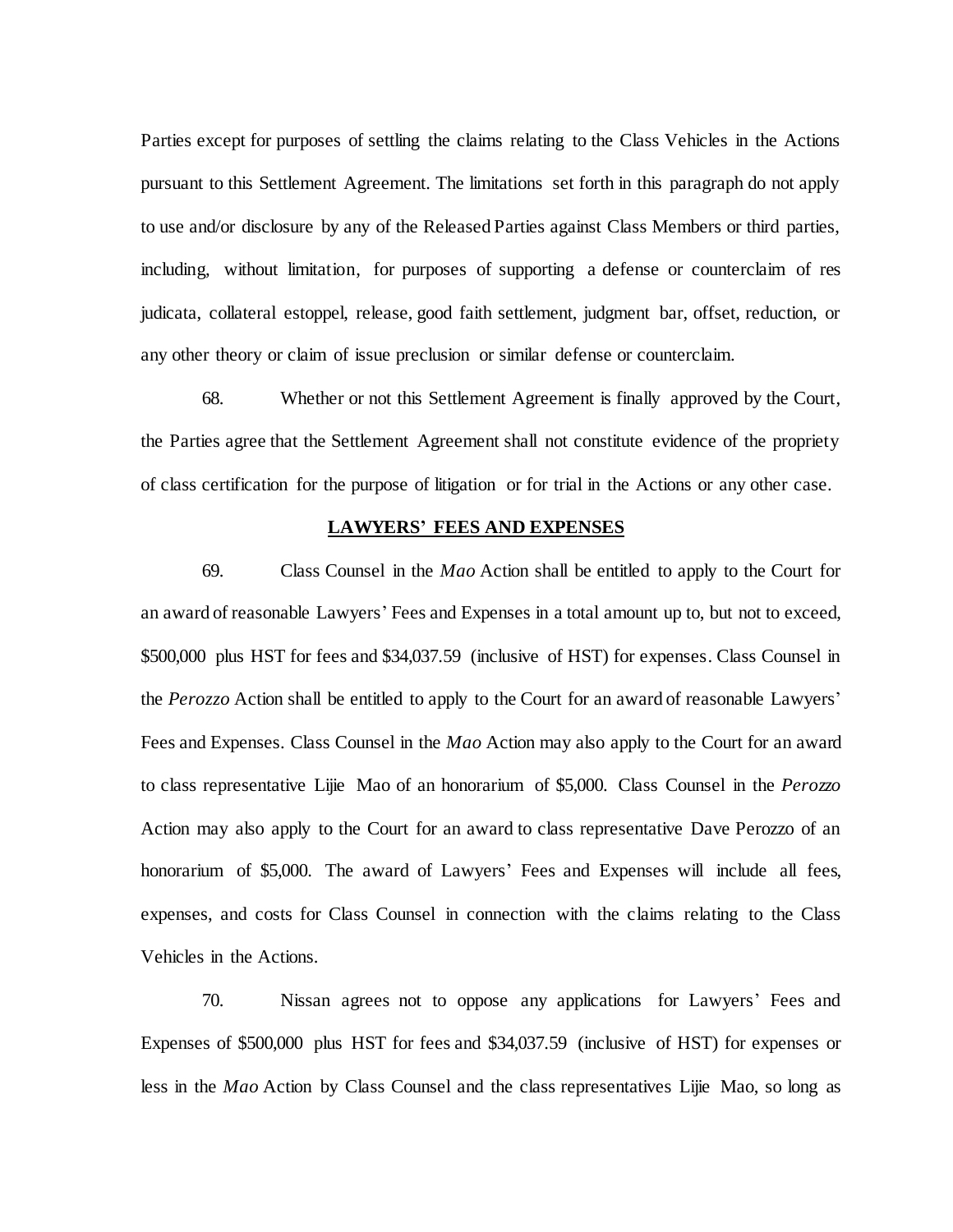such applications are consistent with the provisions of this Settlement Agreement, and further agree to pay any amount awarded by the Court for Lawyers' Fees and Expenses in the *Mao*  Action that does not exceed the amounts listed in this paragraph. Unless Class Counsel in the *Perozzo* Action and Nissan reach agreement on a reasonable amount for Lawyers' Fees and Expenses in the *Perozzo* Action to be presented to the Court for approval, Nissan reserves its right to oppose any application for Lawyers' Fees and Expenses in the *Perozzo* Action by Class Counsel.

71. Any Lawyers' Fees and Expenses awarded by the Court to Class Counsel and honouraria awarded by the Court to Lijie Mao and/or Dave Perozzo shall be paid by NCI through the Settlement Administrator, within twenty-eight (28) days after the Effective Date of Settlement. Nissan shall have no liability or other responsibility for the allocation of the Lawyers' Fees and Expenses among Class Counsel, or for the allocation of the honourarium payment to Lijie Mao and/or Dave Perozzo. In the event any dispute arises relating to the allocation of the Lawyers' Fees and Expenses, Class Counsel agree to hold Nissan harmless from any and all liabilities, costs and expenses relating to such dispute.

72. NCI's payment of the Lawyers' Fees and Expenses, as described in this Settlement Agreement, shall constitute full satisfaction of Nissan's obligation to pay any person, lawyer, or law firm for lawyers' fees, costs, and expenses incurred on behalf of the Plaintiffs and the Settlement Class, and shall relieve Nissan and the Related Parties from any other claims or liability to any other lawyer, law firm, or person for any lawyers' fees, expenses, and costs to which any of them may claim to be entitled on behalf of Plaintiffs and the Settlement Class that are in any way related to the Released Claims.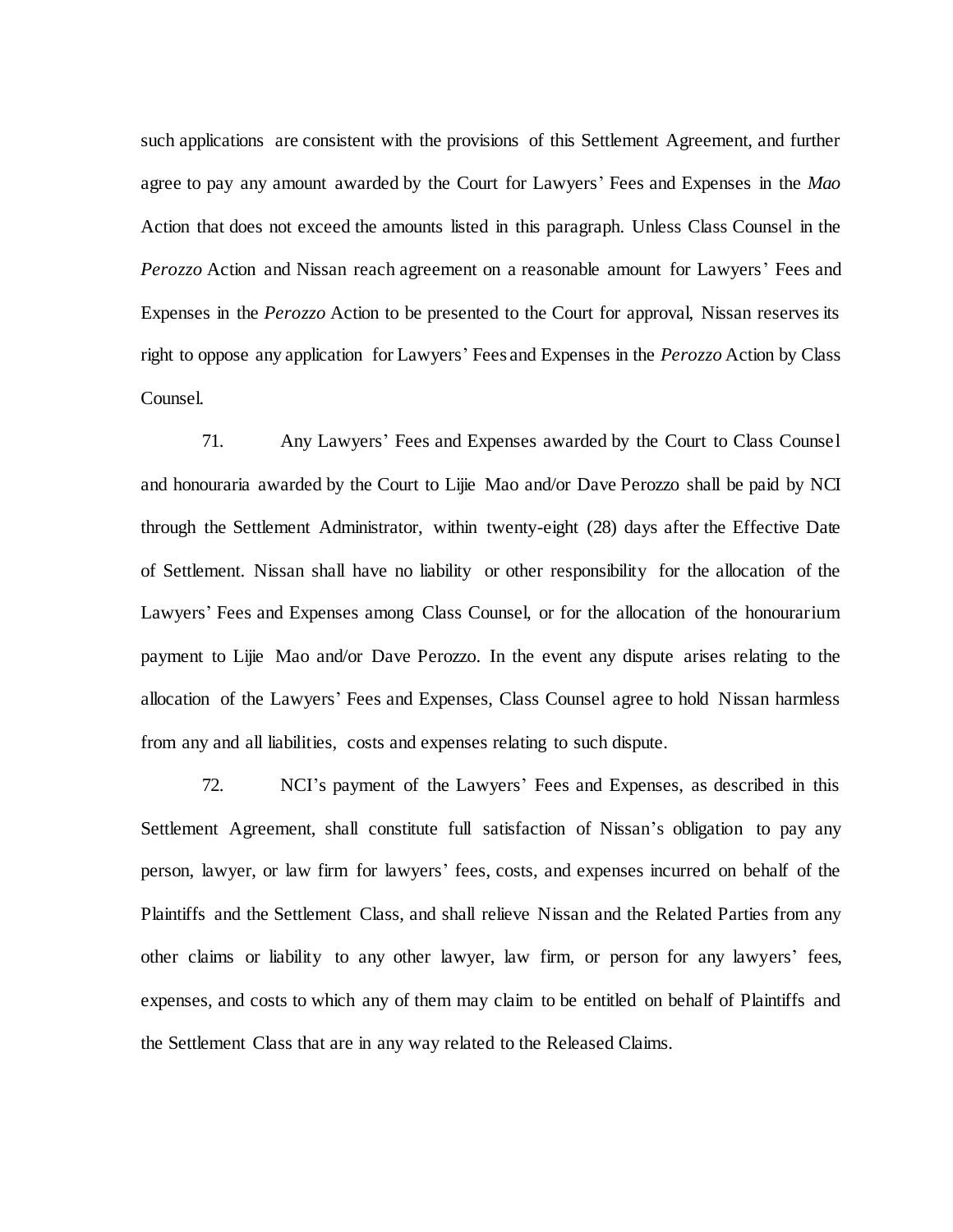73. In the event that this Settlement Agreement is not finally approved by the Court, the Parties agree that Class Counsel shall not be entitled to and shall not seek any Lawyers' Fees and Expenses in connection with any benefits received by any Class Members related to the proposed Settlement under this Settlement Agreement. This prohibition on seeking Lawyers' Fees and Expenses is inapplicable if Nissan exercises its rights under Paragraph [55,](#page-28-0) although Nissan retains the right to oppose entitlement to any Lawyers' Fees and Expenses that it disputes.

# **REPRESENTATIONS, WARRANTIES AND COVENANTS**

74. Class Counsel who are signatories to this Settlement Agreement represent and warrant that they have the authority, on behalf of their respective clients, to execute, deliver, and perform this Settlement Agreement and to consummate the transactions contemplated by this Settlement Agreement. Class Counsel further warrant and represent that they have authority to seek the dismissal with prejudice of the claims relating to the Class Vehicles in their respective Actions, as contemplated above. This Settlement Agreement has been duly and validly executed and delivered by Class Counsel, individually and on behalf of Plaintiffs, and constitutes their legal valid and binding obligation.

75. Nissan represents and warrants that Nissan has the authority to execute, deliver, and perform this Settlement Agreement and to consummate the transactions contemplated by this Settlement Agreement. The execution, delivery, and performance by Nissan of this Settlement Agreement and the consummation by Nissan of the actions contemplated by this Settlement Agreement have been duly authorized by all necessary corporate action on the part of Nissan. This Settlement Agreement has been duly and validly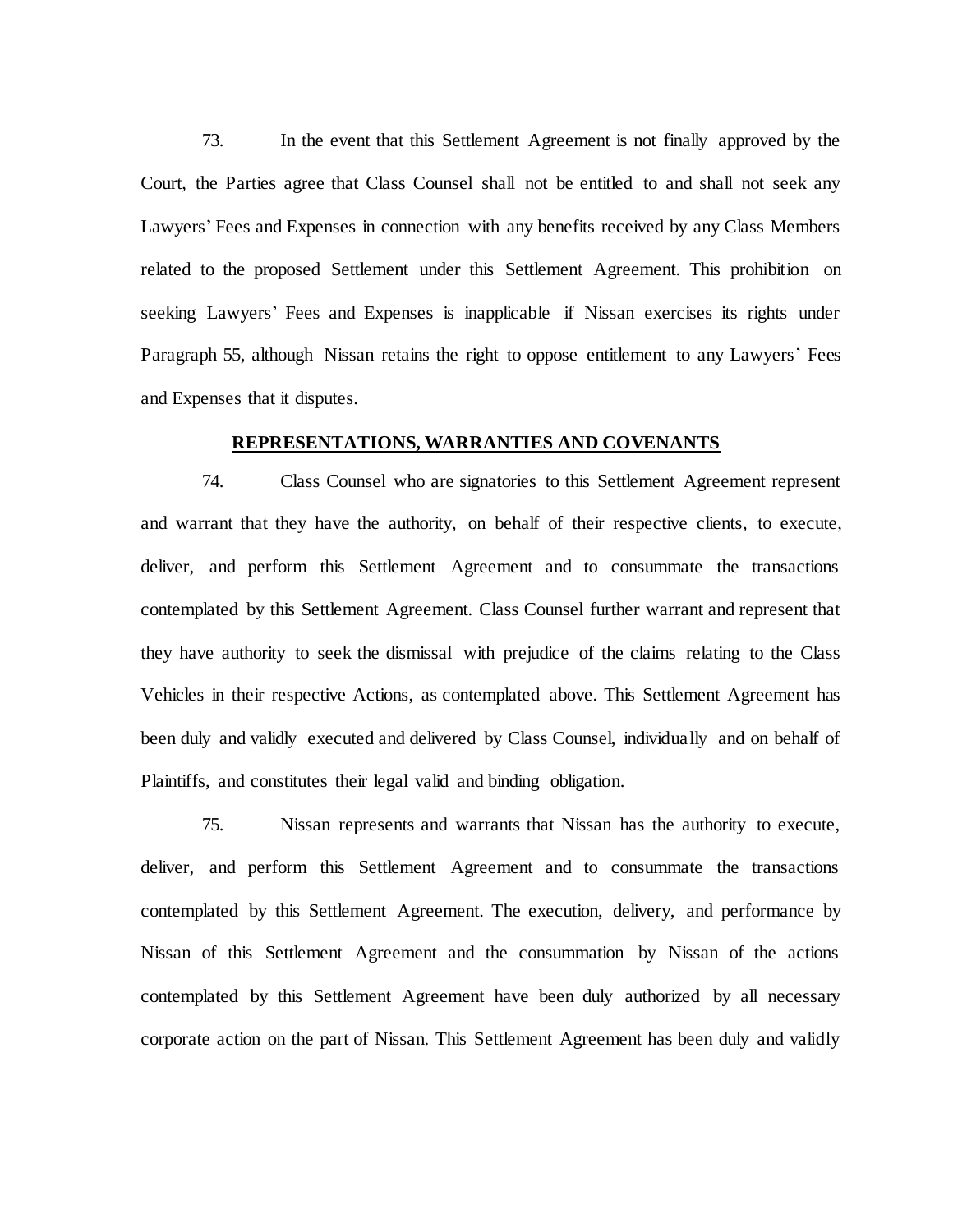executed and delivered by Nissan, by and through Nissan's Counsel, and constitutes Nissan's legal, valid, and binding obligation.

# **MISCELLANEOUS PROVISIONS**

76. The Parties agree that confidential information made available to them solely through the settlement process was made available on the condition that it not be disclosed to third-parties. Information provided by Nissan, Class Counsel, any individual Class Member or counsel for any individual Class Member pursuant to the negotiation and implementation of this Settlement Agreement, including trade secrets and highly confidential and proprietary business information, shall continue to be treated as confidential "Settlement Materials or Communications" within the meaning of any Non-Disclosure Agreements and shall be subject to all of the provisions thereof. Any materials inadvertently produced shall, upon Nissan's request, be promptly returned to Nissan's Counsel, and there shall be no implied or express waiver of any privileges, rights and defences.

77. The Parties acknowledge that they have required and consented that this Settlement Agreement and all related documents be prepared in English; les parties reconnaissent avoir exigé que la présente convention et tous les documents connexes soient rédigés en anglais.

78. All dollar amounts referred to in this Settlement Agreement are in Canadian dollars, unless expressly provided otherwise. All payments made to Claimants will be paid in Canadian dollars.

79. In the event of a Claimant's death, dissolution, incapacity or bankruptcy (whether discharged or ongoing), and upon satisfactory proof thereof, the Settlement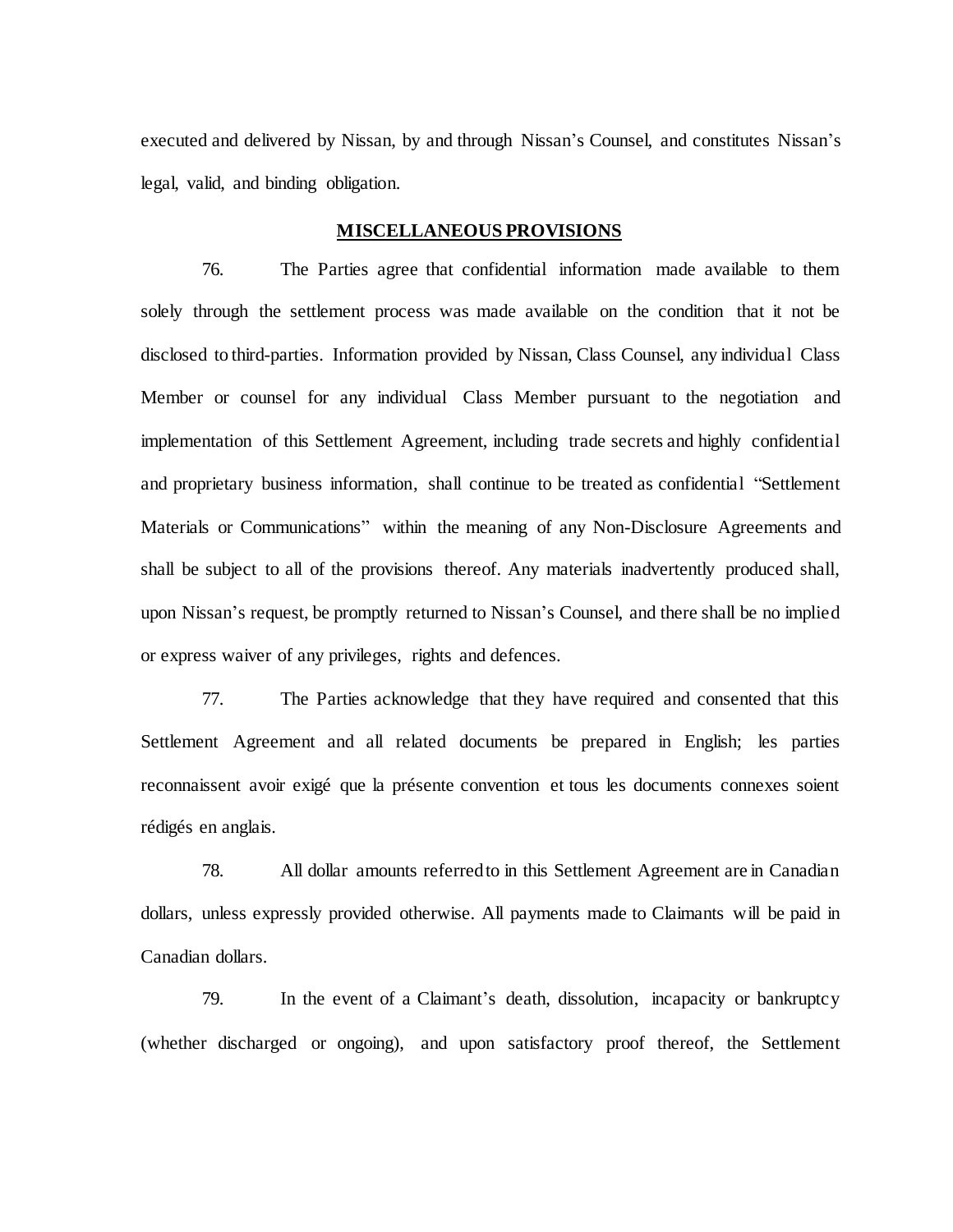Administrator shall assign, where possible and in accordance with applicable law, the Claimant's benefits to that Claimant's estate or legal representative.

80. The headings in this Settlement Agreement are included for convenience only and shall not be deemed to constitute part of this Settlement Agreement or to affect its construction.

81. This Settlement Agreement, including all appendices and exhibits attached to this Settlement Agreement, may not be modified or amended except in writing signed by all Parties to this Settlement Agreement.

82. This Settlement Agreement may be executed in one or more counterparts, each of which shall be deemed an original, but all of which together shall constitute one and the same instrument.

83. This Settlement Agreement may be signed with an electronic signature and in counterparts, each of which shall constitute a duplicate original.

84. This Settlement Agreement shall be governed by and construed and interpreted in accordance with the laws of the Province of Ontario and the federal laws of Canada applicable therein, without regard to any conflict of law rule or principle that would mandate or permit application of the substantive law of any other jurisdiction.

85. Except as specifically provided in this Settlement Agreement, the Parties shall each bear their own costs and lawyers' fees, including taxable Court costs.

86. All of the exhibits to this Settlement Agreement are material and integral parts of this Settlement Agreement and are fully incorporated into this Settlement Agreement by this reference. This Settlement Agreement and the Exhibits to this Settlement Agreement constitute the entire, fully integrated agreement among the Parties and void, cancel, and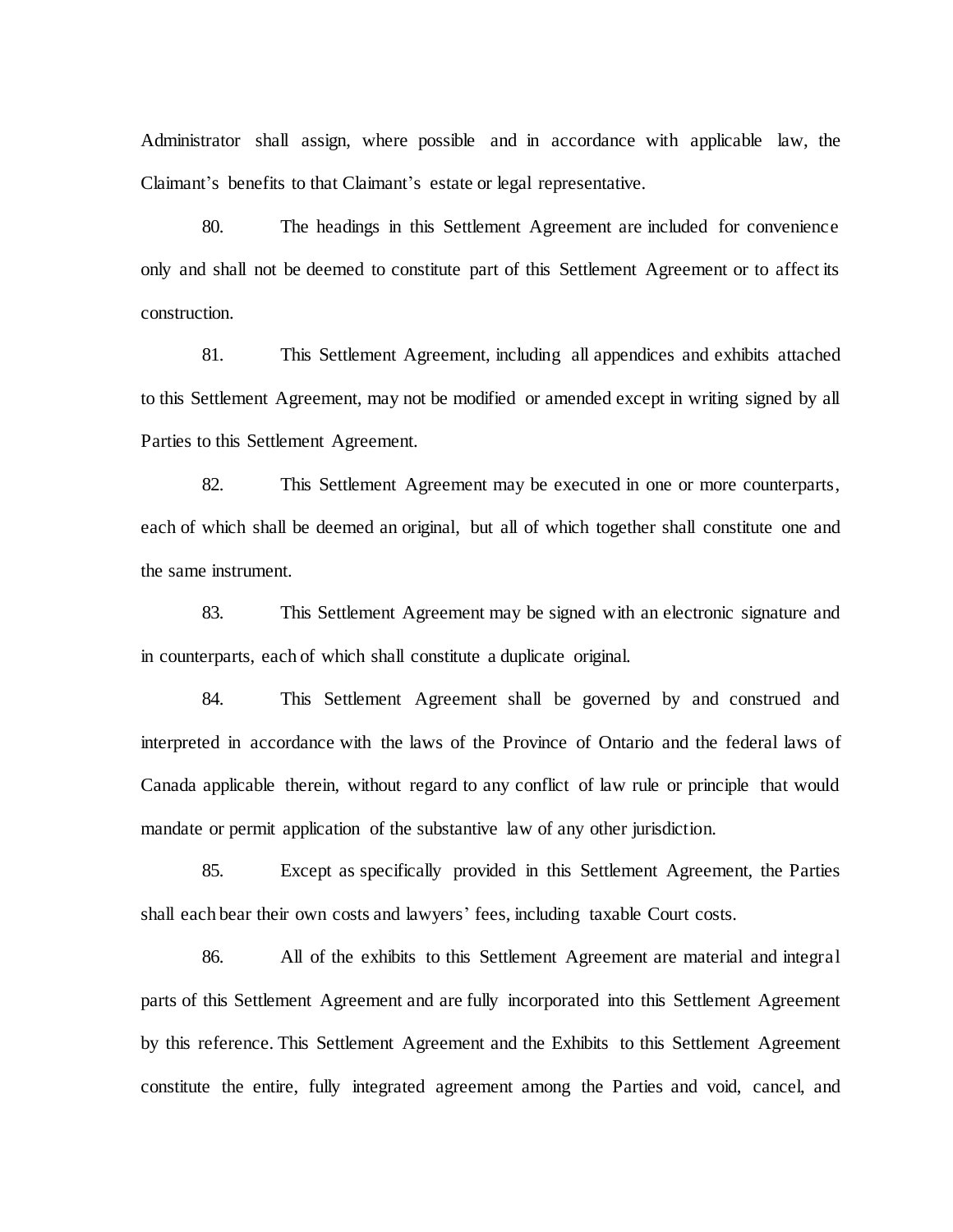supersede all prior written and unwritten agreements and understandings pertaining to the Settlement. The Parties each covenant and warrant that they have not relied upon any promise, representation, or undertaking not set forth in writing herein to enter into this Settlement Agreement.

87. If any provision, paragraph, article, or other portion of this Settlement Agreement is found to be void, all of the remaining portions of this Settlement Agreement shall remain in effect and be binding upon mutual agreement of the Parties.

88. The Parties reserve the right, subject to the Court's approval, to make any reasonable extensions of time that might be necessary to carry out any of the provisions of this Settlement Agreement.

89. Any notice, request or instruction or other document to be given by any Party to this Settlement Agreement to any other Party to this Settlement Agreement (other than the Pre-Approval Notice or Approval Notice to the Settlement Class) shall be in writing and delivered via e-mail:

Upon Nissan at:

**Borden Ladner Gervais LLP** East Tower, Bay Adelaide Centre 22 Adelaide Street West, Suite 3400 Toronto, ON M5H 4E3

**Glenn Zakaib (LSO No. 23320F)** Tel: 416.367.6664 Fax: 416.367.6749 Email: GZakaib@blg.com

**Robert L. Love (LSO No. 35979A)** Tel: 416.367.6132 Fax: 416.367.6749 Email: RLove@blg.com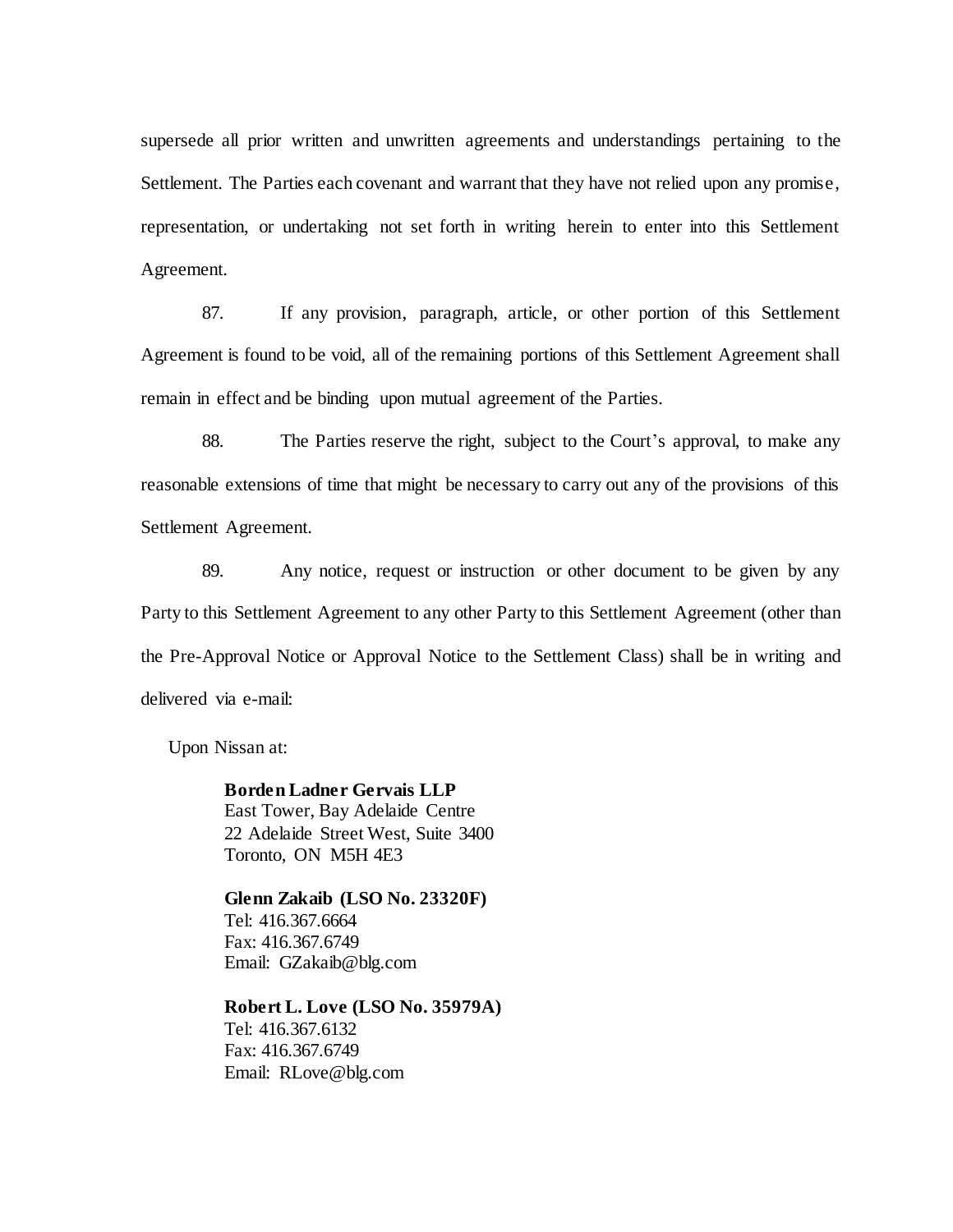Upon Class Counsel in the *Mao* Action at:

#### **Investigation Counsel P.C.**

350 Bay Street, Suite 300 Toronto, ON M5H 2S6

#### **John Archibald (LSO No. 48221L)**

Tel: 416.637.3152 Fax: 416.637.3445 Email: JArchibald@investigationcounsel.com

Lawyers for the plaintiff, Lijie Mao

Upon Class Counsel in the *Perozzo* Action at:

# **Merchant Law Group LLP** 6117-240 Richmond Street West Toronto, ON M5V 1V6

# **Evatt Merchant (LSO No. 51811C)** Tel: 613-366-2795 Fax: 306-975-1983 Email: EMerchant@merchantlaw.com

**Christopher Simoes (LSO No. 69232D)** Tel: 416.828.7777 Fax: 647.478.1967 Email: CSimoes@merchantlaw.com

Lawyers for the plaintiff, Dave Perozzo

90. All applications for Court approval or Court orders required or permitted under this Settlement Agreement shall be made with reasonable prior notice to all Parties.

91. The Class Members, Class Representatives and/or Nissan shall not be deemed to be the drafter of this Settlement Agreement or of any particular provision, nor shall they argue that any particular provision should be construed against its drafter. All Parties agree that this Settlement Agreement was drafted by counsel for the Parties during extensive arm's-length negotiations. No parol or other evidence may be offered to explain, construe,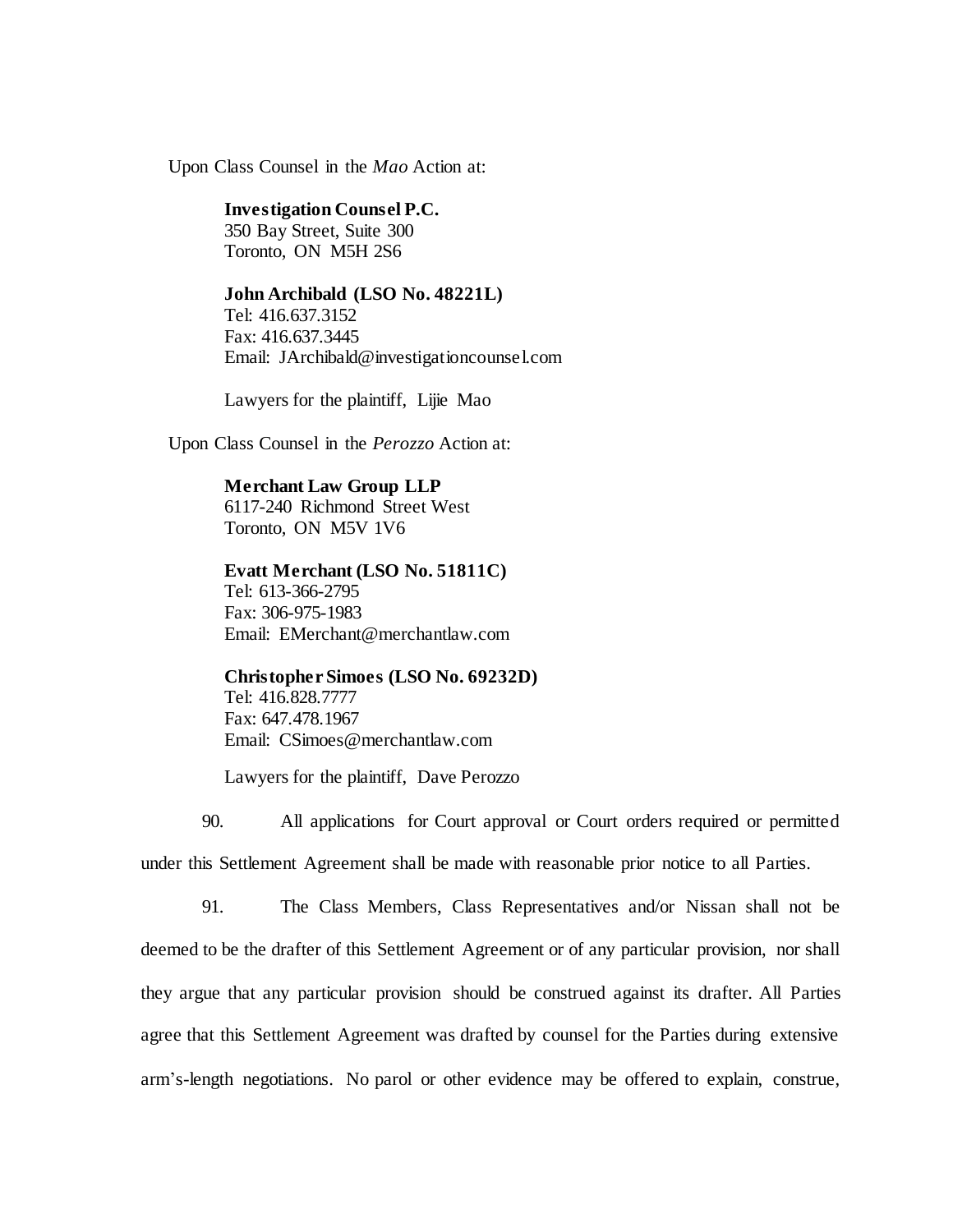contradict, or clarify its terms, the intent of the Parties or their counsel, or the circumstances under which this Settlement Agreement was made or executed.

92. The Parties agree to hold all proceedings in the Actions, except such proceedings as may be necessary to implement and complete the Settlement Agreement, in abeyance pending the Approval Hearing to be conducted by the Court.

93. The Parties believe that this Settlement Agreement is a fair, adequate, and reasonable settlement of the claims relating to the Class Vehicles in the Actions and have arrived at this Settlement through arm's length negotiations, taking into account all relevant factors, present, and potential.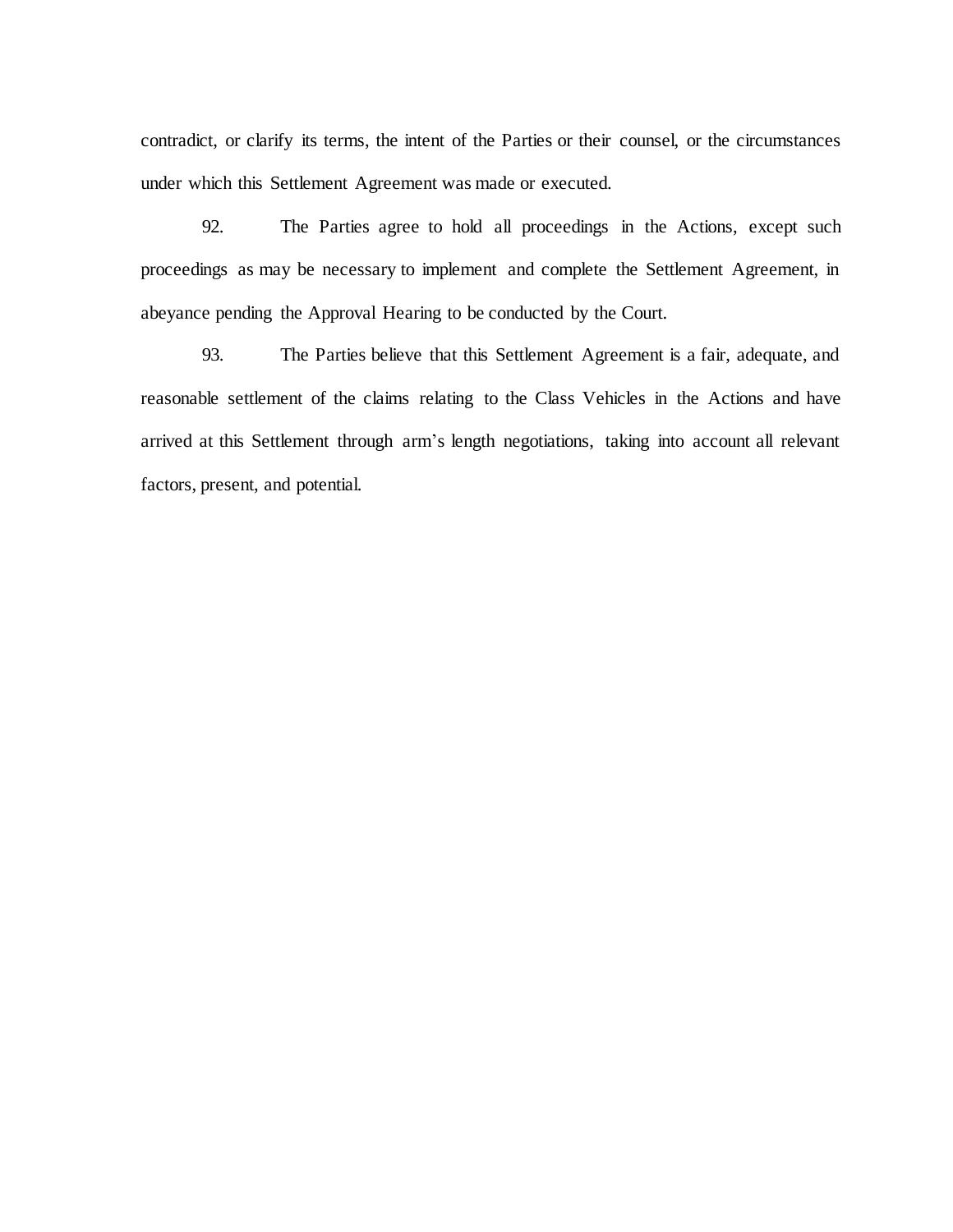| Class Counsel in Mao Action<br>Date:     | By:                                                                                                                          |
|------------------------------------------|------------------------------------------------------------------------------------------------------------------------------|
| Class Counsel in Perozzo Action<br>Date: | By:                                                                                                                          |
| Nissan Canada Inc.<br>Date               | <u>да ву: Дани в разготов в разготов в разготов в разготов в разготов в разготов в разготов в разготов в разготов</u>        |
| Date                                     | <u>да ву:</u> Ву: <u>да в собора в да в собора в собора в собора в собора в собора в собора в собора в собора в собора в</u> |
| Nissan North America, Inc.<br>Date       | $\overline{\phantom{a}}$ By:                                                                                                 |
| Date                                     | By: $\qquad \qquad$                                                                                                          |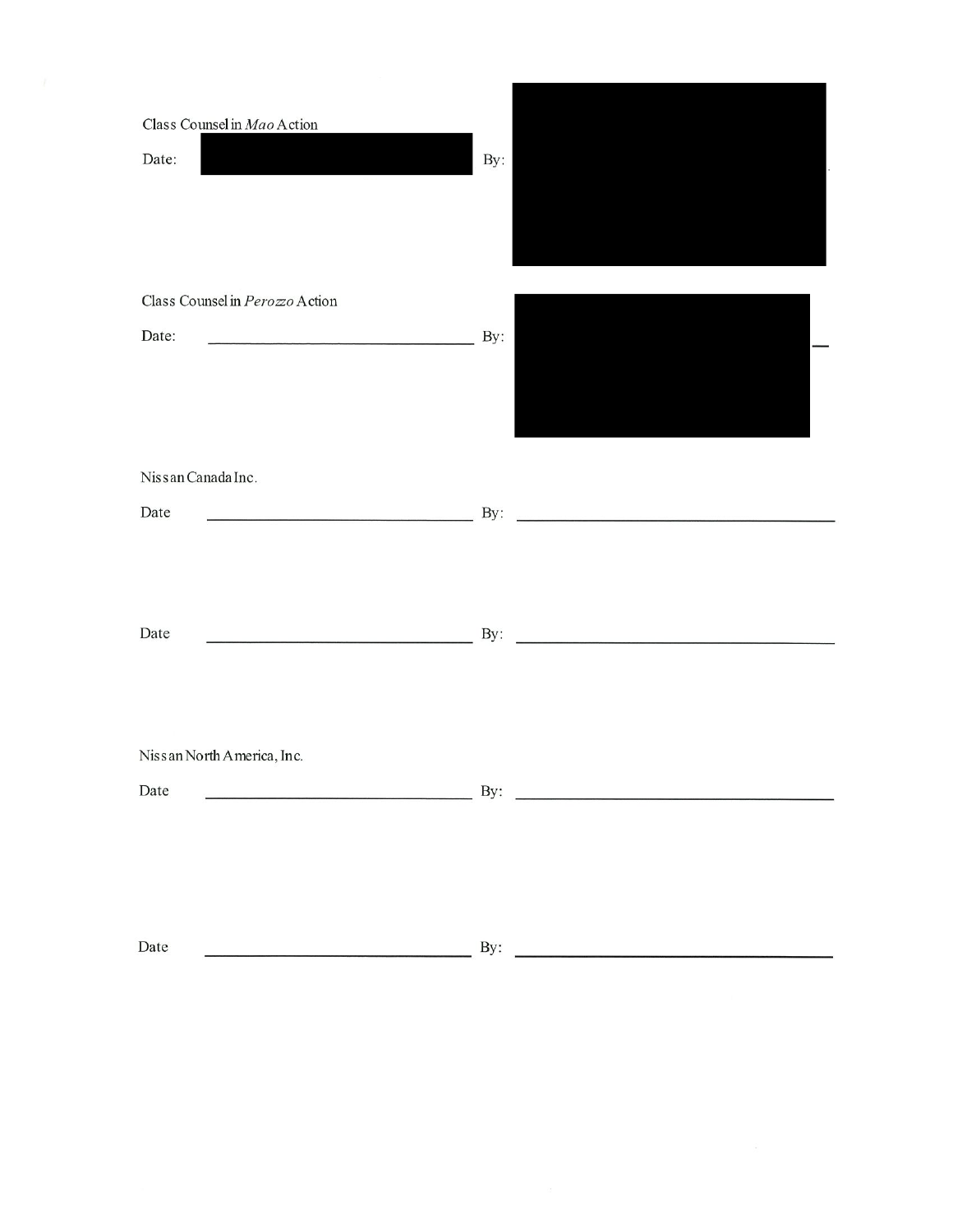Class Counsel in *Mao*Action Date: <u>Date:</u> By: Class Counsel in *Perozzo*Action Date: <u>Date:</u> By: Nissan Canada Inc. Date By: Date By: Nissan North America, Inc. Date By: By: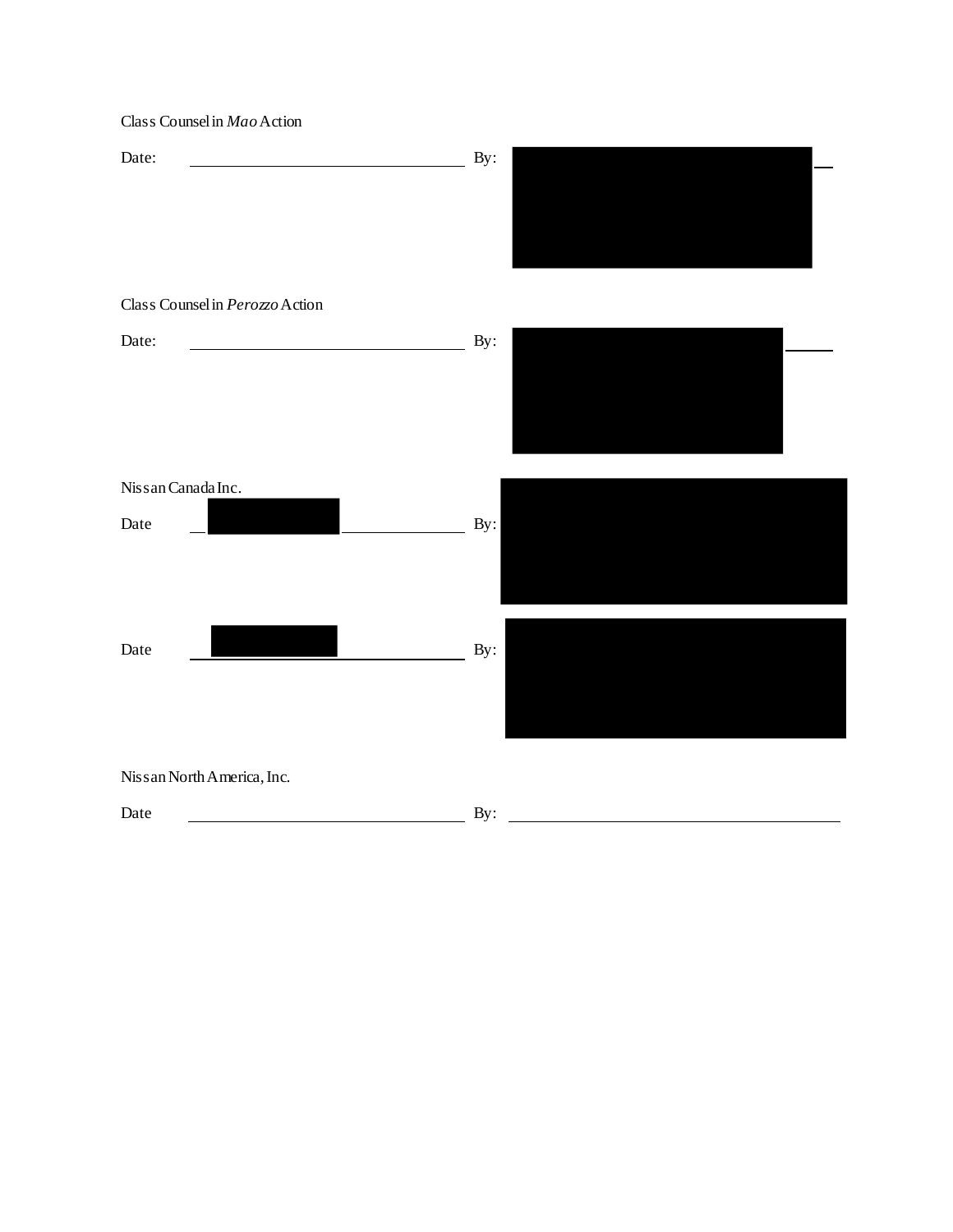|  |  | the company's program. |  |
|--|--|------------------------|--|
|  |  |                        |  |

| Class Counsel in Mao Action |  |
|-----------------------------|--|
|                             |  |

| Date:                                                                 | By:                        |  |
|-----------------------------------------------------------------------|----------------------------|--|
|                                                                       |                            |  |
|                                                                       |                            |  |
| Class Counsel in Perozzo Action                                       |                            |  |
| Date:                                                                 | By:                        |  |
|                                                                       |                            |  |
| $\bar{\phantom{a}}$                                                   |                            |  |
|                                                                       |                            |  |
| Nissan Canada Inc.                                                    |                            |  |
| Date<br><u> 1980 - Johann Barn, mars an t-Amerikaansk politiker (</u> | $\bar{\phantom{a}}$<br>By: |  |
|                                                                       |                            |  |
|                                                                       |                            |  |
|                                                                       |                            |  |
| Date                                                                  | By:                        |  |
|                                                                       |                            |  |
|                                                                       |                            |  |
| Nissan North America, Inc.                                            |                            |  |
| Date                                                                  | By:                        |  |
|                                                                       |                            |  |
|                                                                       |                            |  |

 $\mathcal{A}^{\mathcal{A}}$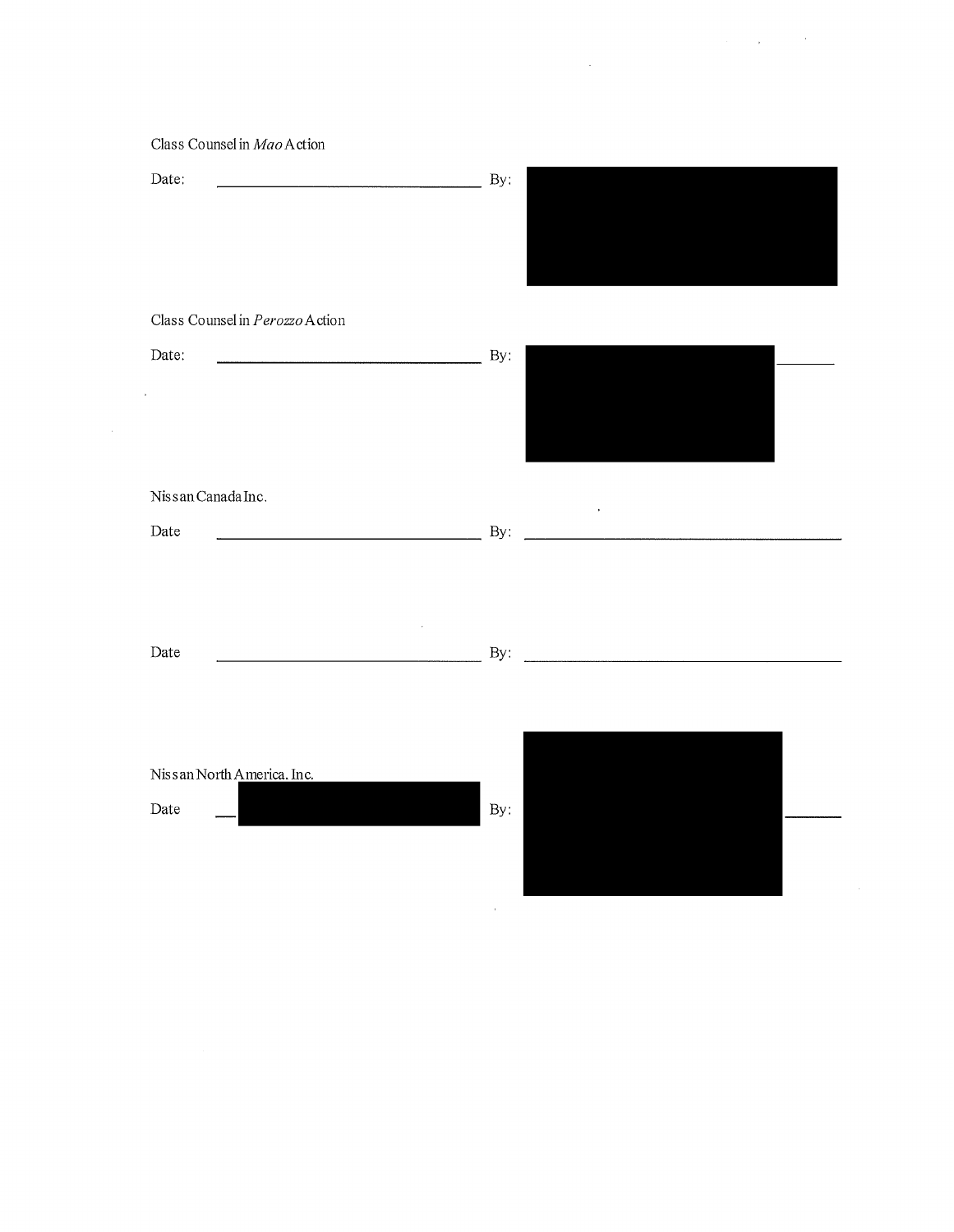#### **EXHIBIT A**

# **EXPEDITED RESOLUTION PROCESS FOR FUTURE TRANSMISSION CLAIMS**

All Future Transmission Claims, as that term is defined in the Settlement Agreement, as well as any warranty claim or dispute relating to or involving, in whole or in part, allegations related to the transmission in a Class Vehicle (collectively "Claims" in this Exhibit A), must be resolved using the following Expedited Resolution Process:

- 1.1 All capitalized terms herein not otherwise defined shall be ascribed the same meaning as capitalized terms included in the Settlement Agreement.
- 1.2 A Class Member is only eligible for the Expedited Resolution Process if they have, after the Approval Notice Date, taken their Class Vehicle to an Authorized Nissan Dealer requesting warranty coverage for a claimed defect in the transmission under the New Vehicle Limited Warranty within the Warranty Extension Period, and coverage is denied.
- 1.3 Within ninety (90) days after being advised that their Class Vehicle is denied coverage under the New Vehicle Limited Warranty within the Warranty Extension Period, the Class Member must notify the Settlement Administrator in writing of any intent to dispute the decision. The Settlement Administrator must deliver the particulars of the Class Member's dispute to Nissan's Counsel and the Class Member.
- 1.4 The Settlement Administrator, Nissan's Counsel, and the Class Member (or counsel retained on her/his/its behalf) must confer by conference call within thirty (30) days after the Settlement Administrator transmits the Class Member's written notice of dispute, or within such other time period as agreed to by Nissan's Counsel and the Class Member (or counsel retained on her/his/its behalf). If the conference call does not resolve the dispute, the Settlement Administrator must in writing advise the Class Member that he, she, or it may submit their claim to the Arbitrator by